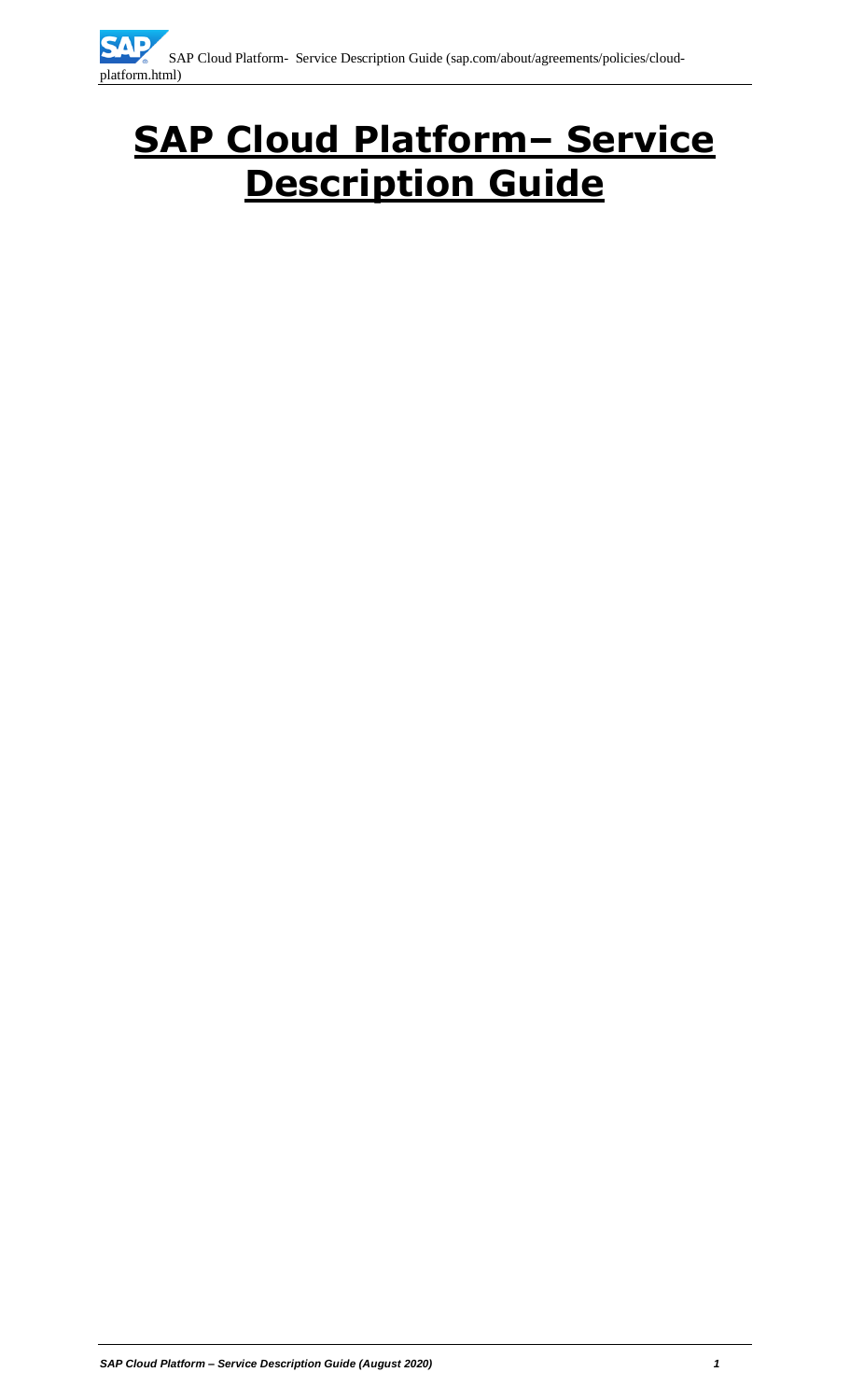

#### **Service Level Agreement and Support**

The **Service Level Agreement for SAP Cloud Services** applies to the Cloud Services described in this Service Description Guide, provided, however, the System Availability SLA for all Cloud Services is 99.9% per month. Any deviations from the 99.9% System Availability SLA or any aspect of the standard **Service Level Agreement for SAP Cloud Services** are noted in the applicable Cloud Service terms in this Service Description Guide. The **Service Level Agreement for SAP Cloud Services** can be found at: [http://go.sap.com/about/agreements/cloud](http://go.sap.com/about/agreements/cloud-services.html?search=Service%20Level%20Agreement)[services.html?search=Service Level Agreement](http://go.sap.com/about/agreements/cloud-services.html?search=Service%20Level%20Agreement) (also available from SAP upon request).

Maintenance Windows for all Cloud Services are set forth in the **Service Level Agreement for SAP Cloud Services**.

#### **Support Services**

SAP Enterprise Support, cloud edition applies to the Cloud Services, with any deviations noted in the applicable Cloud Service terms in this Service Description Guide. The terms of SAP Enterprise Support, cloud edition can be found at: [http://go.sap.com/about/agreements/cloud](http://go.sap.com/about/agreements/cloud-services.html?search=Support%20cloud)[services.html?search=Support%20cloud](http://go.sap.com/about/agreements/cloud-services.html?search=Support%20cloud) (also available from SAP upon request).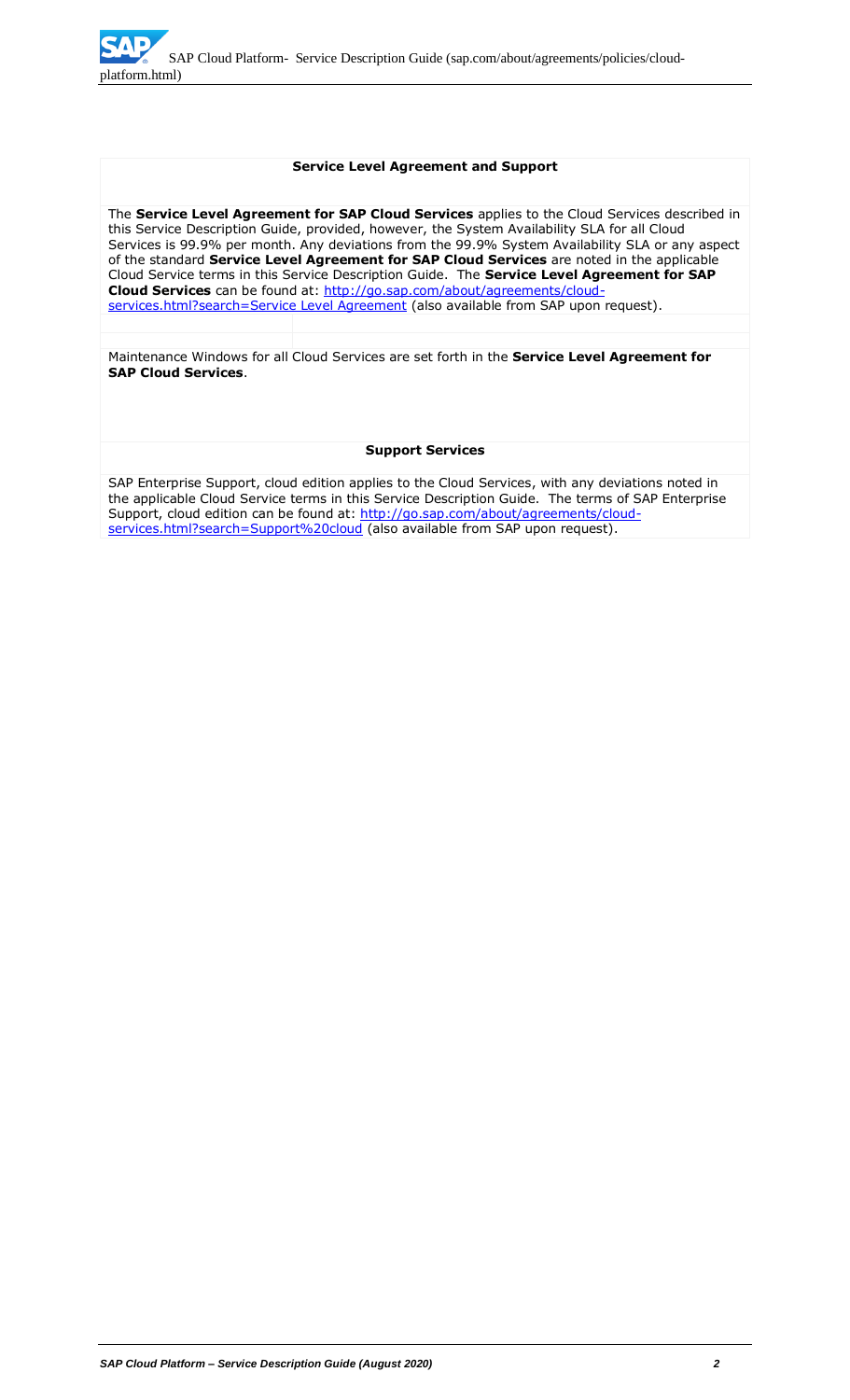

# **Cloud Services**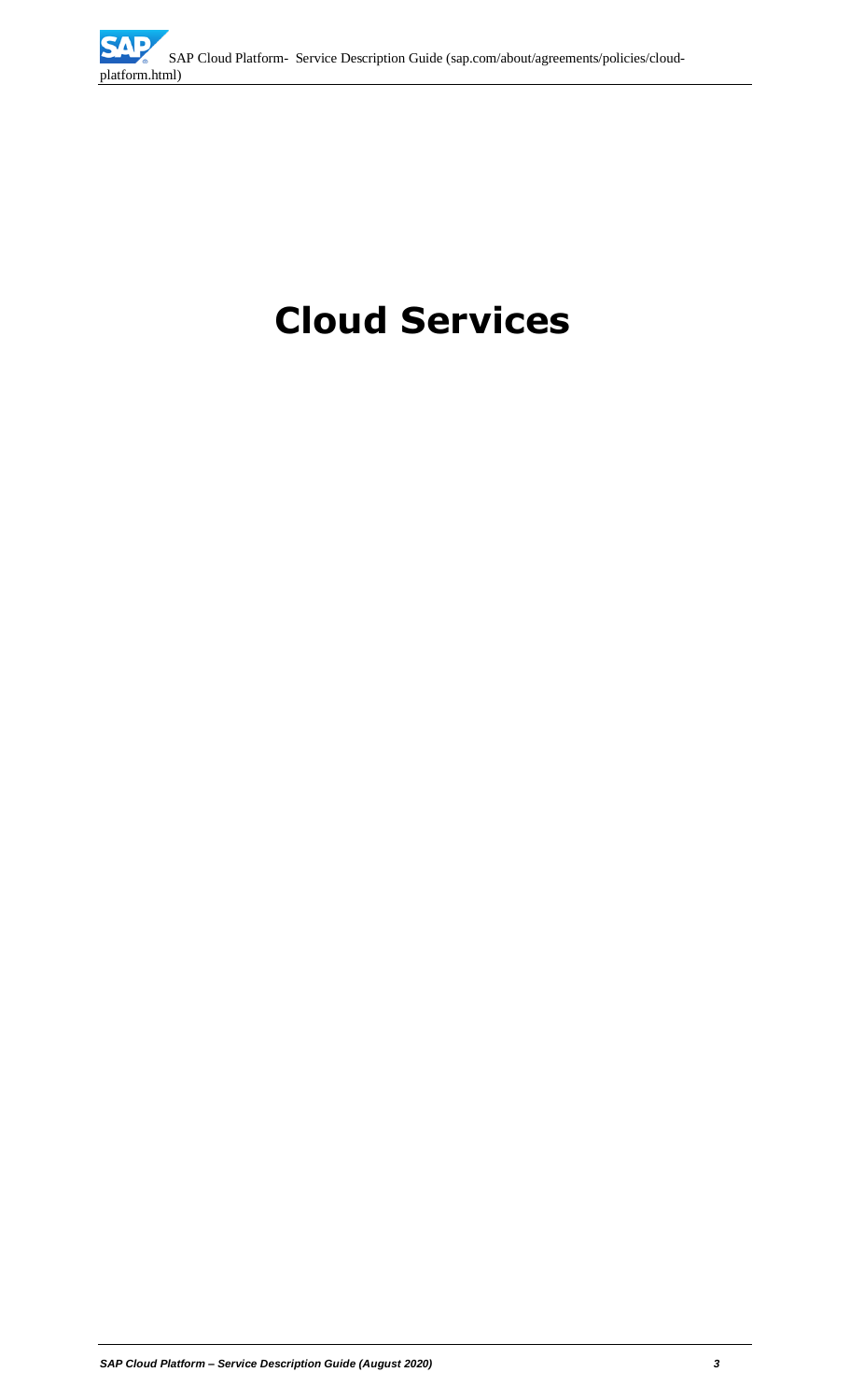|                                                | <b>SAP Cloud Platform Java server</b>                                                                                                                                                                                                                                                                                  |                                                                                                                                                                                                              |                                                                  |        |             |
|------------------------------------------------|------------------------------------------------------------------------------------------------------------------------------------------------------------------------------------------------------------------------------------------------------------------------------------------------------------------------|--------------------------------------------------------------------------------------------------------------------------------------------------------------------------------------------------------------|------------------------------------------------------------------|--------|-------------|
| <b>Cloud Service</b><br><b>Description</b>     |                                                                                                                                                                                                                                                                                                                        | Java server means a virtualized hardware resource used by Java-based Platform<br>Applications.                                                                                                               |                                                                  |        |             |
|                                                |                                                                                                                                                                                                                                                                                                                        |                                                                                                                                                                                                              |                                                                  |        |             |
| <b>Usage Metric</b>                            | <b>Tenants</b>                                                                                                                                                                                                                                                                                                         |                                                                                                                                                                                                              |                                                                  |        |             |
| <b>Explanation of</b><br><b>Usage Metric</b>   |                                                                                                                                                                                                                                                                                                                        |                                                                                                                                                                                                              | A Tenant means a Customer-specific instance of the Cloud Service |        |             |
| <b>Piece Size</b>                              |                                                                                                                                                                                                                                                                                                                        | 1 Tenant = $1$ Piece                                                                                                                                                                                         |                                                                  |        |             |
| <b>Available T-</b><br><b>Shirt Sizes</b>      |                                                                                                                                                                                                                                                                                                                        |                                                                                                                                                                                                              |                                                                  |        |             |
|                                                |                                                                                                                                                                                                                                                                                                                        |                                                                                                                                                                                                              |                                                                  |        |             |
|                                                | <b>Size</b>                                                                                                                                                                                                                                                                                                            | x-small                                                                                                                                                                                                      | small                                                            | medium | large       |
| Cores                                          |                                                                                                                                                                                                                                                                                                                        | 1.                                                                                                                                                                                                           | 2<br>4,096                                                       | 4      | 8<br>16,384 |
| Memory (MB)                                    |                                                                                                                                                                                                                                                                                                                        | 2,048                                                                                                                                                                                                        |                                                                  | 8,192  |             |
| <b>Service</b><br><b>Availability</b><br>"SLA" |                                                                                                                                                                                                                                                                                                                        | Precondition to System Availability SLA:<br>Java Platform Applications need to run with minimum 2 application<br>processes/nodes<br>Java Platform Applications need to have an availability check configured |                                                                  |        |             |
| <b>Previously</b><br>referred to as            |                                                                                                                                                                                                                                                                                                                        | SAP HANA Cloud Platform, Java server (x-small) = SAP HANA Cloud Platform,                                                                                                                                    |                                                                  |        |             |
|                                                | compute unit lite<br>SAP HANA Cloud Platform, Java server (small) = SAP HANA Cloud Platform,<br>compute professional<br>SAP HANA Cloud Platform, Java server (medium) = SAP HANA Cloud Platform,<br>compute premium<br>SAP HANA Cloud Platform, Java server (large) = SAP HANA Cloud Platform,<br>compute premium plus |                                                                                                                                                                                                              |                                                                  |        |             |

|                                              |                                     | <b>SAP Cloud Platform Virtual Machine</b>                                                                                                                                                                                                                                                                                                                                                                                                                                                                                                 |        |        |         |  |
|----------------------------------------------|-------------------------------------|-------------------------------------------------------------------------------------------------------------------------------------------------------------------------------------------------------------------------------------------------------------------------------------------------------------------------------------------------------------------------------------------------------------------------------------------------------------------------------------------------------------------------------------------|--------|--------|---------|--|
| <b>Cloud Service</b><br><b>Description</b>   |                                     | SAP Cloud Platform Virtual Machine is a virtualized infrastructure-as-a-service<br>hardware resource used to host and run SAP or third-party applications.                                                                                                                                                                                                                                                                                                                                                                                |        |        |         |  |
|                                              |                                     |                                                                                                                                                                                                                                                                                                                                                                                                                                                                                                                                           |        |        |         |  |
| <b>Usage Metric</b>                          | Tenants                             |                                                                                                                                                                                                                                                                                                                                                                                                                                                                                                                                           |        |        |         |  |
| <b>Explanation of</b><br><b>Usage Metric</b> |                                     | A Tenant means a Customer-specific instance of the Cloud Service                                                                                                                                                                                                                                                                                                                                                                                                                                                                          |        |        |         |  |
| <b>Piece Size</b>                            | 1 Tenant = 1 Piece                  |                                                                                                                                                                                                                                                                                                                                                                                                                                                                                                                                           |        |        |         |  |
| <b>Available T-Shirt Sizes</b>               |                                     |                                                                                                                                                                                                                                                                                                                                                                                                                                                                                                                                           |        |        |         |  |
| <b>Size</b>                                  | x-small                             | small                                                                                                                                                                                                                                                                                                                                                                                                                                                                                                                                     | medium | large  | x-large |  |
| Cores                                        | $\mathbf{1}$                        | $\overline{2}$                                                                                                                                                                                                                                                                                                                                                                                                                                                                                                                            | 4      | 8      | 16      |  |
| Storage (GB)                                 | 20                                  | 40                                                                                                                                                                                                                                                                                                                                                                                                                                                                                                                                        | 80     | 160    | 320     |  |
| Memory (MB)                                  | 2,048                               | 4,096                                                                                                                                                                                                                                                                                                                                                                                                                                                                                                                                     | 8,192  | 16,384 | 32,768  |  |
|                                              |                                     |                                                                                                                                                                                                                                                                                                                                                                                                                                                                                                                                           |        |        |         |  |
| <b>Additional</b><br>Terms                   | $\bullet$<br>$\bullet$<br>$\bullet$ | Customer may use the Cloud Service to host and run separately licensed<br>SAP or third-party applications.<br>Customer is solely responsible for the security, maintenance, management<br>and support of the applications installed by Customer on the Cloud Service.<br>Customer is responsible for back up of Customer Data - no back up<br>services are included in the Cloud Service.<br>The Cloud Service is provided through a single data center. As such, no<br>redundant data center is included for disaster recovery services. |        |        |         |  |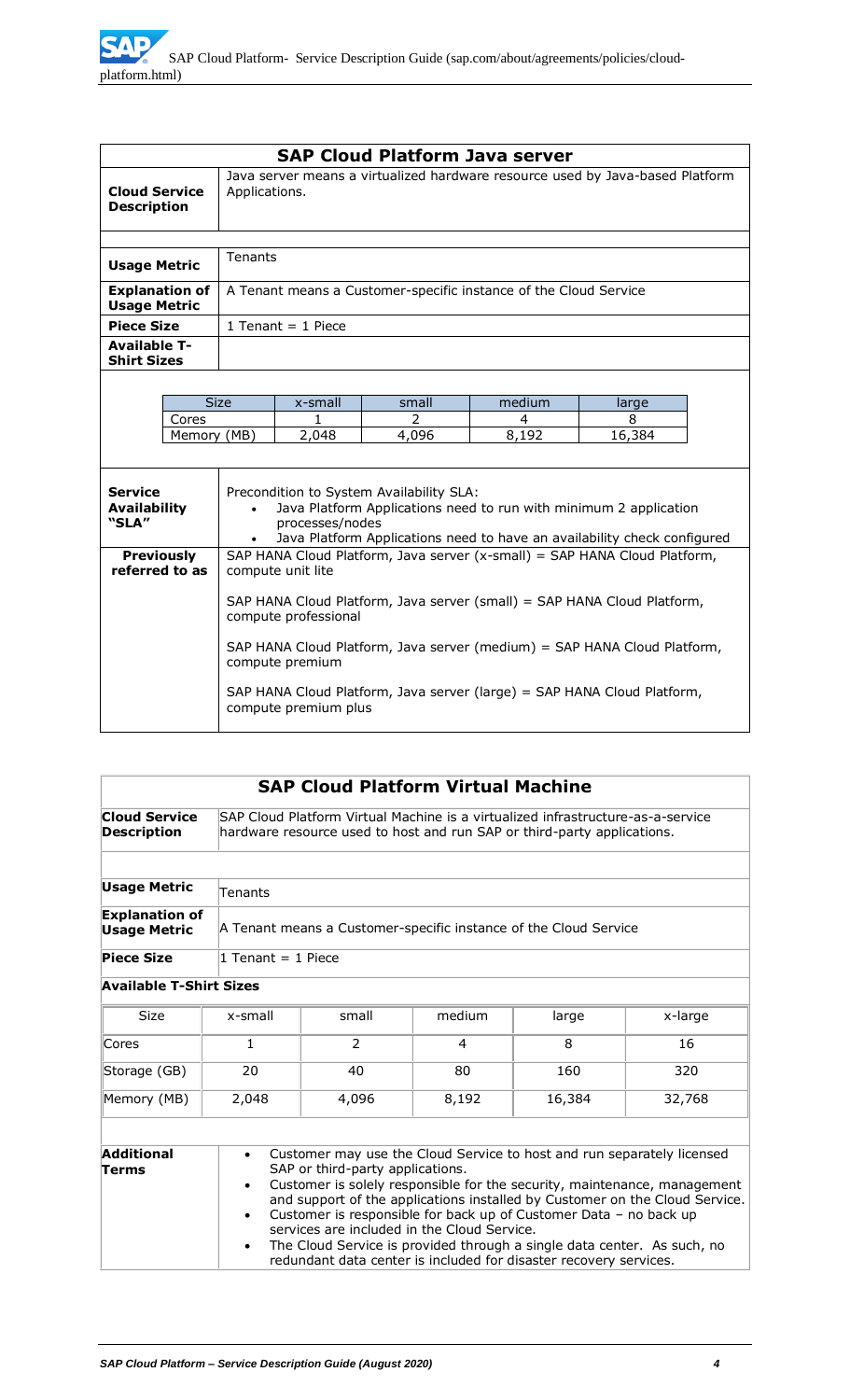| Customer is solely responsible for managing and updating the OS layer of<br>the Cloud Service, including patching the OS with the most recent security<br>patches made available by the OS vendor.<br>• Customer shall fully compensate SAP (without effect of any limitations on<br>liability in the GTCs) for any damages or expenses incurred by SAP as a<br>result of a claim by a third party that any Customer or third party software<br>or other technology hosted or run on the Customer's Cloud Service virtual<br>machine infringes or otherwise violates the rights of the third party. |
|-----------------------------------------------------------------------------------------------------------------------------------------------------------------------------------------------------------------------------------------------------------------------------------------------------------------------------------------------------------------------------------------------------------------------------------------------------------------------------------------------------------------------------------------------------------------------------------------------------|
|                                                                                                                                                                                                                                                                                                                                                                                                                                                                                                                                                                                                     |

|                                              | <b>SAP Cloud Platform bandwidth</b>                                                                                              |  |
|----------------------------------------------|----------------------------------------------------------------------------------------------------------------------------------|--|
| <b>Cloud Service</b><br><b>Description</b>   | Bandwidth means the amount of data traffic that leaves SAP data centers from<br>Cloud Services to which Customer has subscribed. |  |
|                                              |                                                                                                                                  |  |
| <b>Usage Metric</b>                          | GB of bandwidth                                                                                                                  |  |
| <b>Explanation of</b><br><b>Usage Metric</b> | GB of bandwidth is defined as the amount of data traffic transmitted and received<br>by the Cloud Service.                       |  |
| <b>Piece Size</b>                            | 1 Piece $=$ 10 GB of bandwidth                                                                                                   |  |

|                                              | <b>SAP Cloud Platform Document service</b>                                                                                                                                                                                                                                               |  |
|----------------------------------------------|------------------------------------------------------------------------------------------------------------------------------------------------------------------------------------------------------------------------------------------------------------------------------------------|--|
| <b>Cloud Service</b><br><b>Description</b>   | Unstructured storage means:<br>an on-demand repository for the storage of unstructured or semi-<br>$\bullet$<br>structured data;<br>a Git Service to store and version source code of Platform Applications;<br>$\bullet$<br>and<br>private workspaces to users of SAP Document service. |  |
|                                              |                                                                                                                                                                                                                                                                                          |  |
| <b>Usage Metric</b>                          | GB of storage                                                                                                                                                                                                                                                                            |  |
| <b>Explanation of</b><br><b>Usage Metric</b> | GB of storage is defined as the amount of cloud storage                                                                                                                                                                                                                                  |  |
| <b>Piece Size</b>                            | 1 Piece $=$ 10 GB of storage                                                                                                                                                                                                                                                             |  |
| <b>Previously</b><br>referred to as          | SAP HANA Cloud Platform, unstructured storage                                                                                                                                                                                                                                            |  |

|                                              | <b>SAP Cloud Platform custom domain</b>                                                                                              |  |
|----------------------------------------------|--------------------------------------------------------------------------------------------------------------------------------------|--|
| <b>Cloud Service</b><br><b>Description</b>   | Custom domain allows customers to expose an application publicly, using a<br>domain specific to their company.                       |  |
|                                              |                                                                                                                                      |  |
| <b>Usage Metric</b>                          | Custom Domains                                                                                                                       |  |
| <b>Explanation of</b><br><b>Usage Metric</b> | Custom Domain means a domain requested and configured by Customer for<br>Platform Applications, instead of the default SAP subdomain |  |
| <b>Piece Size</b>                            | 1 Piece = $1$ Custom Domain                                                                                                          |  |

|                                                   | <b>SAP Cloud Platform Identity Authentication</b>                                                                                                                                                                                                                                                                                                                                                     |  |  |
|---------------------------------------------------|-------------------------------------------------------------------------------------------------------------------------------------------------------------------------------------------------------------------------------------------------------------------------------------------------------------------------------------------------------------------------------------------------------|--|--|
| <b>Cloud Service</b><br><b>Description</b>        | SAP Cloud Platform Identity Authentication provides secure authentication and<br>single sign-on for users in the cloud.                                                                                                                                                                                                                                                                               |  |  |
|                                                   |                                                                                                                                                                                                                                                                                                                                                                                                       |  |  |
| <b>Usage Metric</b>                               | Logon Reguests per Month                                                                                                                                                                                                                                                                                                                                                                              |  |  |
| <b>Explanation of</b><br><b>Usage Metric</b>      | A Logon Request is a single authentication request managed via SAP Cloud<br>Platform identity Authentication. Multiple authentication requests by the same<br>user in a single day are counted as a single logon request.                                                                                                                                                                             |  |  |
| <b>Piece Size</b>                                 | 1 Piece = $100$ Logon Requests                                                                                                                                                                                                                                                                                                                                                                        |  |  |
| <b>Additional</b><br>Terms &<br><b>Conditions</b> | SAP Cloud Platform, Identity Authentication provides one tenant. If<br>Customer has a subscription for a productive instance of SAP Cloud<br>Platform, Identity Authentication, then Customer can request a second<br>tenant (for testing purposes) which will be provided upon request for no<br>additional cost. Additional production or test tenants beyond this must be<br>purchased separately. |  |  |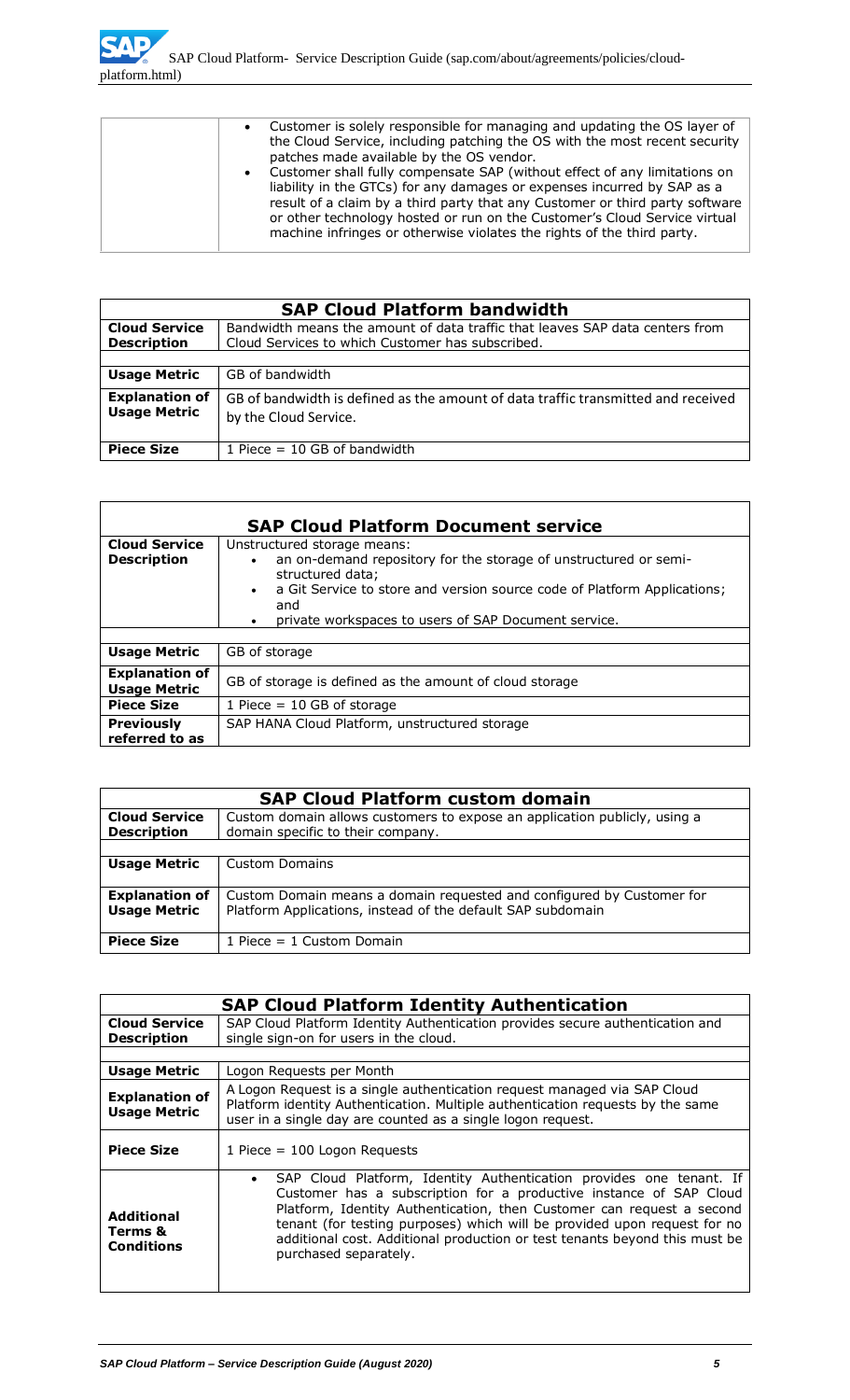| <b>Previously</b> | SAP Cloud Identity                                                        |
|-------------------|---------------------------------------------------------------------------|
|                   | <b>referred to as</b> $\mid$ SAP HANA Cloud Platform, identity management |

|                                              | <b>SAP Cloud Platform Identity Provisioning</b>                                                                                                                                                                                                                     |  |  |
|----------------------------------------------|---------------------------------------------------------------------------------------------------------------------------------------------------------------------------------------------------------------------------------------------------------------------|--|--|
| <b>Cloud Service</b><br><b>Description</b>   | SAP Cloud Platform Identity Provisioning offers identity management<br>functionality such as user and role assignment provisioning from a cloud based<br>repository to cloud and on-premise business systems.                                                       |  |  |
|                                              |                                                                                                                                                                                                                                                                     |  |  |
| <b>Usage Metric</b>                          | Monitored Individuals                                                                                                                                                                                                                                               |  |  |
| <b>Explanation of</b><br><b>Usage Metric</b> | Monitored Individuals means unique individuals being managed by the Cloud<br>Service or who use the reporting console of the Cloud Service                                                                                                                          |  |  |
|                                              | SAP Cloud Platform Identity Authentication is included in the subscription to<br>٠<br>the Cloud Service.                                                                                                                                                            |  |  |
| <b>Additional</b>                            | Unless otherwise noted, use of SAP Cloud Platform Identity Authentication is<br>limited to use in connection with the Cloud Service.                                                                                                                                |  |  |
| Terms &<br><b>Conditions</b>                 | Customer must download and deploy the SAP Cloud Platform, cloud connector<br>to connect on-premise SAP systems to the Cloud Service. The cloud connector<br>is part of the Cloud Service, but the System Availability SLA does not apply to<br>the Cloud Connector. |  |  |

|                                            | <b>SAP Cloud Platform Portal</b>                                                                                                                                                                                                                                                                                               |
|--------------------------------------------|--------------------------------------------------------------------------------------------------------------------------------------------------------------------------------------------------------------------------------------------------------------------------------------------------------------------------------|
| <b>Cloud Service</b><br><b>Description</b> | SAP Cloud Platform Portal is a flexible environment that allows Customer to<br>create and extend business websites.                                                                                                                                                                                                            |
|                                            |                                                                                                                                                                                                                                                                                                                                |
| <b>Usage Metric</b>                        | Users                                                                                                                                                                                                                                                                                                                          |
| <b>Pre-requisite</b>                       | At least one (1) SAP Cloud Platform portal administrator                                                                                                                                                                                                                                                                       |
|                                            |                                                                                                                                                                                                                                                                                                                                |
| <b>Additional</b><br>Terms                 | SAP Cloud Platform Portal is limited to access by individuals within the<br>$\bullet$<br>Customer's organization, including employees and contractors.<br>Each SAP Cloud Platform Portal subscription also includes:<br>$\bullet$<br>30 logons of SAP Cloud Platform Identity Authentication per User,<br>$\circ$<br>per month |
| <b>Previously</b><br>referred as           | SAP HANA Cloud Platform, portal service<br><b>SAP HANA Cloud Portal</b>                                                                                                                                                                                                                                                        |

| <b>SAP Cloud Platform Portal, consumer edition</b> |                                                                                                                                                                                                                                                                                                                                                                                                                                                           |  |  |
|----------------------------------------------------|-----------------------------------------------------------------------------------------------------------------------------------------------------------------------------------------------------------------------------------------------------------------------------------------------------------------------------------------------------------------------------------------------------------------------------------------------------------|--|--|
| <b>Cloud Service</b><br><b>Description</b>         | SAP Cloud Platform Portal is a flexible environment that allows Customer to<br>create and extend business websites.                                                                                                                                                                                                                                                                                                                                       |  |  |
|                                                    |                                                                                                                                                                                                                                                                                                                                                                                                                                                           |  |  |
| <b>Usage Metric</b>                                | Site Visits per month                                                                                                                                                                                                                                                                                                                                                                                                                                     |  |  |
| <b>Explanation of</b><br><b>Usage Metric</b>       | A Site Visit is an individual visit (user session) to Customer's SAP Cloud Platform<br>Portal, by a User. Within a single Site Visit the User can browse an unlimited<br>number of pages belonging to that site.                                                                                                                                                                                                                                          |  |  |
| <b>Piece Size</b>                                  | 1 Piece = 1000 Site Visits per month                                                                                                                                                                                                                                                                                                                                                                                                                      |  |  |
| <b>Pre-requisite</b>                               | At least one (1) SAP Cloud Platform portal administrator                                                                                                                                                                                                                                                                                                                                                                                                  |  |  |
|                                                    |                                                                                                                                                                                                                                                                                                                                                                                                                                                           |  |  |
| <b>Additional</b><br><b>Terms</b>                  | SAP Cloud Platform Portal, consumer edition is limited to access by<br>$\bullet$<br>individuals other than employees and contractors within the Customer's<br>organization, except as included in the following packages:<br>SAP Cloud Platform, app services package, standard edition<br>$\Omega$<br>SAP Cloud Platform, app services package, professional edition<br>$\circ$<br>SAP Cloud Platform, app services package, premium edition<br>$\Omega$ |  |  |
| <b>Previously</b><br>referred as                   | SAP HANA Cloud Platform, portal service<br><b>SAP HANA Cloud Portal</b>                                                                                                                                                                                                                                                                                                                                                                                   |  |  |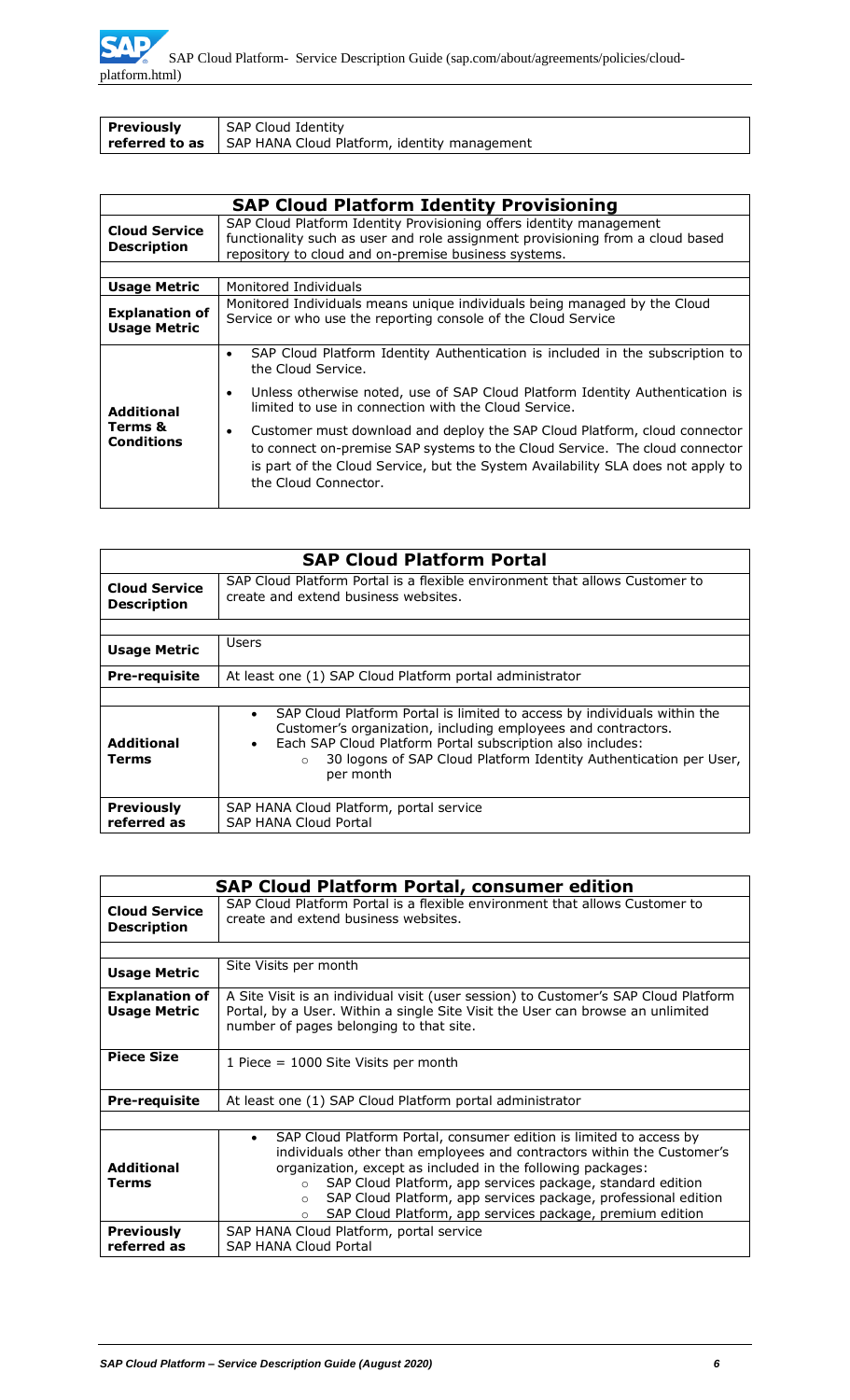|                                            | <b>SAP Cloud Platform, portal administrator</b>                                                                                                                                                                    |
|--------------------------------------------|--------------------------------------------------------------------------------------------------------------------------------------------------------------------------------------------------------------------|
| <b>Cloud Service</b><br><b>Description</b> | SAP Cloud Platform, portal administrator is an administrator user that manages<br>the SAP Cloud Platform, portal service instance ranging from content and access<br>rights to the content deployed on the portal. |
|                                            |                                                                                                                                                                                                                    |
| <b>Usage Metric</b>                        | <b>Users</b>                                                                                                                                                                                                       |
|                                            |                                                                                                                                                                                                                    |
| <b>Previously</b><br>referred to as        | SAP HANA Cloud Platform, portal administrator<br>SAP HANA Cloud Portal, administrator                                                                                                                              |

|                                              | SAP Cloud Platform SAP HANA service (SAP DC), standard edition                                                                                                                                                                                          |
|----------------------------------------------|---------------------------------------------------------------------------------------------------------------------------------------------------------------------------------------------------------------------------------------------------------|
| <b>Cloud Service</b><br><b>Description</b>   | SAP Cloud Platform SAP HANA service (SAP DC), standard edition allows<br>Customer to develop, test and run Platform Applications- with a fully provisioned<br>HANA environment including subscription-based SAP HANA database base edition<br>instance. |
|                                              |                                                                                                                                                                                                                                                         |
| <b>Usage Metric</b>                          | Entitlements Package                                                                                                                                                                                                                                    |
| <b>Explanation of</b><br><b>Usage Metric</b> | An Entitlements Package means a defined set of entitlements for the Cloud<br>Service                                                                                                                                                                    |
| <b>Piece Size</b>                            | 1 Piece $=$ 1 instance of a particular T-Shirt size                                                                                                                                                                                                     |
|                                              |                                                                                                                                                                                                                                                         |

#### **Available T-Shirt sizes in Neo environment:**

| <b>Size</b>        | 64 GB    | 128 GB       | 256 GB   | 512 GB     | $1$ TB   |
|--------------------|----------|--------------|----------|------------|----------|
| Cores              | 12 Cores | 24 Cores     | 32 Cores | 40 Cores   | 80 Cores |
| <b>HANA Memory</b> | 64 GB    | 128 GB       | 256 GB   | 512 GB     | 1 TB     |
| Disk Space         | 640 GB   | 1280 GB      | 2560 GB  | 5120 GB    | 10 TB    |
| <b>Bandwidth</b>   |          | 512 GB/Month |          | 1 TB/Month |          |

#### **Available T-Shirts in Microsoft Azure environment:**

| AVANADIC T DIIII (D III I IICI ODOR ALAI C CIIVII ONIICI (N |               |            |        |        |  |
|-------------------------------------------------------------|---------------|------------|--------|--------|--|
| <b>Size</b>                                                 | 256 GB        | 512 GB     | $1$ TB | $2$ TB |  |
| Cores                                                       | 32            | 64         | 64     | 128    |  |
| <b>HANA Memory</b>                                          | <b>256 GB</b> | 512 GB     | $1$ TB | 2 TB   |  |
| Disk Space                                                  | 2.05 TB       | 2.56 TB    | 4.5 TB | 8 TB   |  |
| <b>Bandwidth</b>                                            | 512GB         | 1TB /Month |        |        |  |
|                                                             | /Month        |            |        |        |  |
|                                                             |               |            |        |        |  |

| SAP Cloud Platform SAP HANA service (SAP DC), enterprise edition |                                                     |                                                                                                                                                                                                                                                               |          |          |          |  |  |
|------------------------------------------------------------------|-----------------------------------------------------|---------------------------------------------------------------------------------------------------------------------------------------------------------------------------------------------------------------------------------------------------------------|----------|----------|----------|--|--|
| <b>Cloud Service</b><br><b>Description</b>                       |                                                     | SAP Cloud Platform SAP HANA service (SAP DC), enterprise edition allows<br>Customer to develop, test and run Platform Applications- with a fully provisioned<br>HANA environment including subscription-based SAP HANA database platform<br>edition instance. |          |          |          |  |  |
| <b>Usage Metric</b>                                              | Entitlements Package                                |                                                                                                                                                                                                                                                               |          |          |          |  |  |
|                                                                  |                                                     |                                                                                                                                                                                                                                                               |          |          |          |  |  |
| <b>Explanation of</b><br><b>Usage Metric</b>                     | Service                                             | An Entitlements Package means a defined set of entitlements for the Cloud                                                                                                                                                                                     |          |          |          |  |  |
| <b>Piece Size</b>                                                | 1 Piece $=$ 1 instance of a particular T-Shirt size |                                                                                                                                                                                                                                                               |          |          |          |  |  |
| <b>Available T-Shirt sizes in Neo environment:</b>               |                                                     |                                                                                                                                                                                                                                                               |          |          |          |  |  |
| <b>Size</b>                                                      | 64 GB                                               | 128 GB                                                                                                                                                                                                                                                        | 256 GB   | 512 GB   | $1$ TB   |  |  |
| Cores                                                            | 12 Cores                                            | 24 Cores                                                                                                                                                                                                                                                      | 32 Cores | 40 Cores | 80 Cores |  |  |
| <b>HANA Memory</b>                                               | 64 GB                                               | 128 GB                                                                                                                                                                                                                                                        | 256 GB   | 512 GB   | $1$ TB   |  |  |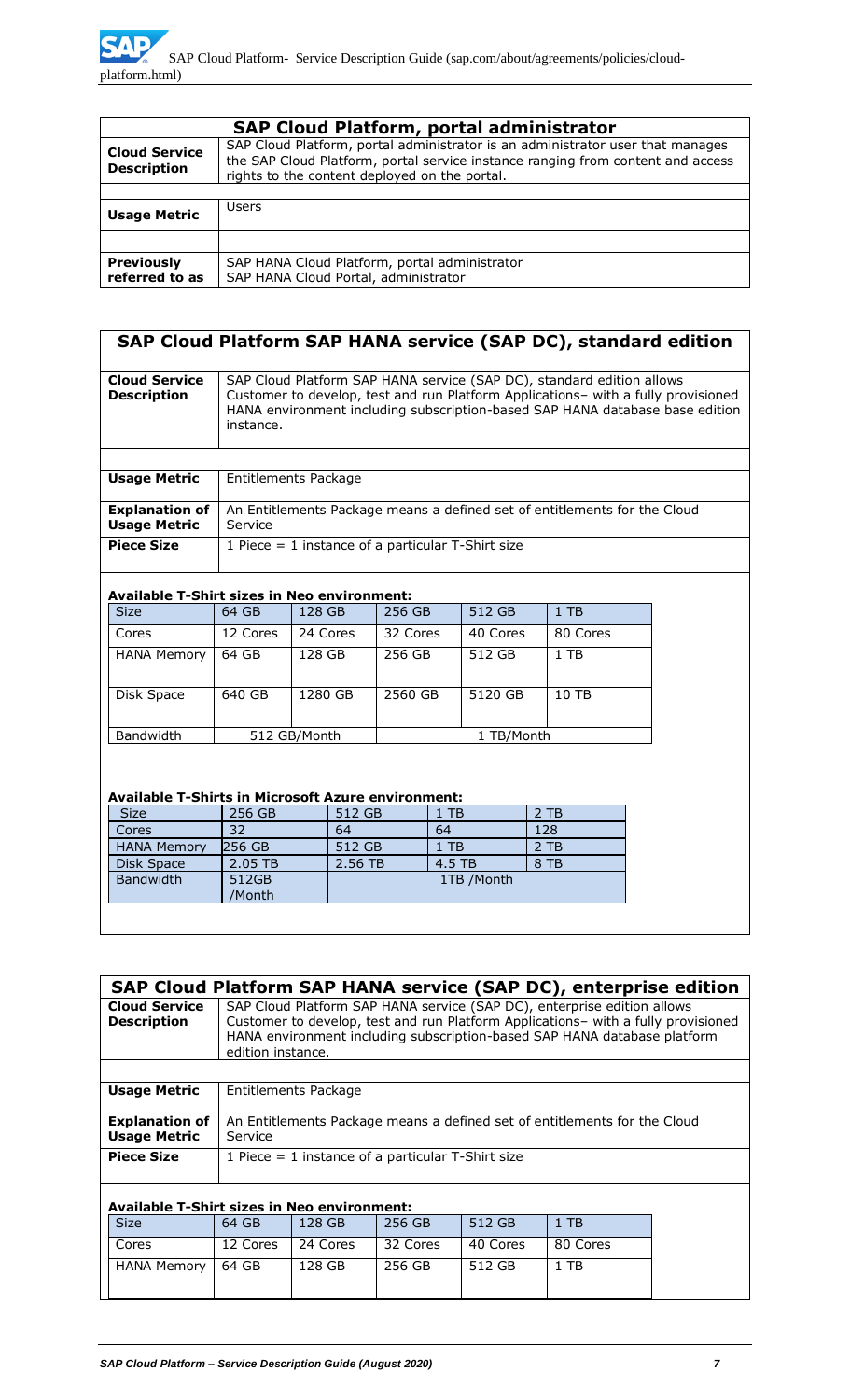| <b>Bandwidth</b><br>512 GB/Month<br>1 TB/Month<br><b>Available T-Shirts in Microsoft Azure environment:</b><br>$2$ TB<br><b>Size</b><br>256 GB<br>512 GB<br>$1$ TB<br>32<br>128<br>64<br>64<br>Cores<br>256 GB<br><b>HANA Memory</b><br>512 GB<br>$2$ TB<br>$1$ TB<br>2.05 TB<br>2.56 TB<br>4.5 TB<br>8 TB<br>Disk Space<br><b>Bandwidth</b><br>1TB /Month<br>512GB | Disk Space | 640 GB | 1280 GB | 2560 GB | 5120 GB | 10 TB |  |  |
|---------------------------------------------------------------------------------------------------------------------------------------------------------------------------------------------------------------------------------------------------------------------------------------------------------------------------------------------------------------------|------------|--------|---------|---------|---------|-------|--|--|
|                                                                                                                                                                                                                                                                                                                                                                     |            |        |         |         |         |       |  |  |
|                                                                                                                                                                                                                                                                                                                                                                     |            |        |         |         |         |       |  |  |
|                                                                                                                                                                                                                                                                                                                                                                     |            |        |         |         |         |       |  |  |
|                                                                                                                                                                                                                                                                                                                                                                     |            |        |         |         |         |       |  |  |
|                                                                                                                                                                                                                                                                                                                                                                     |            |        |         |         |         |       |  |  |
|                                                                                                                                                                                                                                                                                                                                                                     |            |        |         |         |         |       |  |  |
|                                                                                                                                                                                                                                                                                                                                                                     |            |        |         |         |         |       |  |  |
|                                                                                                                                                                                                                                                                                                                                                                     |            |        |         |         |         |       |  |  |
|                                                                                                                                                                                                                                                                                                                                                                     |            |        |         |         |         |       |  |  |
|                                                                                                                                                                                                                                                                                                                                                                     |            | /Month |         |         |         |       |  |  |
|                                                                                                                                                                                                                                                                                                                                                                     |            |        |         |         |         |       |  |  |

|                                              | <b>SAP Cloud Platform SAP HANA service, standard edition</b>                                                                                                                                                                                           |
|----------------------------------------------|--------------------------------------------------------------------------------------------------------------------------------------------------------------------------------------------------------------------------------------------------------|
| <b>Cloud Service</b><br><b>Description</b>   | SAP Cloud Platform SAP HANA service, standard edition allows Customer to<br>develop, test and run Platform Applications- with a fully provisioned SAP HANA<br>environment including subscription-based SAP HANA database standard edition<br>instance. |
|                                              |                                                                                                                                                                                                                                                        |
| <b>Usage Metric</b>                          | GB of memory, GB of storage                                                                                                                                                                                                                            |
| <b>Explanation of</b><br><b>Usage Metric</b> | Subscription: 1 Piece = approximately 16 Gigabyte of Memory, 264 Gigabyte of<br>storage and 128 Gigyabyte of Bandwidth per Month                                                                                                                       |
|                                              | Consumption: 1 Piece = approximately 16 Gigabyte of Memory per hour<br>1 Piece = $1$ Gigabyte of Storage per hour                                                                                                                                      |

|                                              | SAP Cloud Platform SAP HANA service, enterprise edition                                                                                                                                                                                                  |
|----------------------------------------------|----------------------------------------------------------------------------------------------------------------------------------------------------------------------------------------------------------------------------------------------------------|
| <b>Cloud Service</b><br><b>Description</b>   | SAP Cloud Platform SAP HANA service, enterprise edition allows Customer to<br>develop, test and run Platform Applications- with a fully provisioned SAP HANA<br>environment including subscription-based SAP HANA database standard edition<br>instance. |
|                                              |                                                                                                                                                                                                                                                          |
| <b>Usage Metric</b>                          | GB of memory, GB of storage                                                                                                                                                                                                                              |
| <b>Explanation of</b><br><b>Usage Metric</b> | Subscription: 1 Piece = approximately 16 Gigabyte of Memory, 264 Gigabyte of<br>storage and 128 Gigyabyte of Bandwidth per Month<br>Consumption: 1 Piece = approximately 16 Gigabyte Memory per hour<br>1 Piece = 1 Gigabyte Storage per hour            |

|                                              | <b>SAP HANA spatial services</b>                                                                                                                                                                                                                                                                                                                                      |  |  |  |  |  |
|----------------------------------------------|-----------------------------------------------------------------------------------------------------------------------------------------------------------------------------------------------------------------------------------------------------------------------------------------------------------------------------------------------------------------------|--|--|--|--|--|
| <b>Cloud Service</b><br><b>Description</b>   | SAP HANA spatial services support business processes which require spatial data<br>processing and analysis from multiple sources, such as Earth observation<br>images, weather information, and business data.                                                                                                                                                        |  |  |  |  |  |
|                                              |                                                                                                                                                                                                                                                                                                                                                                       |  |  |  |  |  |
| <b>Usage Metric</b>                          | Subscription: Entitlements Package<br>Cloud Credits Model: Transactions, GB and Users                                                                                                                                                                                                                                                                                 |  |  |  |  |  |
| <b>Explanation of</b><br><b>Usage Metric</b> | Subscription:<br>An Entitlements Package means a defined set of entitlements for the Cloud<br>Service<br>1 Piece = 1 block of Starter Package or 1 block of Professional Package<br>Starter Package block includes 8,500 Transactions and 25GB of disk space<br>storage<br>Professional Package block includes 67,000 Transactions and 150GB of disk<br>space storage |  |  |  |  |  |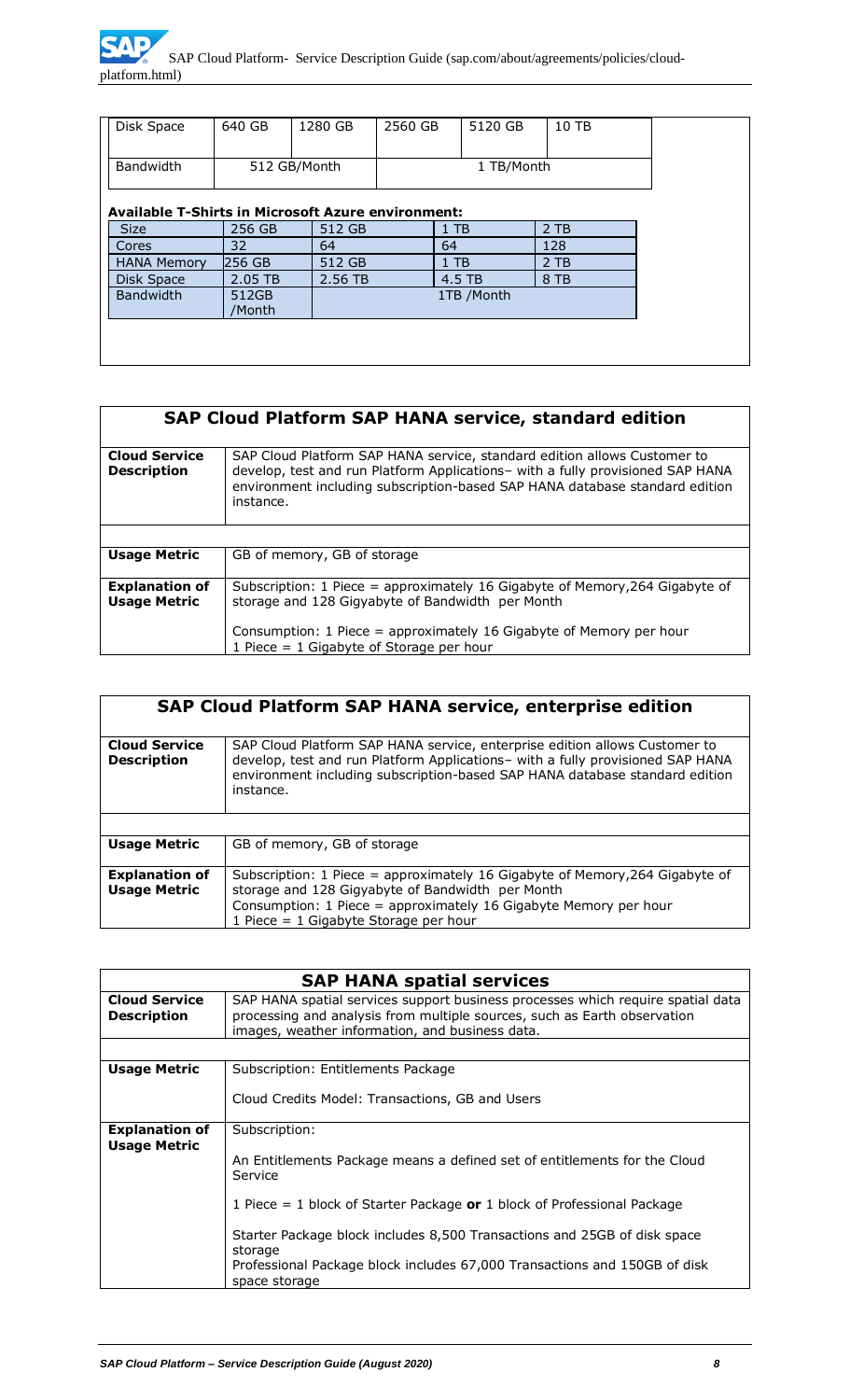|                            | 1 Transaction = 100 Standard API calls or 1 Advanced API call<br>Standard and Advanced API calls are specified in the Documentation.<br>Cloud Credits Model:<br>1 Transaction = 100 Standard API calls or 1 Advanced API call<br>Standard and Advanced API calls are specified in the Documentation.<br>$1GB = 1GB$ of disk space storage.<br>1 User = an individual authorized to access the Cloud Service.                                                                                                                                                                                                                                                                                                                                                                                                                                             |
|----------------------------|----------------------------------------------------------------------------------------------------------------------------------------------------------------------------------------------------------------------------------------------------------------------------------------------------------------------------------------------------------------------------------------------------------------------------------------------------------------------------------------------------------------------------------------------------------------------------------------------------------------------------------------------------------------------------------------------------------------------------------------------------------------------------------------------------------------------------------------------------------|
| <b>Additional</b><br>Terms | The Cloud Service should not be used to process or store personal data.<br>$\bullet$<br>Publicly available geo reference data accessible through the Cloud<br>$\bullet$<br>Service may only be used in the context of the Cloud Service, and<br>Customer is responsible for ensuring the accuracy and completeness of<br>such data. SAP is not responsible for any harm caused by such data.<br>The EU Access option is not available for the Cloud Service.<br>$\bullet$<br>Caching or storing any location data for the purpose of building a<br>$\bullet$<br>repository of location assets or scaling one request to serve multiple end<br>users is prohibited. However, storing or caching for no more than thirty<br>(30) days only to the extent necessary for enabling or improving an end<br>user's use of SAP HANA spatial services is allowed. |

|                                                   | <b>SAP Cloud Platform Integration for SAP cloud applications</b>                                                                                                                                                                                                                                                                                                                                                                                                                                                                                                                                                                                                                                                                                                                                                                                                                                                                                                                                                                                                                                                                                                |                        |           |                                                                                                                                                                   |  |
|---------------------------------------------------|-----------------------------------------------------------------------------------------------------------------------------------------------------------------------------------------------------------------------------------------------------------------------------------------------------------------------------------------------------------------------------------------------------------------------------------------------------------------------------------------------------------------------------------------------------------------------------------------------------------------------------------------------------------------------------------------------------------------------------------------------------------------------------------------------------------------------------------------------------------------------------------------------------------------------------------------------------------------------------------------------------------------------------------------------------------------------------------------------------------------------------------------------------------------|------------------------|-----------|-------------------------------------------------------------------------------------------------------------------------------------------------------------------|--|
| <b>Cloud Service</b><br><b>Description</b>        | SAP Cloud Platform Integration for SAP cloud applications integrates processes<br>cloud applications and on-premise solutions on the other end. SAP Cloud<br>as a core service on SAP Cloud Platform.                                                                                                                                                                                                                                                                                                                                                                                                                                                                                                                                                                                                                                                                                                                                                                                                                                                                                                                                                           |                        |           | and data between associated SAP cloud applications on one end and third party,<br>Platform Integration is an open, flexible, on-demand integration system running |  |
|                                                   |                                                                                                                                                                                                                                                                                                                                                                                                                                                                                                                                                                                                                                                                                                                                                                                                                                                                                                                                                                                                                                                                                                                                                                 |                        |           |                                                                                                                                                                   |  |
| <b>Usage Metric</b>                               | Percentage of SAP cloud application service subscription fee                                                                                                                                                                                                                                                                                                                                                                                                                                                                                                                                                                                                                                                                                                                                                                                                                                                                                                                                                                                                                                                                                                    |                        |           |                                                                                                                                                                   |  |
| <b>Explanation of</b><br><b>Usage Metric</b>      | Fees for SAP Cloud Platform Integration for SAP cloud applications are based on<br>a percentage of the SAP cloud service subscription fee for the SAP cloud service<br>integrated using SAP Cloud Platform Integration for SAP cloud applications.<br>Fees may increase as fees for the integrated SAP cloud service increase. A<br>separate fee is due for each SAP cloud service integrated using SAP Cloud<br>Platform Integration for SAP cloud applications and each such SAP cloud service<br>may be connected to an unlimited number of systems using SAP Cloud Platform<br>Integration for SAP cloud applications.                                                                                                                                                                                                                                                                                                                                                                                                                                                                                                                                      |                        |           |                                                                                                                                                                   |  |
| <b>Included</b><br><b>Components</b>              |                                                                                                                                                                                                                                                                                                                                                                                                                                                                                                                                                                                                                                                                                                                                                                                                                                                                                                                                                                                                                                                                                                                                                                 | Data<br>Integration    | Included  |                                                                                                                                                                   |  |
|                                                   |                                                                                                                                                                                                                                                                                                                                                                                                                                                                                                                                                                                                                                                                                                                                                                                                                                                                                                                                                                                                                                                                                                                                                                 | Process<br>Integration | Included  |                                                                                                                                                                   |  |
|                                                   |                                                                                                                                                                                                                                                                                                                                                                                                                                                                                                                                                                                                                                                                                                                                                                                                                                                                                                                                                                                                                                                                                                                                                                 | connections            | Unlimited |                                                                                                                                                                   |  |
|                                                   |                                                                                                                                                                                                                                                                                                                                                                                                                                                                                                                                                                                                                                                                                                                                                                                                                                                                                                                                                                                                                                                                                                                                                                 | bandwidth(out)         | Unlimited |                                                                                                                                                                   |  |
| <b>Additional</b><br>Terms &<br><b>Conditions</b> | Each Piece includes one tenant for production usage and one tenant for<br>non-production use of the data integration and process integration<br>capabilities.<br>٠<br>Customer shall ensure that it has all necessary license rights for any<br>$\bullet$<br>SAP and/or third-party solutions integrated using the Cloud Service.<br>SAP shall make available for download by Customer the SAP Cloud<br>$\bullet$<br>Services Agent<br><b>Platform</b><br>Integration-<br>Data<br>(the<br>"Integration<br><b>Component</b> ") which is the prerequisite for integration of SAP cloud<br>solutions with SAP on-premise solutions. The use of the Integration<br>Component is limited to use with the Cloud Service and Customer may<br>not use the Integration Component for any other purpose.<br>The<br>Integration Component is part of the Cloud Service and Customer's use<br>is limited to use by Authorized Users and only for the term of the<br>Agreement. The Integration Component may not be modified or altered<br>in any way except by SAP. Customer shall utilize the most current version<br>of the Integration Component made available by SAP. |                        |           |                                                                                                                                                                   |  |
| <b>Previously</b><br>referred to as               | SAP HANA Cloud Platform, integration service for SAP cloud applications<br>SAP HANA Cloud Integration, application edition                                                                                                                                                                                                                                                                                                                                                                                                                                                                                                                                                                                                                                                                                                                                                                                                                                                                                                                                                                                                                                      |                        |           |                                                                                                                                                                   |  |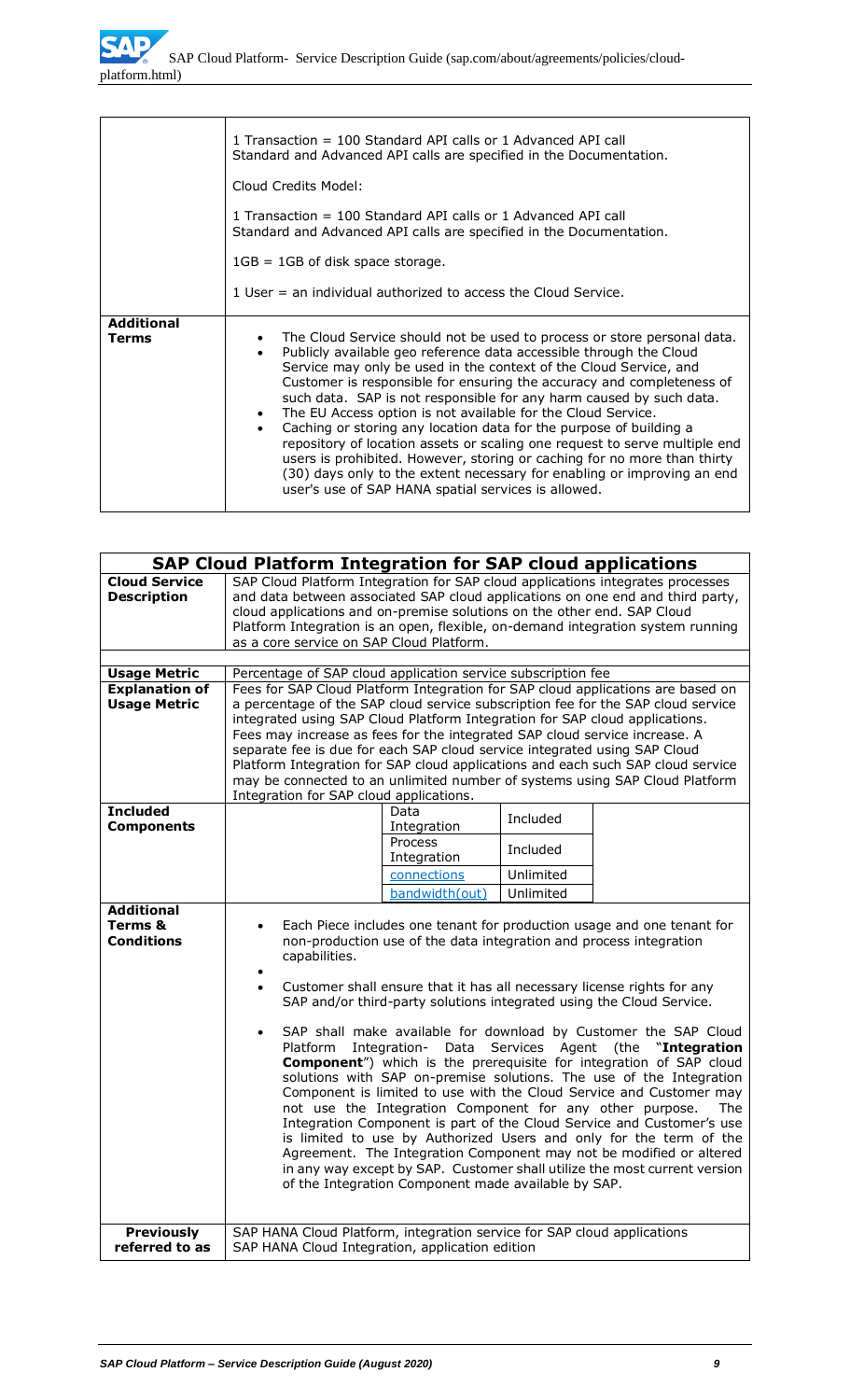|                                                   |                                                                                                                                                                                                                                                                                                                                                                                                                                                                                                                                                                                                                                                                                                                              | <b>SAP Cloud Platform Integration, DI edition</b>                  |              |  |  |  |
|---------------------------------------------------|------------------------------------------------------------------------------------------------------------------------------------------------------------------------------------------------------------------------------------------------------------------------------------------------------------------------------------------------------------------------------------------------------------------------------------------------------------------------------------------------------------------------------------------------------------------------------------------------------------------------------------------------------------------------------------------------------------------------------|--------------------------------------------------------------------|--------------|--|--|--|
| <b>Cloud Service</b><br><b>Description</b>        | SAP Cloud Platform Integration, DI edition integrates data between SAP cloud<br>applications, third party applications and on-premise solutions. SAP Cloud<br>Platform Integration is an open, flexible, on-demand integration system running<br>as a core service on SAP Cloud Platform.                                                                                                                                                                                                                                                                                                                                                                                                                                    |                                                                    |              |  |  |  |
| <b>Usage Metric</b>                               | Tenants                                                                                                                                                                                                                                                                                                                                                                                                                                                                                                                                                                                                                                                                                                                      |                                                                    |              |  |  |  |
| <b>Explanation of</b><br><b>Usage Metric</b>      |                                                                                                                                                                                                                                                                                                                                                                                                                                                                                                                                                                                                                                                                                                                              | A Tenant means a Customer-specific instance of the Cloud Service.  |              |  |  |  |
| <b>Piece Size</b>                                 |                                                                                                                                                                                                                                                                                                                                                                                                                                                                                                                                                                                                                                                                                                                              | 1 Piece = 1 instance of SAP Cloud Platform Integration, DI edition |              |  |  |  |
| <b>Included</b><br><b>Resources</b>               |                                                                                                                                                                                                                                                                                                                                                                                                                                                                                                                                                                                                                                                                                                                              |                                                                    |              |  |  |  |
|                                                   |                                                                                                                                                                                                                                                                                                                                                                                                                                                                                                                                                                                                                                                                                                                              |                                                                    | DI edition   |  |  |  |
|                                                   |                                                                                                                                                                                                                                                                                                                                                                                                                                                                                                                                                                                                                                                                                                                              | Data Integration                                                   | Included     |  |  |  |
|                                                   |                                                                                                                                                                                                                                                                                                                                                                                                                                                                                                                                                                                                                                                                                                                              | Process Integration                                                | Not Included |  |  |  |
|                                                   | connections<br>3                                                                                                                                                                                                                                                                                                                                                                                                                                                                                                                                                                                                                                                                                                             |                                                                    |              |  |  |  |
|                                                   | 10 GB / month<br>bandwidth (out)                                                                                                                                                                                                                                                                                                                                                                                                                                                                                                                                                                                                                                                                                             |                                                                    |              |  |  |  |
| <b>Additional</b><br>Terms &<br><b>Conditions</b> | Customer shall ensure that it has all necessary license rights for any<br>$\bullet$<br>SAP and/or third-party solutions integrated using the Cloud Service.<br>SAP shall make available for download by Customer the SAP Cloud<br>$\bullet$<br>Platform Integration-<br>Data<br>Services Agent (the "Integration<br><b>Component</b> ") which is the prerequisite for integration of SAP cloud<br>solutions with SAP on-premise solutions. The use of the Integration<br>Component is limited to use with the Cloud Service. The Integration<br>Component may not be modified or altered in any way except by SAP.<br>Customer shall utilize the most current version of the Integration<br>Component made available by SAP. |                                                                    |              |  |  |  |
| <b>Previously</b>                                 |                                                                                                                                                                                                                                                                                                                                                                                                                                                                                                                                                                                                                                                                                                                              | SAP HANA Cloud Platform, integration service, DI edition           |              |  |  |  |
| referred to as                                    |                                                                                                                                                                                                                                                                                                                                                                                                                                                                                                                                                                                                                                                                                                                              |                                                                    |              |  |  |  |

| <b>SAP Cloud Platform Integration, PI edition</b> |                                                                                                                                                                                                                                                                                                |                                                                   |              |  |  |  |
|---------------------------------------------------|------------------------------------------------------------------------------------------------------------------------------------------------------------------------------------------------------------------------------------------------------------------------------------------------|-------------------------------------------------------------------|--------------|--|--|--|
| <b>Cloud Service</b><br><b>Description</b>        | SAP Cloud Platform Integration, PI edition integrates processes between SAP<br>cloud applications, third party applications and on-premise solutions. SAP Cloud<br>Platform Integration is an open, flexible, on-demand integration system running<br>as a core service on SAP Cloud Platform. |                                                                   |              |  |  |  |
|                                                   |                                                                                                                                                                                                                                                                                                |                                                                   |              |  |  |  |
| <b>Usage Metric</b>                               | Tenants                                                                                                                                                                                                                                                                                        |                                                                   |              |  |  |  |
| <b>Explanation of</b><br><b>Usage Metric</b>      |                                                                                                                                                                                                                                                                                                | A Tenant means a Customer-specific instance of the Cloud Service. |              |  |  |  |
| <b>Piece Size</b>                                 | 1 Piece $=$ 1 instance of SAP Cloud Platform Integration, PI edition                                                                                                                                                                                                                           |                                                                   |              |  |  |  |
| <b>Included</b><br><b>Resources</b>               |                                                                                                                                                                                                                                                                                                |                                                                   |              |  |  |  |
|                                                   |                                                                                                                                                                                                                                                                                                |                                                                   | PI edition   |  |  |  |
|                                                   |                                                                                                                                                                                                                                                                                                | Data Integration                                                  | Not Included |  |  |  |
|                                                   | Included<br>Process Integration                                                                                                                                                                                                                                                                |                                                                   |              |  |  |  |
|                                                   | 3<br>connections                                                                                                                                                                                                                                                                               |                                                                   |              |  |  |  |
|                                                   | 10 GB / month<br>bandwidth (out)                                                                                                                                                                                                                                                               |                                                                   |              |  |  |  |
| <b>Additional</b><br>Terms &<br><b>Conditions</b> | Customer shall ensure that it has all necessary license rights for any<br>$\bullet$<br>SAP and/or third-party solutions integrated using the Cloud Service.                                                                                                                                    |                                                                   |              |  |  |  |
| <b>Previously</b><br>referred to as               |                                                                                                                                                                                                                                                                                                | SAP HANA Cloud Platform, integration service, PI edition          |              |  |  |  |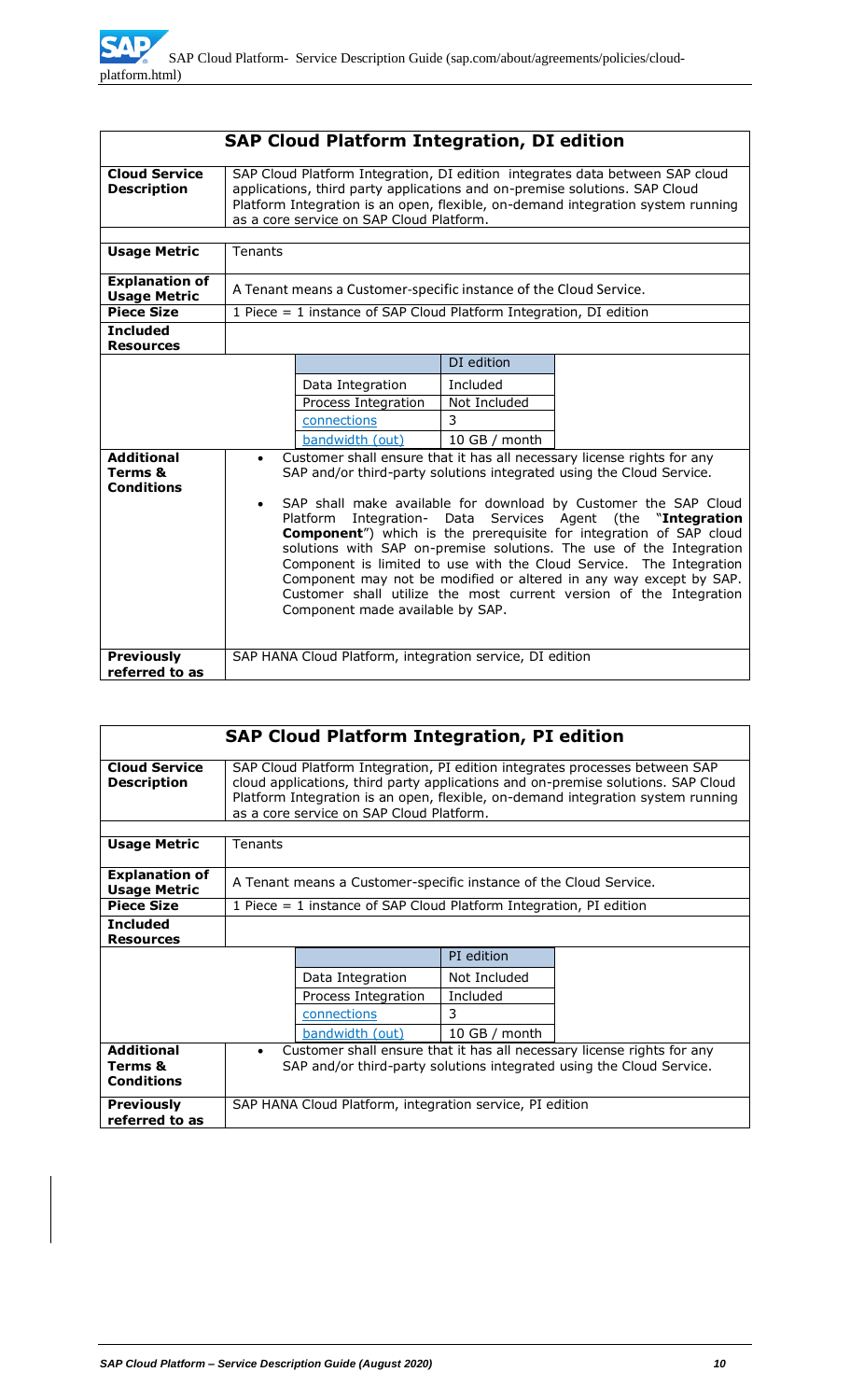|                                                   | <b>SAP Cloud Platform Integration, additional connections</b>                                                                                                                                                                                                                            |
|---------------------------------------------------|------------------------------------------------------------------------------------------------------------------------------------------------------------------------------------------------------------------------------------------------------------------------------------------|
| <b>Cloud Service</b><br><b>Description</b>        | SAP Cloud Platform Integration, additional connections may be added to an<br>existing subscription of SAP Cloud Platform, integration service.                                                                                                                                           |
|                                                   |                                                                                                                                                                                                                                                                                          |
| <b>Usage Metric</b>                               | Connections                                                                                                                                                                                                                                                                              |
| <b>Explanation of</b><br><b>Usage Metric</b>      | A connection is an association between two unique end points via the SAP Cloud<br>Platform Integration. A unique end point is a combination of the IP address and<br>the port. Non-production connections shall not be counted for purposes of<br>determining the number of connections. |
| <b>Piece Size</b>                                 | 1 connection $=$ 1 Piece                                                                                                                                                                                                                                                                 |
| <b>Additional</b><br>Terms &<br><b>Conditions</b> | Customer shall ensure that it has all necessary license rights for any SAP<br>$\bullet$<br>and/or third-party solutions connected using the Cloud Service                                                                                                                                |
| <b>Previously</b><br>referred to as               | SAP HANA Cloud Platform, integration service, additional connections                                                                                                                                                                                                                     |

|                                                              | <b>SAP Cloud Platform API Management</b>                                                                                                                                                                                                                                                                                                                                                                                                                                                                                                                                                                                                                                                                                                                                                                                                                                                                                                                                                                                                                                                                                                                                                                                                                                                                                                                                                                                                                                                                                                                                                                                                                                                                                                                                                                                                                                                                                                                                                                                                                                                                |
|--------------------------------------------------------------|---------------------------------------------------------------------------------------------------------------------------------------------------------------------------------------------------------------------------------------------------------------------------------------------------------------------------------------------------------------------------------------------------------------------------------------------------------------------------------------------------------------------------------------------------------------------------------------------------------------------------------------------------------------------------------------------------------------------------------------------------------------------------------------------------------------------------------------------------------------------------------------------------------------------------------------------------------------------------------------------------------------------------------------------------------------------------------------------------------------------------------------------------------------------------------------------------------------------------------------------------------------------------------------------------------------------------------------------------------------------------------------------------------------------------------------------------------------------------------------------------------------------------------------------------------------------------------------------------------------------------------------------------------------------------------------------------------------------------------------------------------------------------------------------------------------------------------------------------------------------------------------------------------------------------------------------------------------------------------------------------------------------------------------------------------------------------------------------------------|
| <b>Cloud Service</b><br><b>Description</b>                   | Customer may use the Cloud Service to manage Application Programming<br>Interfaces (APIs), allow consumption of APIs by developers, and permit access<br>to APIs from applications (apps) provided by Customer to end users of such<br>apps.                                                                                                                                                                                                                                                                                                                                                                                                                                                                                                                                                                                                                                                                                                                                                                                                                                                                                                                                                                                                                                                                                                                                                                                                                                                                                                                                                                                                                                                                                                                                                                                                                                                                                                                                                                                                                                                            |
|                                                              |                                                                                                                                                                                                                                                                                                                                                                                                                                                                                                                                                                                                                                                                                                                                                                                                                                                                                                                                                                                                                                                                                                                                                                                                                                                                                                                                                                                                                                                                                                                                                                                                                                                                                                                                                                                                                                                                                                                                                                                                                                                                                                         |
| <b>Usage Metric</b>                                          | API Calls per month                                                                                                                                                                                                                                                                                                                                                                                                                                                                                                                                                                                                                                                                                                                                                                                                                                                                                                                                                                                                                                                                                                                                                                                                                                                                                                                                                                                                                                                                                                                                                                                                                                                                                                                                                                                                                                                                                                                                                                                                                                                                                     |
| <b>Explanation of</b><br><b>Usage Metric</b>                 | An API Call means a single call made from an API managed with the Cloud<br>Service to Customer's back-end data source.                                                                                                                                                                                                                                                                                                                                                                                                                                                                                                                                                                                                                                                                                                                                                                                                                                                                                                                                                                                                                                                                                                                                                                                                                                                                                                                                                                                                                                                                                                                                                                                                                                                                                                                                                                                                                                                                                                                                                                                  |
| <b>Piece Size</b>                                            | 1 Piece = 1 Million API Calls                                                                                                                                                                                                                                                                                                                                                                                                                                                                                                                                                                                                                                                                                                                                                                                                                                                                                                                                                                                                                                                                                                                                                                                                                                                                                                                                                                                                                                                                                                                                                                                                                                                                                                                                                                                                                                                                                                                                                                                                                                                                           |
| <b>Additional</b><br><b>Terms &amp;</b><br><b>Conditions</b> | Each end user requires a key provided by Customer to access an API via an<br>$\bullet$<br>end user app. Any end user accessing or sending data via an API managed<br>with the Cloud Service is deemed an Authorized User.<br>The Cloud Service includes a developer portal. The developer portal can be<br>$\bullet$<br>accessed by developers granted access by Customer's administrative users.<br>Customer is responsible for issuing access credentials (or certificates) to<br>developers and for any for the actions of any individual using such<br>credentials to access Customer's APIs managed with the Cloud Service.<br>Analytics Data is data generated by the Cloud Service based on developer and<br>$\bullet$<br>application access to APIs managed with the Cloud Service. Analytics Data<br>provides metrics on API usage. The time period for retention of Analytics<br>Data varies depending on how quickly Analytics Data is created and the<br>volume created. It is stored in the Cloud Service for a minimum of six (6)<br>months and not more than twelve (12) months, at which point the Analytics<br>Data is purged from the SAP systems as new Analytics Data is created and<br>stored. Analytics Data can be accessed by Customer at any time while such<br>data is stored in the Cloud Service.<br>App Data is data called by an app from a Customer data source using an API<br>٠<br>managed with the Cloud Service. App Data is not stored in the Cloud Service,<br>and is merely passed through the API between the app and the back-end data<br>source. SAP does not provide for encryption of App Data, which is the<br>responsibility of Customer. Further, App Data cannot be accessed by<br>Customer from the Cloud Service during the term of the subscription except<br>to the extent such data is retrieved by an app through an API, or as such data<br>is updated in Customer's back-end data source through the API. Customer is<br>responsible for user authentication for end users of apps that make API<br>requests to Customer's back-end data source. |
| <b>Previously</b><br>referred to as                          | SAP HANA Cloud Platform, API management                                                                                                                                                                                                                                                                                                                                                                                                                                                                                                                                                                                                                                                                                                                                                                                                                                                                                                                                                                                                                                                                                                                                                                                                                                                                                                                                                                                                                                                                                                                                                                                                                                                                                                                                                                                                                                                                                                                                                                                                                                                                 |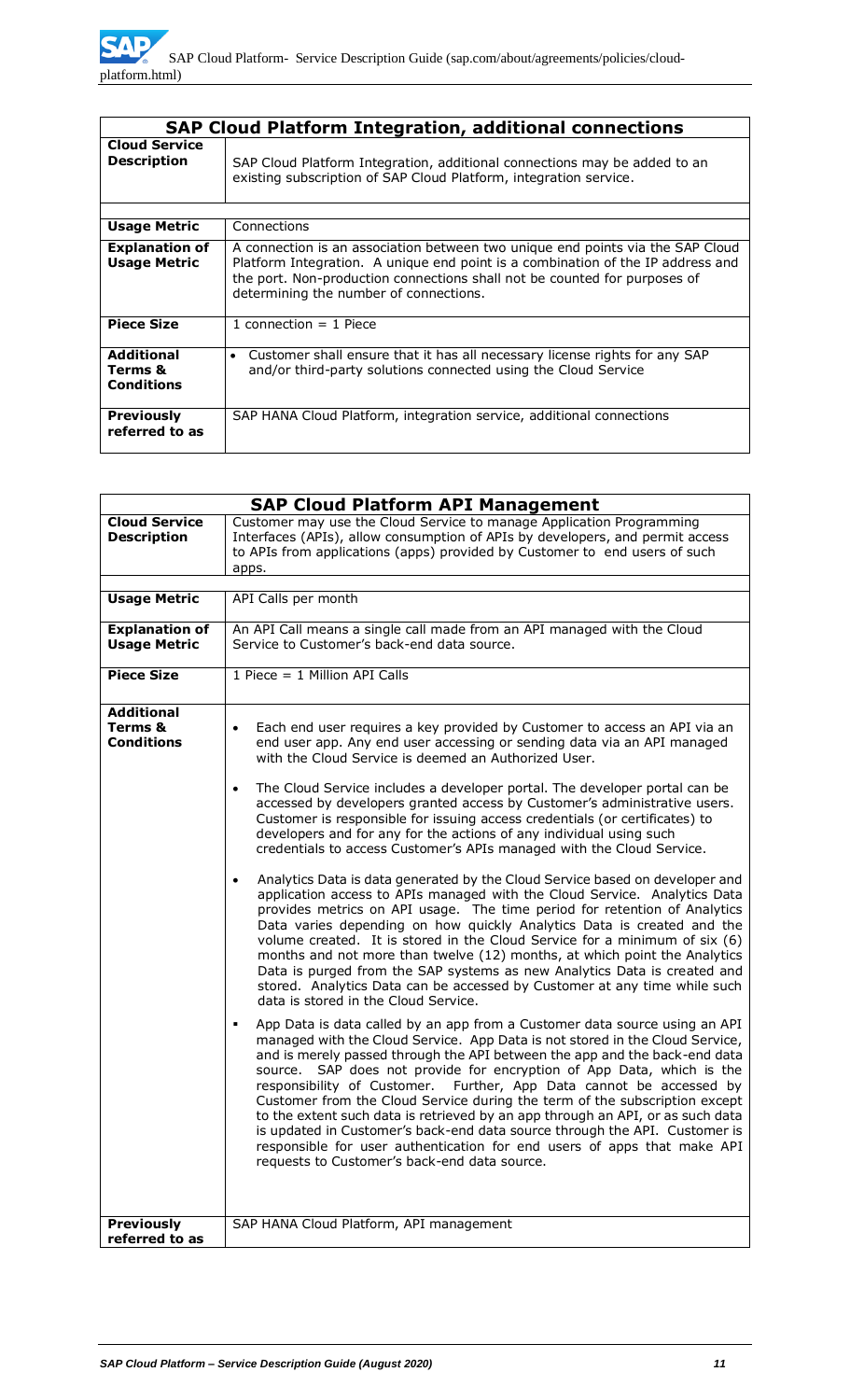| <b>Multichain on SAP Cloud Platform</b>           |                                                                                                                                                                                    |                                    |                                                                                                           |                          |                                                                                                                                                                                                                         |
|---------------------------------------------------|------------------------------------------------------------------------------------------------------------------------------------------------------------------------------------|------------------------------------|-----------------------------------------------------------------------------------------------------------|--------------------------|-------------------------------------------------------------------------------------------------------------------------------------------------------------------------------------------------------------------------|
| <b>Cloud Service</b>                              | Multichain on SAP Cloud Platform enables customers to establish or connect to                                                                                                      |                                    |                                                                                                           |                          |                                                                                                                                                                                                                         |
| <b>Description</b>                                | distributed ledger networks utilizing SAP Cloud Platform.                                                                                                                          |                                    |                                                                                                           |                          |                                                                                                                                                                                                                         |
|                                                   |                                                                                                                                                                                    |                                    |                                                                                                           |                          |                                                                                                                                                                                                                         |
| <b>Usage Metric</b>                               | Entitlements Package, Connections                                                                                                                                                  |                                    |                                                                                                           |                          |                                                                                                                                                                                                                         |
| <b>Explanation of</b><br><b>Usage Metric</b>      | Service<br>Service and a customer designated system or dedicated data source                                                                                                       |                                    |                                                                                                           |                          | An Entitlements Package means a defined set of entitlements for the Cloud<br>A Connection is an integration of two unique end points between the Cloud                                                                  |
| <b>Piece Size</b>                                 | 1 Piece = 1 instance of a particular T-Shirt size or Plan of MultiChain on SAP<br>Cloud Platform                                                                                   |                                    |                                                                                                           |                          |                                                                                                                                                                                                                         |
| <b>T-shirt Sizes</b>                              | MultiChain on SAP Cloud Platform Available T-Shirt Sizes<br><b>Size</b><br>Cores per<br>Node<br>Memory<br>(GB)<br>Storage (GB)<br>MultiChain on SAP Cloud Platform Available Plans | small<br>1<br>$\overline{2}$<br>50 | medium<br>$\mathcal{P}$<br>3.7<br>500                                                                     | large<br>6<br>15<br>1000 |                                                                                                                                                                                                                         |
|                                                   | Plan                                                                                                                                                                               | Description                        |                                                                                                           |                          |                                                                                                                                                                                                                         |
|                                                   | connect your own<br>network                                                                                                                                                        |                                    | Connect SAP business processes to a<br>blockchain network that is provisioned and<br>operated externally. |                          |                                                                                                                                                                                                                         |
| <b>Additional</b><br>Terms &<br><b>Conditions</b> | $\bullet$<br>$\bullet$<br>$\bullet$                                                                                                                                                |                                    | not be retrievable from the Cloud Service.<br>EU Access is not available for the Cloud Service.           |                          | The Cloud Service should not be used to process or store personal data.<br>Customer Data is only backed up in Customer's wallet of the Cloud<br>Service. If Customer deletes Customer Data in its wallet, the data will |

|                                              |                                                                                                                                                                                                                                        | <b>Hyperledger Fabric on SAP Cloud Platform</b>                                                                                                                                                  |  |
|----------------------------------------------|----------------------------------------------------------------------------------------------------------------------------------------------------------------------------------------------------------------------------------------|--------------------------------------------------------------------------------------------------------------------------------------------------------------------------------------------------|--|
| <b>Cloud Service</b>                         |                                                                                                                                                                                                                                        | Hyperledger Fabric on SAP Cloud Platform enables customers to establish or                                                                                                                       |  |
| <b>Description</b>                           |                                                                                                                                                                                                                                        | connect to distributed ledger networks utilizing SAP Cloud Platform.                                                                                                                             |  |
|                                              |                                                                                                                                                                                                                                        |                                                                                                                                                                                                  |  |
| <b>Usage Metric</b>                          |                                                                                                                                                                                                                                        | Entitlements Package, Connections                                                                                                                                                                |  |
| <b>Explanation of</b><br><b>Usage Metric</b> | An Entitlements Package means a defined set of entitlements for the Cloud<br>Service<br>A Connection is an integration of two unique end points between the Cloud<br>Service and a customer designated system or dedicated data source |                                                                                                                                                                                                  |  |
| <b>Piece Size</b>                            |                                                                                                                                                                                                                                        | 1 Piece = 1 Plan of Hyperledger Fabric on SAP Cloud Platform                                                                                                                                     |  |
|                                              | Plan                                                                                                                                                                                                                                   | Hyperledger Fabric on SAP Cloud Platform Available Plans<br>Description                                                                                                                          |  |
|                                              | dev                                                                                                                                                                                                                                    | A sandbox environment with all relevant APIs for                                                                                                                                                 |  |
| <b>Plans</b>                                 |                                                                                                                                                                                                                                        | developing and testing Hyperledger Fabric Chaincode<br>only.                                                                                                                                     |  |
|                                              | testnet                                                                                                                                                                                                                                | 1 Peer                                                                                                                                                                                           |  |
|                                              |                                                                                                                                                                                                                                        | A Hyperledger Fabric node which is part of a cross<br>company testnet network and available for developing<br>and testing distributed applications only.                                         |  |
|                                              | backbone                                                                                                                                                                                                                               | 1 Peer, 1 Orderer, 4 Kafkas, 3 Zookeeper servers                                                                                                                                                 |  |
|                                              |                                                                                                                                                                                                                                        | Full Hyperledger Fabric node. Each Hyperledger Fabric<br>network requires exactly one backbone node. This node<br>provisions all relevant infrastructure to run a<br>Hyperledger Fabric network. |  |
|                                              | node                                                                                                                                                                                                                                   | 1 Peer, 1 Orderer                                                                                                                                                                                |  |
|                                              |                                                                                                                                                                                                                                        | Hyperledger Fabric node that must be joined to a<br>Hyperledger Fabric network for active participation.                                                                                         |  |
|                                              | connect your                                                                                                                                                                                                                           | Connect SAP business processes to a blockchain                                                                                                                                                   |  |
|                                              | own network                                                                                                                                                                                                                            | network that is provisioned and operated externally.                                                                                                                                             |  |
|                                              |                                                                                                                                                                                                                                        |                                                                                                                                                                                                  |  |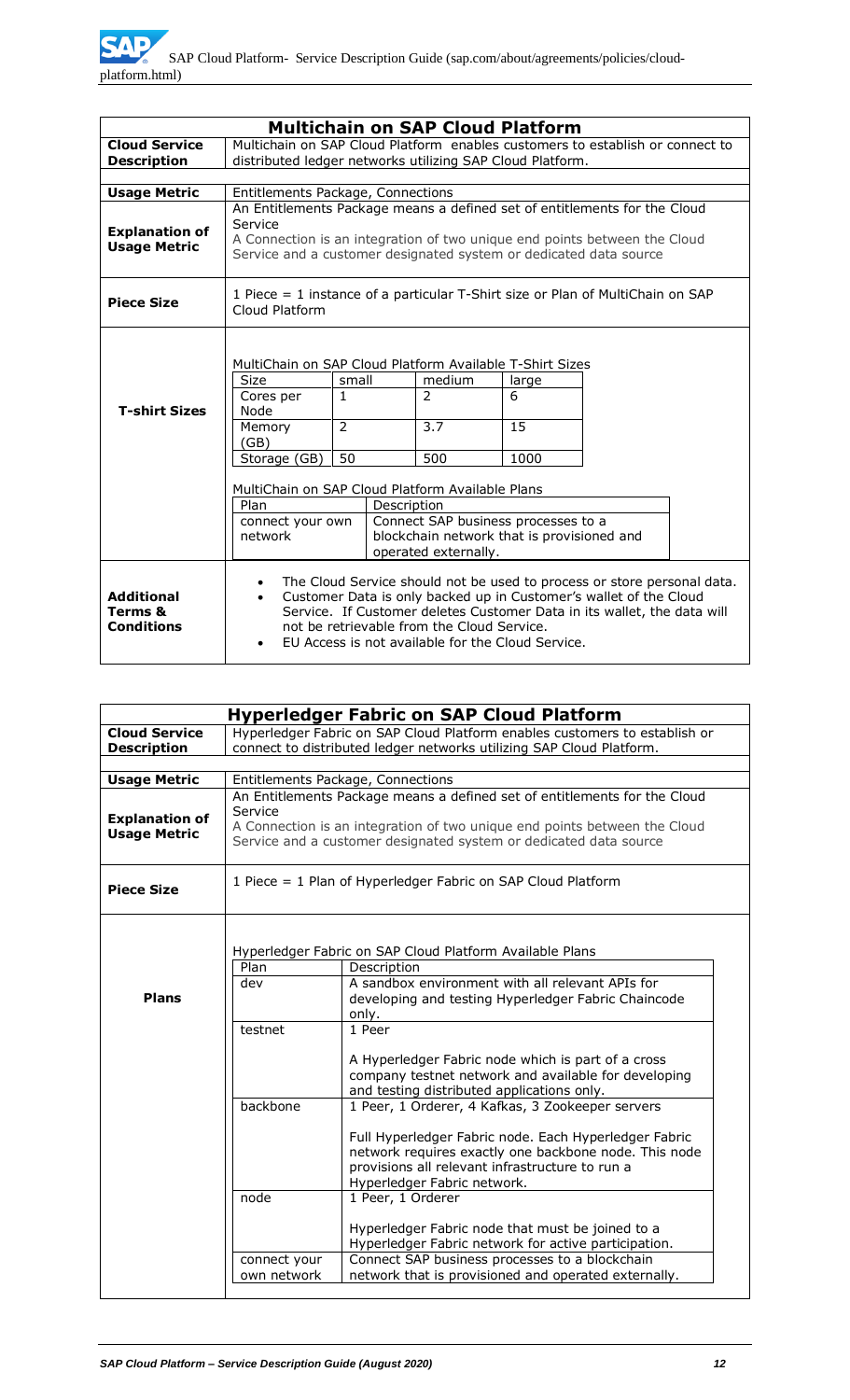| Additional<br>Terms &<br><b>Conditions</b> | The Cloud Service should not be used to process or store personal data.<br>$\bullet$<br>Customer Data is only backed up in Customer's wallet of the Cloud<br>$\bullet$<br>Service. If Customer deletes Customer Data in its wallet, the data will<br>not be retrievable from the Cloud Service.<br>EU Access is not available for the Cloud Service.<br>$\bullet$ |
|--------------------------------------------|-------------------------------------------------------------------------------------------------------------------------------------------------------------------------------------------------------------------------------------------------------------------------------------------------------------------------------------------------------------------|

| <b>SAP Cloud Platform Mobile Services</b>         |                                                                                                                                                                                                                                                                                                                                                                                                                                                                                                                                                                                                                                                                                                                                                                                                                                                                                                                                                                                                           |  |
|---------------------------------------------------|-----------------------------------------------------------------------------------------------------------------------------------------------------------------------------------------------------------------------------------------------------------------------------------------------------------------------------------------------------------------------------------------------------------------------------------------------------------------------------------------------------------------------------------------------------------------------------------------------------------------------------------------------------------------------------------------------------------------------------------------------------------------------------------------------------------------------------------------------------------------------------------------------------------------------------------------------------------------------------------------------------------|--|
| <b>Cloud Service</b><br><b>Description</b>        | SAP Cloud Platform Mobile Services is a mobile app platform delivered as a<br>service that enables customers to create and operate mobile applications with<br>offline support, notification services, back-end integration and enterprise-grade<br>security.                                                                                                                                                                                                                                                                                                                                                                                                                                                                                                                                                                                                                                                                                                                                             |  |
| <b>Usage Metric</b>                               | Users per month                                                                                                                                                                                                                                                                                                                                                                                                                                                                                                                                                                                                                                                                                                                                                                                                                                                                                                                                                                                           |  |
| <b>Additional</b><br>Terms &<br><b>Conditions</b> | Users must be employees of Customer or Customer's Affiliates, or of business<br>partners of Customer accessing the Customer mobile applications solely in<br>support of Customer's internal business operations. Except for Platform<br>Applications, Customer may not upload any other SAP, Customer or third<br>party applications or databases to the Cloud Service. Customer may not<br>otherwise make Platform Applications available to third parties, including,<br>without limitation, as part of a software license or subscription, software-<br>as-a-service, outsourcing or similar commercial arrangement with the User                                                                                                                                                                                                                                                                                                                                                                      |  |
|                                                   | . Customer is responsible for providing access to Users and ensuring Users<br>comply with the terms of this Agreement. For purposes of the Supplement,<br>"Customer Data" shall include all Platform Applications, Content, materials,<br>data and information provided by Customer and its Users.                                                                                                                                                                                                                                                                                                                                                                                                                                                                                                                                                                                                                                                                                                        |  |
|                                                   | In order to support the connection between Customer solutions with the<br>Cloud Service ("Customer Solutions"), Customer may use supported third<br>party technologies to connect the Cloud Service to Customer solutions via<br>APIs provided with the Cloud Service. Any such connections are subject to<br>the following conditions:                                                                                                                                                                                                                                                                                                                                                                                                                                                                                                                                                                                                                                                                   |  |
|                                                   | i. APIs are subject to ongoing changes. It is Customer's responsibility to<br>adapt the Customer Solution to such changes to APIs.                                                                                                                                                                                                                                                                                                                                                                                                                                                                                                                                                                                                                                                                                                                                                                                                                                                                        |  |
|                                                   | ii. SAP is not responsible for any issue or malfunction in the Cloud Service<br>caused by use of the APIs except as permitted in this Agreement.                                                                                                                                                                                                                                                                                                                                                                                                                                                                                                                                                                                                                                                                                                                                                                                                                                                          |  |
|                                                   | Use of Google Cloud Messaging ("GCM") and Apple Push<br>Notifications ("APN"). The Cloud Service is enabled to allow Customers<br>to utilize GCM and APN to send messages from the Cloud Service to Mobile<br>Users using a mobile device. When using GCM or APN, (a) Customer is<br>responsible for all registrations required to place its mobile apps on the<br>Apple/Google store and use APN/GCM in association with their mobile apps,<br>(b) APN/GCM is subject to the iOS Developer Program License Agreement<br>(including Attachment 1 thereto) and the Android Cloud to Device<br>Messaging Terms of Cloud Service, respectively, and in particular, the<br>advertising/marketing restrictions of the iOS Developer Program License<br>Agreement, and Customer agrees to comply with such terms and<br>(c) APN/GCM are not provided as part of the Cloud Services and thus<br>excluded from all representations, warranties, indemnifications and support<br>obligations under this Agreement. |  |
|                                                   | The Personal Data Processing Agreement for SAP Cloud Services referenced<br>in or attached to the Order Form is modified as follows: Back up of Customer<br>Data and network access to allow Customer Data transfer are not included<br>in the processing operations of the Cloud Service. In all other respects, the<br>Personal Data Processing Agreement for SAP Cloud Services applies to the<br>Cloud Service unchanged.                                                                                                                                                                                                                                                                                                                                                                                                                                                                                                                                                                             |  |
| <b>Previously</b><br>referred to as               | SAP HANA Cloud Platform, mobile services<br>SAP Cloud Platform mobile service for development and operations                                                                                                                                                                                                                                                                                                                                                                                                                                                                                                                                                                                                                                                                                                                                                                                                                                                                                              |  |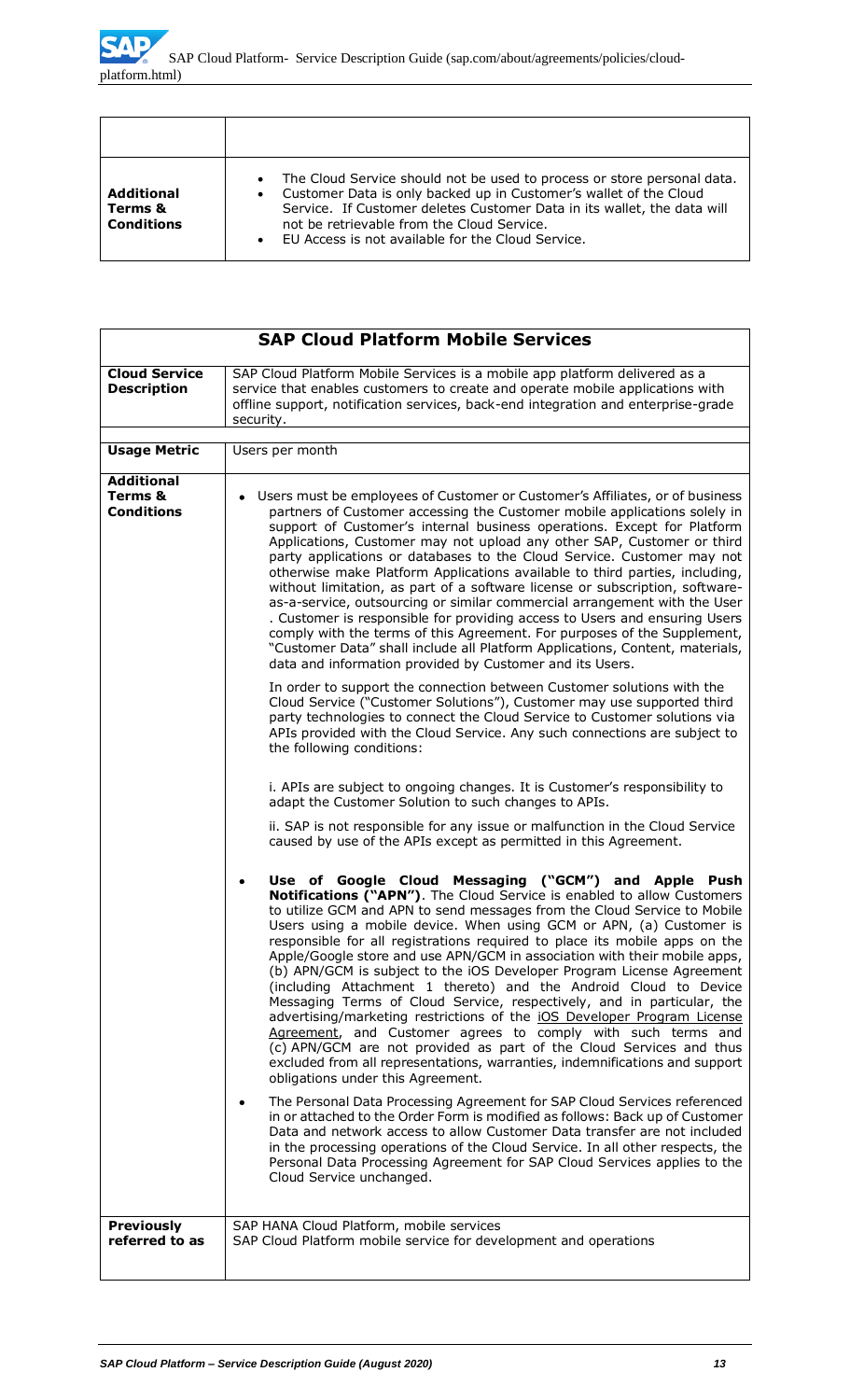| <b>SAP Cloud Platform Mobile Services, consumer edition</b> |                                                                                                                                                                                                                                                                                                                                                                                                                                                                                                                                                                                                                                                                                                                                                                                                                                                                                                                                                                                                                                                                                                                                                                                                                                                                                                                                                                                                                                                                                                                                                                                                                                                                                                                                                                                                                                                                                                                                                                                          |  |
|-------------------------------------------------------------|------------------------------------------------------------------------------------------------------------------------------------------------------------------------------------------------------------------------------------------------------------------------------------------------------------------------------------------------------------------------------------------------------------------------------------------------------------------------------------------------------------------------------------------------------------------------------------------------------------------------------------------------------------------------------------------------------------------------------------------------------------------------------------------------------------------------------------------------------------------------------------------------------------------------------------------------------------------------------------------------------------------------------------------------------------------------------------------------------------------------------------------------------------------------------------------------------------------------------------------------------------------------------------------------------------------------------------------------------------------------------------------------------------------------------------------------------------------------------------------------------------------------------------------------------------------------------------------------------------------------------------------------------------------------------------------------------------------------------------------------------------------------------------------------------------------------------------------------------------------------------------------------------------------------------------------------------------------------------------------|--|
| <b>Cloud Service</b><br><b>Description</b>                  | SAP Cloud Platform Mobile Services is a mobile app platform delivered as a<br>service that enables customers to create and operate mobile applications with<br>offline support, notification services, back-end integration and enterprise-grade<br>security.                                                                                                                                                                                                                                                                                                                                                                                                                                                                                                                                                                                                                                                                                                                                                                                                                                                                                                                                                                                                                                                                                                                                                                                                                                                                                                                                                                                                                                                                                                                                                                                                                                                                                                                            |  |
| <b>Usage Metric</b>                                         | Resources                                                                                                                                                                                                                                                                                                                                                                                                                                                                                                                                                                                                                                                                                                                                                                                                                                                                                                                                                                                                                                                                                                                                                                                                                                                                                                                                                                                                                                                                                                                                                                                                                                                                                                                                                                                                                                                                                                                                                                                |  |
| <b>Explanation of</b><br><b>Usage Metric</b>                | A Resource is a unique individual or non-human asset accessing or being<br>managed by the cloud service                                                                                                                                                                                                                                                                                                                                                                                                                                                                                                                                                                                                                                                                                                                                                                                                                                                                                                                                                                                                                                                                                                                                                                                                                                                                                                                                                                                                                                                                                                                                                                                                                                                                                                                                                                                                                                                                                  |  |
| <b>Piece Size</b>                                           | 1 Piece of Consumer Edition = 50,000 Resources                                                                                                                                                                                                                                                                                                                                                                                                                                                                                                                                                                                                                                                                                                                                                                                                                                                                                                                                                                                                                                                                                                                                                                                                                                                                                                                                                                                                                                                                                                                                                                                                                                                                                                                                                                                                                                                                                                                                           |  |
| <b>Additional</b><br>Terms &<br><b>Conditions</b>           | Resources include only individual consumers of Customer's products or<br>٠<br>services.<br>In order to support the connection between Customer solutions with the<br>٠<br>Cloud Service ("Customer Solutions"), Customer may use supported third<br>party technologies to connect the Cloud Service to Customer solutions via<br>APIs provided with the Cloud Service. Any such connections are subject to<br>the following conditions:<br>i. APIs are subject to ongoing changes. It is Customer's responsibility to<br>adapt the Customer Solution to such changes to APIs.<br>ii. SAP is not responsible for any issue or malfunction in the Cloud Service<br>caused by use of the APIs except as permitted in this Agreement.<br>Use of Google Cloud Messaging ("GCM") and Apple Push<br>٠<br>Notifications ("APN"). The Cloud Service is enabled to allow Customers<br>to utilize GCM and APN to send messages from the Cloud Service to Active<br>Users using a mobile device. When using GCM or APN, (a) Customer is<br>responsible for all registrations required to place its mobile apps on the<br>Apple/Google store and use APN/GCM in association with their mobile apps,<br>(b) APN/GCM is subject to the iOS Developer Program License Agreement<br>(including Attachment 1 thereto) and the Android Cloud to Device<br>Messaging Terms of Cloud Service, respectively, and in particular, the<br>advertising/marketing restrictions of the iOS Developer Program License<br>Agreement, and Customer agrees to comply with such terms and<br>(c) APN/GCM are not provided as part of the Cloud Services and thus<br>excluded from all representations, warranties, indemnifications and support<br>obligations under this Agreement.<br>The Tools included in the subscription for the Cloud Service may include<br>$\bullet$<br>certain third party open source and/or other free download components<br>(collectively, the "Free Download Components"). Please refer to |  |
|                                                             | http://www.sybase.com/thirdpartylegal for certain notices relating to the<br>Free Download Components.                                                                                                                                                                                                                                                                                                                                                                                                                                                                                                                                                                                                                                                                                                                                                                                                                                                                                                                                                                                                                                                                                                                                                                                                                                                                                                                                                                                                                                                                                                                                                                                                                                                                                                                                                                                                                                                                                   |  |
|                                                             | The Personal Data Processing Agreement for SAP Cloud Services referenced<br>in or attached to the Order Form is modified as follows: Back up of Customer<br>Data and network access to allow Customer Data transfer are not included<br>in the Processing Operations of the Cloud Service. In all other respects, the<br>Personal Data Processing Agreement for SAP Cloud Services applies to the<br>Cloud Service unchanged.                                                                                                                                                                                                                                                                                                                                                                                                                                                                                                                                                                                                                                                                                                                                                                                                                                                                                                                                                                                                                                                                                                                                                                                                                                                                                                                                                                                                                                                                                                                                                            |  |
|                                                             | Use of the SAP Cloud Platform, identity service, even if technically possible,<br>٠<br>is prohibited under this Agreement with respect to the Cloud Service.                                                                                                                                                                                                                                                                                                                                                                                                                                                                                                                                                                                                                                                                                                                                                                                                                                                                                                                                                                                                                                                                                                                                                                                                                                                                                                                                                                                                                                                                                                                                                                                                                                                                                                                                                                                                                             |  |
| <b>Previously</b><br>referred to as                         | SAP HANA Cloud Platform, mobile services, consumer edition<br>SAP Cloud Platform mobile service for development and operations, consumer<br>edition                                                                                                                                                                                                                                                                                                                                                                                                                                                                                                                                                                                                                                                                                                                                                                                                                                                                                                                                                                                                                                                                                                                                                                                                                                                                                                                                                                                                                                                                                                                                                                                                                                                                                                                                                                                                                                      |  |

| <b>SAP Cloud Platform Internet of Things service</b> |                                                                                                           |  |
|------------------------------------------------------|-----------------------------------------------------------------------------------------------------------|--|
| <b>Cloud Service</b><br><b>Description</b>           | SAP Cloud Platform Internet of Things service provides different features which<br>enable the ability to: |  |
|                                                      | 1. Integrate and manage any connected device at scale with extended lifecycle<br>management;              |  |
|                                                      | 2. Capture and manage device data and events at the Edge or cloud;                                        |  |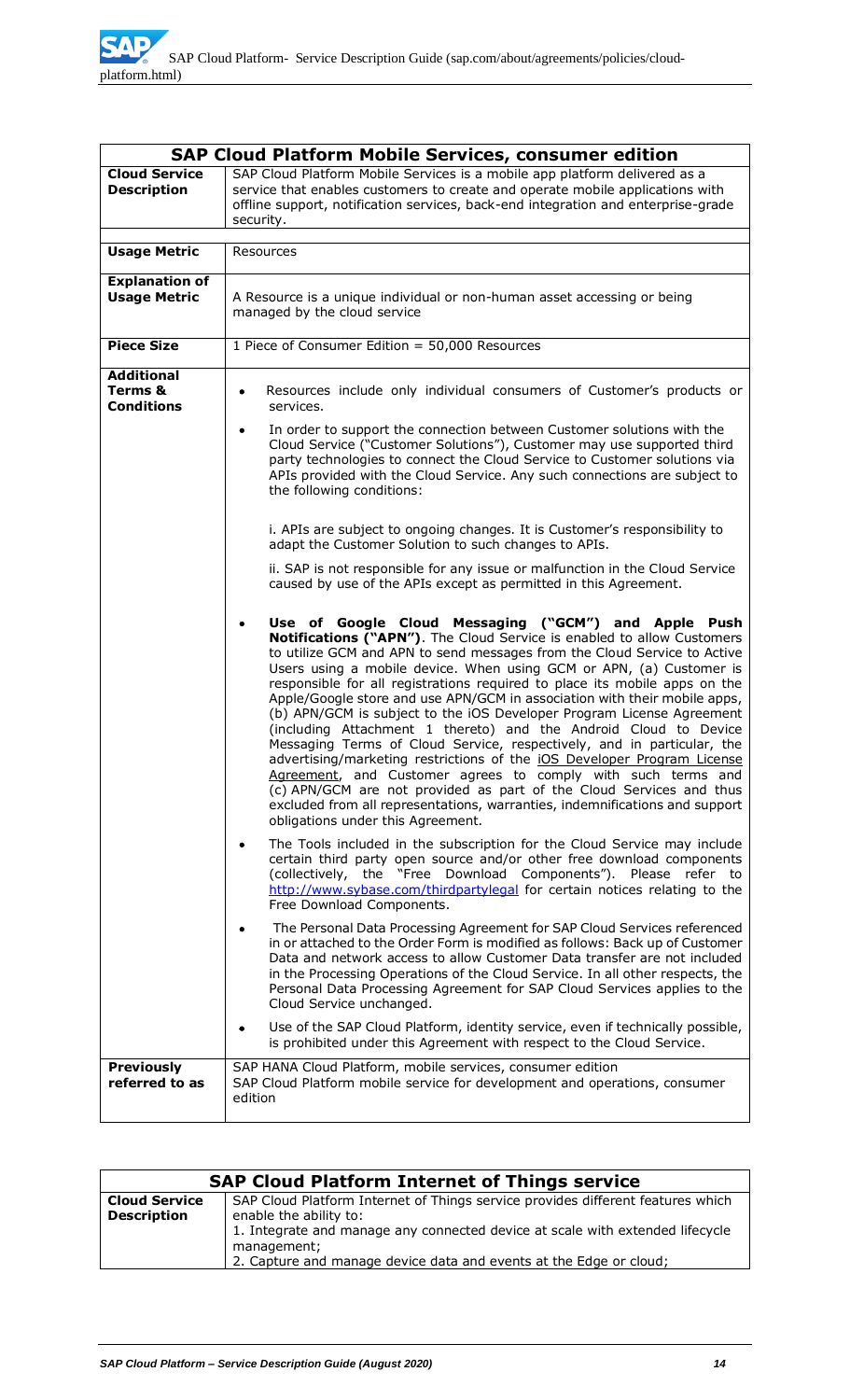

|                                                   | 3. Administer the resources and users in a secure, scalable manner; Interface<br>the processed and normalized data with backing services and applications (not<br>included in subscription).                                                                                                                                                                                                                                                                                                                                                                                                                                                                                                                                                                                                                                                                                                                                                                                                                                                                                                                                                                                                                                                                                                                    |
|---------------------------------------------------|-----------------------------------------------------------------------------------------------------------------------------------------------------------------------------------------------------------------------------------------------------------------------------------------------------------------------------------------------------------------------------------------------------------------------------------------------------------------------------------------------------------------------------------------------------------------------------------------------------------------------------------------------------------------------------------------------------------------------------------------------------------------------------------------------------------------------------------------------------------------------------------------------------------------------------------------------------------------------------------------------------------------------------------------------------------------------------------------------------------------------------------------------------------------------------------------------------------------------------------------------------------------------------------------------------------------|
|                                                   |                                                                                                                                                                                                                                                                                                                                                                                                                                                                                                                                                                                                                                                                                                                                                                                                                                                                                                                                                                                                                                                                                                                                                                                                                                                                                                                 |
| <b>Usage Metric</b>                               | Devices per month                                                                                                                                                                                                                                                                                                                                                                                                                                                                                                                                                                                                                                                                                                                                                                                                                                                                                                                                                                                                                                                                                                                                                                                                                                                                                               |
| <b>Explanation of</b><br><b>Usage Metric</b>      | Device means a uniquely identifiable object and its virtual representation in the<br>IoT-Core which has a device ID allocated.                                                                                                                                                                                                                                                                                                                                                                                                                                                                                                                                                                                                                                                                                                                                                                                                                                                                                                                                                                                                                                                                                                                                                                                  |
| <b>Piece Size</b>                                 | 1 Piece = $100$ Devices                                                                                                                                                                                                                                                                                                                                                                                                                                                                                                                                                                                                                                                                                                                                                                                                                                                                                                                                                                                                                                                                                                                                                                                                                                                                                         |
| <b>Additional</b><br>Terms &<br><b>Conditions</b> | . In addition to the hosted portion of the Cloud Service, SAP makes available for<br>download by Customer the Edge add-on application for the Cloud Service (the<br>"Edge Application"). The Edge Application may only be used to integrate the<br>Cloud Service with the on premise Customer environment and may only be used<br>by Authorized Users. The Edge Application may not be modified or altered in<br>any way except by SAP. The Edge Application is part of the Cloud Service.<br>Customer shall be responsible for the physical security of the Edge Application<br>and the System Availability SLA does not apply. Customer is responsible for the<br>installation and operation of the Edge Application, including any updates made<br>available by SAP. SAP support and maintenance policies apply to the Edge<br>Application in addition to the support policy referenced in the Order Form, and<br>can be found at https://launchpad.support.sap.com/ - /notes/2387440.<br>.The EU Access option is not available for the Cloud Service.<br>. Data storage is not included in the Cloud Service and must be acquired under a<br>separate subscription, if required by Customer. As such, Customer Data is not<br>saved nor stored in the Cloud Service and cannot be retrieved from the Cloud |
|                                                   | Service by the Customer during the Subscription Term.<br>.Google Maps Service ("GM Service"). If the Cloud Service accesses the GM<br>Service through a Google Maps API, Customer's use of the GM Service is subject<br>to Google's Terms of Service, which are set forth at<br>http://www.google.com/intl/en/policies/terms/. If Customer does not accept the<br>Google Terms of Service, including, but not limited to, all limitations and<br>restrictions therein, Customer may not use the GM Service in the Cloud Service.<br>Use of the GM Service in or through the Cloud Service will constitute Customer's<br>acceptance of Google's Terms of Service. Customer's usage of the GM Service<br>in or through the Cloud Service can be terminated by SAP without reason at any<br>time and SAP will not be required to provide an equivalent service via another<br>provider.                                                                                                                                                                                                                                                                                                                                                                                                                            |

|                                            | <b>SAP Web IDE</b>                                                                                                                                                                                                                                                         |                             |  |
|--------------------------------------------|----------------------------------------------------------------------------------------------------------------------------------------------------------------------------------------------------------------------------------------------------------------------------|-----------------------------|--|
| <b>Cloud Service</b><br><b>Description</b> | SAP Web IDE (Integrated Development Environment) is an extensible, web-<br>based tool that helps simplify end-to-end SAP Fiori, SAPUI5, and full-stack SAP<br>business application lifecycle: prototyping, development, packaging,<br>deployment, and customer extensions. |                             |  |
| <b>Usage Metric</b>                        | Users                                                                                                                                                                                                                                                                      |                             |  |
| <b>Piece Size</b>                          | 1 Piece $=$ 1 block of five Users of the SAP Web IDE development tools<br>Each Piece of SAP WebIDE includes the following:                                                                                                                                                 |                             |  |
|                                            |                                                                                                                                                                                                                                                                            | <b>Per Block of 5 Users</b> |  |
|                                            |                                                                                                                                                                                                                                                                            |                             |  |
|                                            | <b>SAP Cloud Platform Document</b><br>service                                                                                                                                                                                                                              | 5 GB                        |  |
|                                            | SAP Cloud Platform, bandwidth                                                                                                                                                                                                                                              | 5 GB/month                  |  |

| <b>SAP Business Application Studio</b>     |                                                                                                                                                                                                                          |
|--------------------------------------------|--------------------------------------------------------------------------------------------------------------------------------------------------------------------------------------------------------------------------|
| <b>Cloud Service</b><br><b>Description</b> | SAP Business Application Studio is a modular development environment<br>available on SAP's Multi-Cloud environment (Cloud Foundry), tailored for<br>developing business applications for the SAP Intelligent Enterprise. |
| <b>Usage Metric</b>                        | Users                                                                                                                                                                                                                    |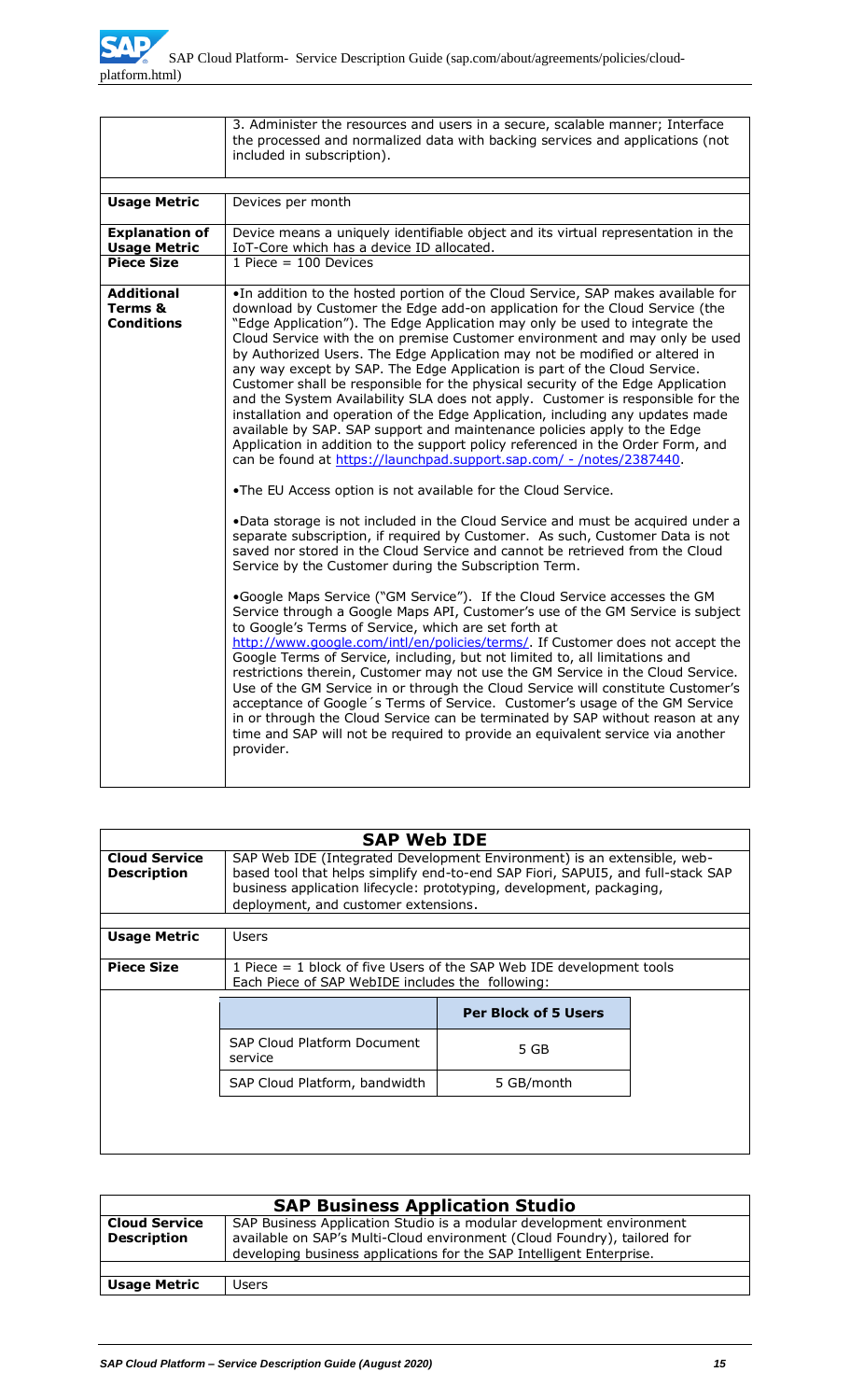| <b>Additional</b> | The Cloud Service includes 10 Development Spaces per User and a |
|-------------------|-----------------------------------------------------------------|
| Terms &           | maximum of 2 Active Development Spaces per User at one time.    |
| <b>Conditions</b> | EU Access is not available for the Cloud Service.               |

|                                                   | <b>SAP Cloud Platform Streaming Analytics</b>                                                                                                                                                                                                                                                                                                                                                                                                                                       |  |  |
|---------------------------------------------------|-------------------------------------------------------------------------------------------------------------------------------------------------------------------------------------------------------------------------------------------------------------------------------------------------------------------------------------------------------------------------------------------------------------------------------------------------------------------------------------|--|--|
| <b>Cloud Service</b><br><b>Description</b>        | SAP Cloud Platform Streaming Analytics provides streaming analytics and event<br>stream processing as an extension to SAP Cloud Platform SAP HANA service,<br>platform edition. It can be used to receive and process messages from systems<br>and devices outside of SAP Cloud Platform SAP HANA service, platform edition in-<br>real-time, to transform raw message streams into actionable insight providing for<br>both event stream capture and event detection and response. |  |  |
|                                                   |                                                                                                                                                                                                                                                                                                                                                                                                                                                                                     |  |  |
| <b>Usage Metric</b>                               | Monthly Flat Fee per Piece                                                                                                                                                                                                                                                                                                                                                                                                                                                          |  |  |
| <b>Explanation of</b><br><b>Usage Metric</b>      | Flat fee means fixed monthly subscription fee, based on the size of Customer's<br>SAP Cloud Platform SAP HANA service, platform edition instance.                                                                                                                                                                                                                                                                                                                                   |  |  |
| <b>Piece size</b>                                 | 1 Piece = 1 instance of a particular T-Shirt size of SAP Cloud Platform SAP<br>HANA service, platform edition                                                                                                                                                                                                                                                                                                                                                                       |  |  |
| <b>Additional</b><br>Terms &<br><b>Conditions</b> | In order to utilize the Cloud Service, Customer must have a current<br>subscription to SAP Cloud Platform SAP HANA service, platform edition,<br>which is subject to a separate agreement and fee.                                                                                                                                                                                                                                                                                  |  |  |
|                                                   | Customer Data is not stored in the Cloud Service, but within the SAP Cloud<br>$\bullet$<br>Platform SAP HANA service, platform edition to which Customer must<br>separately subscribe. As such, Customer can access Customer Data stored<br>in SAP Cloud Platform SAP HANA service, platform edition through the Cloud<br>Service during the term of the subscription but SAP does not provide storage<br>or back-up services for Customer Data as part of the Cloud Service.       |  |  |
|                                                   | Because the Cloud Service is a set of Web services deployed within<br>Customer's SAP Cloud Platform SAP HANA service, platform edition<br>instance, the Cloud Service does not have independent maintenance<br>windows, but is subject to the maintenance windows of SAP Cloud Platform<br>SAP HANA service, platform edition.                                                                                                                                                      |  |  |
|                                                   | The Cloud Service includes a runtime license of the streaming plugin for SAP<br>HANA Studio. Such runtime components shall be limited solely to use with<br>the Cloud Service.                                                                                                                                                                                                                                                                                                      |  |  |
| <b>Previously</b><br>referred to as               | SAP HANA Cloud Platform, streaming service                                                                                                                                                                                                                                                                                                                                                                                                                                          |  |  |

|                                                                                                                                      | <b>SAP Cloud Platform Big Data Services</b>                                                                                                                                                                                                                                          |                  |  |
|--------------------------------------------------------------------------------------------------------------------------------------|--------------------------------------------------------------------------------------------------------------------------------------------------------------------------------------------------------------------------------------------------------------------------------------|------------------|--|
| <b>Cloud Service</b><br><b>Description</b>                                                                                           | SAP Cloud Platform Big Data Services provides enterprises a fully managed Big<br>Data platform based on Apache Hadoop and Spark. The Cloud Service can be used<br>to ingest and process unstructured data, implement data lakes, support IoT use<br>cases, and/or perform analytics. |                  |  |
| Usage Metric                                                                                                                         | Entitlements Package                                                                                                                                                                                                                                                                 |                  |  |
| <b>Explanation of</b><br>An Entitlements Package means a defined set of entitlements for the Cloud<br><b>Usage Metric</b><br>Service |                                                                                                                                                                                                                                                                                      |                  |  |
| <b>Piece Size</b>                                                                                                                    | 1 Piece $=$ 1 instance of a particular edition                                                                                                                                                                                                                                       |                  |  |
|                                                                                                                                      | Each instance contains the following resources:                                                                                                                                                                                                                                      |                  |  |
| 40TB<br>Storage                                                                                                                      |                                                                                                                                                                                                                                                                                      |                  |  |
| Compute Hours (Thousands)<br>20                                                                                                      |                                                                                                                                                                                                                                                                                      |                  |  |
| Workbenches<br>3                                                                                                                     |                                                                                                                                                                                                                                                                                      |                  |  |
| <b>Network Connectivity</b>                                                                                                          |                                                                                                                                                                                                                                                                                      | VPN (max 1 Gbps) |  |
| HDFS File Count (million)<br>2                                                                                                       |                                                                                                                                                                                                                                                                                      |                  |  |
|                                                                                                                                      | SAP Cloud Platform Big Data Services integration for SAP HANA<br>Included                                                                                                                                                                                                            |                  |  |
| SAP Cloud Platform Big Data Services advanced security<br>Included                                                                   |                                                                                                                                                                                                                                                                                      |                  |  |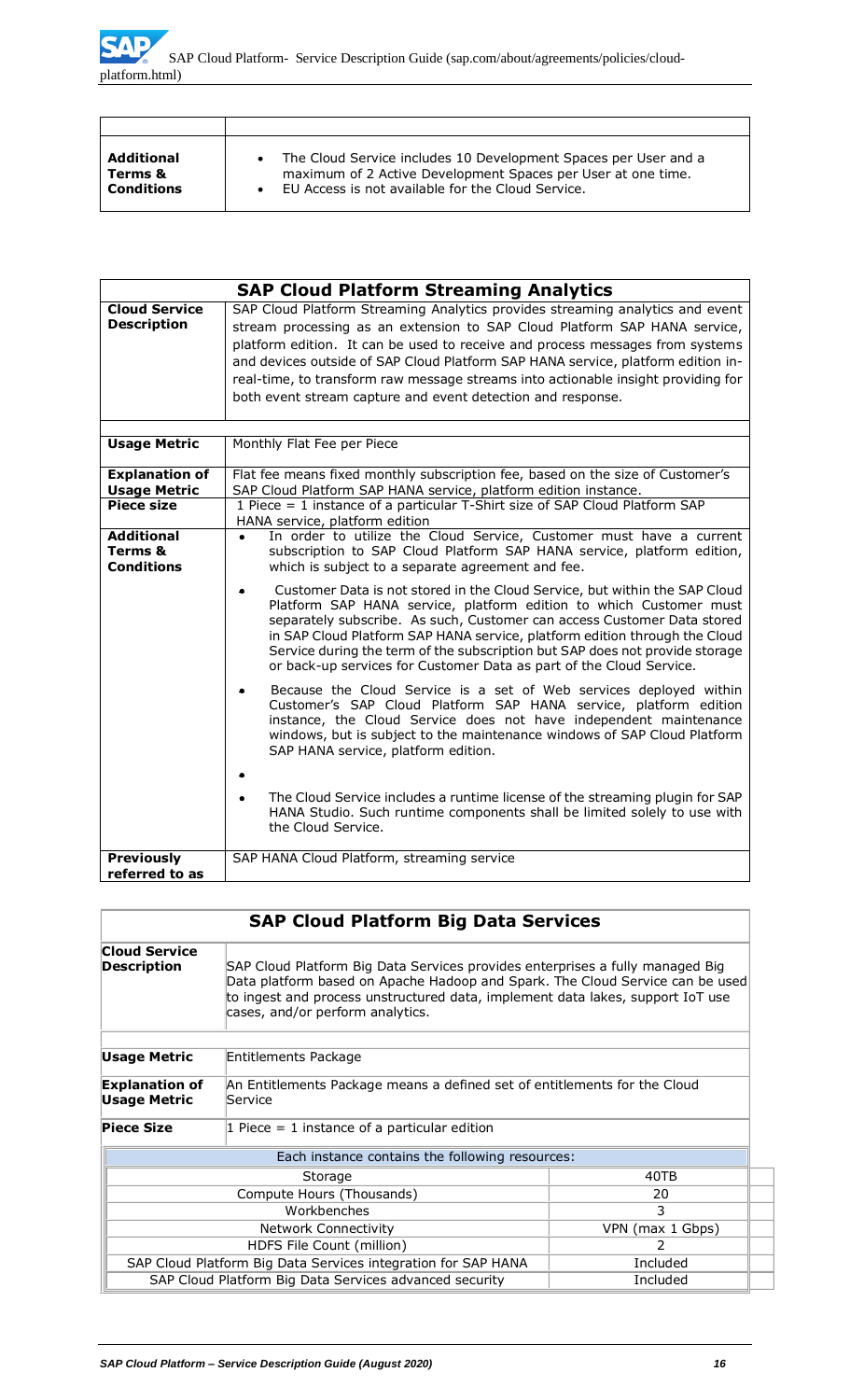| <b>System</b><br>Availability<br>"SLA"  | SAP provides 100% availability on a "guaranteed delivery" basis for the Cloud<br>Service, which means that in the case of lower than 100% availability (excluding<br>scheduled maintenance windows, and emergency service updates, of which SAP<br>will notify Customer in advance and which will not exceed a commercially                                                                                                                                                                                                                                                                                                                                                                                                                                                                                                                                                                                                                                                                                                                                                                                                                                                                                                 |  |  |
|-----------------------------------------|-----------------------------------------------------------------------------------------------------------------------------------------------------------------------------------------------------------------------------------------------------------------------------------------------------------------------------------------------------------------------------------------------------------------------------------------------------------------------------------------------------------------------------------------------------------------------------------------------------------------------------------------------------------------------------------------------------------------------------------------------------------------------------------------------------------------------------------------------------------------------------------------------------------------------------------------------------------------------------------------------------------------------------------------------------------------------------------------------------------------------------------------------------------------------------------------------------------------------------|--|--|
|                                         | reasonable amount of downtime unless otherwise mutually agreed upon in<br>writing), SAP will provide the following:                                                                                                                                                                                                                                                                                                                                                                                                                                                                                                                                                                                                                                                                                                                                                                                                                                                                                                                                                                                                                                                                                                         |  |  |
|                                         | For any unplanned outage of infrastructure, batch processing services, or<br>movement of output data from different phases of end to end processing, SAP will<br>credit Customer at a rate of 1.5 times the pro-rated Compute Hours lost during an<br>outage, and 3 times the number of Compute Hours of jobs terminated by an<br>outage (a "Credit"). For example, if Customer purchases 20,000 Compute Hours<br>per month and the system has a one-hour unplanned outage, SAP will credit<br>Customer for 45 Compute Hours. If the same outage terminated a job that had<br>consumed 500 Compute Hours before being terminated, SAP would additionally<br>credit Customer for 1500 Compute Hours. The total credits given to Customer<br>within any calendar month, from any unplanned outages, cannot exceed the<br>Customer's monthly contractual subscription amount. The Customer must<br>consume the Credits within the next 30 calendar days starting immediately<br>following the notification to the Customer of the applied Credits, regardless of<br>when the unplanned outage occurred.                                                                                                                        |  |  |
|                                         | Notwithstanding anything to the contrary in the Agreement to which this SLA is<br>attached, and any related links or terms incorporated therein, to the extent any<br>downtime causes a data crash and/or loss such that data available at the time of<br>downtime is not restored to 100% operability, SAP agrees to prioritize such event<br>immediately as a Priority 1 support incident. This obligation assumes Customer<br>has backed up its data in accordance with Customer's obligations hereunder and<br>the restoration referenced herein is to such last Customer backup scope and<br>status.                                                                                                                                                                                                                                                                                                                                                                                                                                                                                                                                                                                                                   |  |  |
|                                         | Notwithstanding anything to the contrary in this SLA or the Agreement the<br>following provisions apply to the Cloud Service:                                                                                                                                                                                                                                                                                                                                                                                                                                                                                                                                                                                                                                                                                                                                                                                                                                                                                                                                                                                                                                                                                               |  |  |
|                                         | All periods of unavailability must be reasonably verified by SAP. The period of<br>unavailability is measured from the time SAP becomes aware of the unavailability<br>until it has been remedied, as reasonably confirmed by SAP according to its<br>technical records. SAP represents that it keeps records sufficient to verify any<br>inquiry regarding outages during the subscription term. Customer shall not be<br>entitled to a Credit if the event or condition that would have otherwise given rise<br>to the Credit was caused by any event outside of SAP's reasonable control,<br>including Customer's equipment, actions or inactions of Customer or its<br>representatives; or if Customer does not request a Credit from SAP in writing<br>within seven (7) days after the incident entitling Customer to a Credit has been<br>remedied. SAP will not be responsible for Credits for the inability of Customer to<br>access the Cloud Service due to Customer's equipment or actions or inactions of<br>Customer in violation of the Agreement or that render it impossible or<br>commercially impractical for SAP to deliver the Cloud Service to the Customer, or<br>such action by its representatives. |  |  |
| <b>Additional Terms</b><br>& Conditions | SAP shall provide Customer a list of those portions of the Cloud Service<br>$\bullet$<br>for which Amazon Web Services is acting as a Subprocessor (as defined in<br>the Personal Data Processing Agreement for SAP Cloud Services) upon                                                                                                                                                                                                                                                                                                                                                                                                                                                                                                                                                                                                                                                                                                                                                                                                                                                                                                                                                                                    |  |  |
|                                         | request.<br>One Compute Hour is calculated as 2.5GB of YARN container memory and<br>one vCore consumed for a single task (e.g. mapper or reducer container,<br>Spark executor, Tez container) that is held for an hour. Additional<br>Compute Hours are available in blocks of 5,000.<br>Hadoop Distributed File System (HDFS) Storage is represented as the<br>maximum storage consumed during the month, replicated three times on<br>the cluster. Additional replicas are measured as separate storage space<br>consumed. HDFS storage is available in blocks of 10TB.<br>HDFS number of files is calculated as the maximum number of files<br>$\bullet$<br>consumed during the month. Each block of 10TB of HDFS storage includes<br>500,000 files. Additional files are available in blocks of 1 million.<br>Workbench is defined as an instance of general purpose compute<br>container with 16GB memory, 4 vCPUs, and 150GB local use storage.<br>Additional workbench capacity can be obtained as a multiple of the base<br>instance.                                                                                                                                                                               |  |  |
|                                         | Managed SAP HANA Integration means that SAP shall manage the SAP<br>HANA Data Provisioning Agent and Spark Controller in the SAP Cloud<br>Platform Big Data Services environment to enable the use of SAP HANA<br>Smart Data Integration and Smart Data Access to move and query data<br>across both SAP HANA and SAP Cloud Platform Big Data Services.<br>Advanced Authentication, Encryption, and Governance means the SAP<br>Cloud Platform Big Data Services environment uses Kerberos for                                                                                                                                                                                                                                                                                                                                                                                                                                                                                                                                                                                                                                                                                                                              |  |  |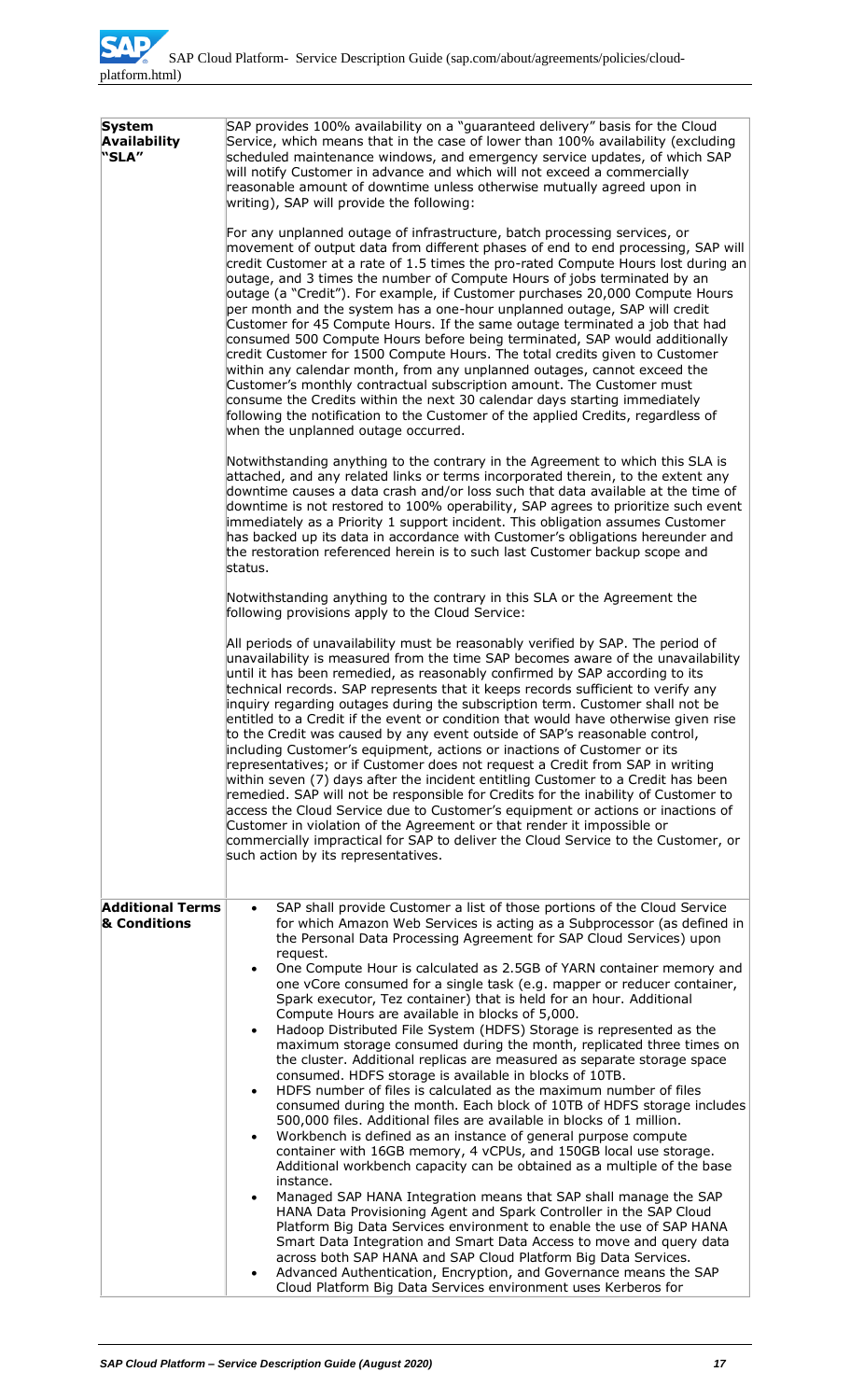|  | authentication, has encryption enabled for data at rest, and provides row-<br>and column-level role-based access control.<br>The Usage Metric for the following add-on services is Flat Fee per month:<br>$\bullet$<br>SAP Cloud Platform Big Data Services (dedicated data transfer server);<br>SAP Cloud Platform Big Data Services (VPN connectivity); SAP Cloud<br>Platform Big Data Services (workbench); SAP Cloud Platform Big Data<br>Services (integration for SAP HANA); SAP Cloud Platform Big Data<br>Services (advanced security). The Usage Metric for SAP Cloud Platform<br>Big Data Services (storage) is Terabytes (TB) in blocks of 10TB.<br>In some instances, SAP, SAP SE and/or their Affiliates may use<br>$\bullet$<br>information, including personal data, collected from Customer's users with<br>their consent under the relevant Privacy Statement at<br>https://portal.altiscale.com/legal/privacy-policy to prepare analyses<br>described in the GTC.<br>EU Only access is not available for the Cloud Service.<br>The Enterprise Edition of the Cloud Service includes up to one hour per<br>$\bullet$<br>calendar month of technical assistance, which includes:<br>-design, optimization and data transfer expertise;<br>-high level architectural and design expertise;<br>-performance analysis and optimization suggestions;<br>-application deployment tips;<br>-data ingestion advice; and<br>-collaborative account management.<br>Requests for such technical assistance can be made by submitting a<br>support ticket. Technical assistance hours are not accumulated if not used<br>within the calendar month. |
|--|----------------------------------------------------------------------------------------------------------------------------------------------------------------------------------------------------------------------------------------------------------------------------------------------------------------------------------------------------------------------------------------------------------------------------------------------------------------------------------------------------------------------------------------------------------------------------------------------------------------------------------------------------------------------------------------------------------------------------------------------------------------------------------------------------------------------------------------------------------------------------------------------------------------------------------------------------------------------------------------------------------------------------------------------------------------------------------------------------------------------------------------------------------------------------------------------------------------------------------------------------------------------------------------------------------------------------------------------------------------------------------------------------------------------------------------------------------------------------------------------------------------------------------------------------------------------------------------------------------------------------------------------------------|
|  | SAP and Customer shall be free to use for any purpose the Residuals<br>resulting from access to or work with Confidential Information disclosed in<br>the performance of technical assistance services. The term "Residuals"<br>shall mean information in non-tangible form, which may be retained by<br>persons who have had access to the confidential information, including<br>ideas, concepts, know-how or techniques contained herein. Neither SAP<br>nor Customer shall have any obligation to limit or restrict the assignment<br>of such persons or to pay royalties for any work resulting from the use of<br>Residuals. However, the foregoing shall not be deemed to grant to either<br>party a license under the other party's copyright or patents.<br>Customer may use the workbench included with the Cloud Service to host<br>$\bullet$<br>and run separately-licensed SAP or third-party applications. Customer is<br>solely responsible for the security, maintenance, management and support<br>of the applications installed by Customer on the Cloud Service.<br>Customer is responsible for back up of Customer Data - no back up<br>$\bullet$<br>services are included in the Cloud Service.<br>Customer shall fully compensate SAP (without effect of any limitations on<br>$\bullet$<br>liability in the GTCs) for any damages or expenses incurred by SAP as a<br>result of a claim by a third party that any Customer or third party<br>software or other technology hosted or run on the Customer's Cloud<br>Service workbench infringes or otherwise violates the rights of the third<br>party.                            |

|                                            | <b>SAP Cloud Platform Workflow Management</b>                                                                                                                                                                                                                                                                                                                                                                                                                                                                                                         |  |
|--------------------------------------------|-------------------------------------------------------------------------------------------------------------------------------------------------------------------------------------------------------------------------------------------------------------------------------------------------------------------------------------------------------------------------------------------------------------------------------------------------------------------------------------------------------------------------------------------------------|--|
| <b>Cloud Service</b><br><b>Description</b> | SAP Cloud Platform Workflow Managementoffers tools and features to help build,<br>run and manage workflows, from simple approvals to end-to-end processes that<br>span across different organizations and applications. The Cloud Service includes<br>web-based tools for workflow modeling, APIs for consumption in custom<br>applications, monitoring tools and a set of Fiori-based applications for end user<br>access.                                                                                                                           |  |
|                                            |                                                                                                                                                                                                                                                                                                                                                                                                                                                                                                                                                       |  |
| Usage Metric                               | Users                                                                                                                                                                                                                                                                                                                                                                                                                                                                                                                                                 |  |
| <b>Additional Terms</b><br>& Conditions    | The Cloud Service includes 30 MB per User of storage and 100 MB per<br>$\bullet$<br>User, per month of outbound bandwidth.<br>The Cloud Service includes specific integration points to peer systems<br>$\bullet$<br>which are described in the Documentation. These integration points may<br>be changed or deprecated by SAP upon reasonable notice to Customer,<br>and it is Customer's responsibility to ensure that it maintains the<br>integration with connected peer systems upon SAP's change to or<br>deprecation of any integration point. |  |
| <b>Previously</b><br>referred to as        | SAP Cloud Platform Workflow                                                                                                                                                                                                                                                                                                                                                                                                                                                                                                                           |  |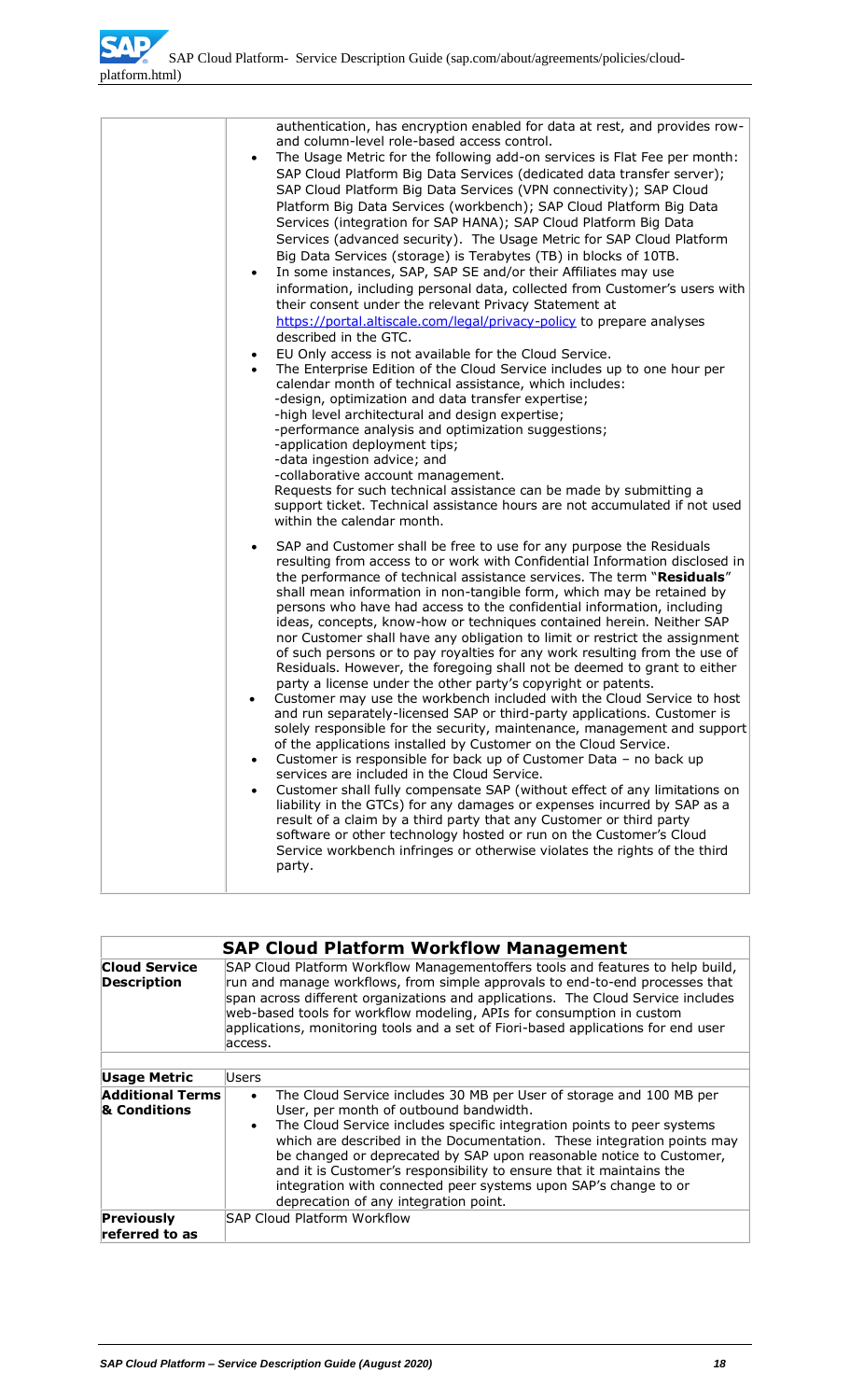| <b>SAP Cloud Platform, application runtime</b> |                                                                                                                                                                                                                                                                                                                                                                                                                                                                                                                                                                                             |  |  |
|------------------------------------------------|---------------------------------------------------------------------------------------------------------------------------------------------------------------------------------------------------------------------------------------------------------------------------------------------------------------------------------------------------------------------------------------------------------------------------------------------------------------------------------------------------------------------------------------------------------------------------------------------|--|--|
| <b>Cloud Service</b><br><b>Description</b>     | SAP Cloud Platform, application runtime provides reserved runtime capacity<br>(Quota) in the Cloud Foundry environment based SAP Cloud Platform.                                                                                                                                                                                                                                                                                                                                                                                                                                            |  |  |
|                                                |                                                                                                                                                                                                                                                                                                                                                                                                                                                                                                                                                                                             |  |  |
| <b>Usage Metric</b>                            | Gigabyte of memory                                                                                                                                                                                                                                                                                                                                                                                                                                                                                                                                                                          |  |  |
| <b>Explanation of</b><br><b>Usage Metric</b>   | GB of memory is defined as an amount of memory                                                                                                                                                                                                                                                                                                                                                                                                                                                                                                                                              |  |  |
| Piece size                                     | 1 Piece $= 1$ Gigabyte Memory per Month                                                                                                                                                                                                                                                                                                                                                                                                                                                                                                                                                     |  |  |
| <b>Additional</b><br>Terms                     | Customer may use all open-source, Cloud Foundry-compatible<br>Buildpacks, as well as Customer supplied Buildpacks, with SAP Cloud<br>Platform, application runtime. SAP Enterprise Support, cloud editions is<br>limited to those Buildpacks listed in the Documentation.<br>Feature Flag: Usage is limited to 600 feature flags per 1 Gigabyte of<br>reserved runtime capacity<br>Usage of SAP Cloud Platform Application Logging is limited to an<br>$\bullet$<br>ingestion rate of 10 Megabyte per hour; Maximum burst rate is 100<br>Kilobyte per second; Data retention is for 7 days. |  |  |

|                                | <b>PostgreSQL on SAP Cloud Platform</b> |         |                                                                           |                    |         |          |
|--------------------------------|-----------------------------------------|---------|---------------------------------------------------------------------------|--------------------|---------|----------|
| <b>Cloud Service</b>           |                                         |         | PostgreSQL on SAP Cloud Platform offers an object-relational database     |                    |         |          |
| <b>Description</b>             |                                         |         | management system.                                                        |                    |         |          |
|                                |                                         |         |                                                                           |                    |         |          |
| <b>Usage Metric</b>            |                                         |         | Entitlements Package                                                      |                    |         |          |
| <b>Explanation of</b>          |                                         |         | An Entitlements Package means a defined set of entitlements for the Cloud |                    |         |          |
| <b>Usage Metric</b>            |                                         | Service |                                                                           |                    |         |          |
| <b>Piece Size</b>              |                                         |         | 1 Piece $=$ 1 instance of a particular T-Shirt size                       |                    |         |          |
|                                |                                         |         |                                                                           |                    |         |          |
| <b>Available T-Shirt sizes</b> |                                         |         |                                                                           |                    |         |          |
| <b>Size</b>                    | xx-small                                |         | x-small                                                                   | small              | medium  | large    |
| <b>Nodes</b>                   |                                         |         |                                                                           | 1 master / 1 slave |         |          |
| Cores per                      | 1 Core                                  |         | 2 Cores                                                                   | 2 Cores            | 4 Cores | 16 Cores |
| Node                           |                                         |         |                                                                           |                    |         |          |
|                                |                                         |         |                                                                           |                    |         |          |
| Memory                         | 2 GB                                    |         | 4 GB                                                                      | 8 GB               | 16 GB   | 64 GB    |
| per Node                       |                                         |         |                                                                           |                    |         |          |
| Disk                           | 20 GB                                   |         | 200 GB                                                                    | 600 GB             | 1024 GB | 1024 GB  |
| Space                          |                                         |         |                                                                           |                    |         |          |

|                                              | <b>SAP Cloud Platform Rapid Application Development by Mendix</b>                                                                                                                                                                                                                                                                                                                                                                                                                                                                                                                                                                                                                                                                                                                                                                                                                                                                                                                                                   |
|----------------------------------------------|---------------------------------------------------------------------------------------------------------------------------------------------------------------------------------------------------------------------------------------------------------------------------------------------------------------------------------------------------------------------------------------------------------------------------------------------------------------------------------------------------------------------------------------------------------------------------------------------------------------------------------------------------------------------------------------------------------------------------------------------------------------------------------------------------------------------------------------------------------------------------------------------------------------------------------------------------------------------------------------------------------------------|
| <b>Cloud Service</b><br><b>Description</b>   | SAP Cloud Platform Rapid Application Development by Mendix is a high<br>productivity, low code development tool and Cloud Foundry-based runtime<br>offering. Customers can design, build, deploy and manage Platform<br>Applications.                                                                                                                                                                                                                                                                                                                                                                                                                                                                                                                                                                                                                                                                                                                                                                               |
|                                              |                                                                                                                                                                                                                                                                                                                                                                                                                                                                                                                                                                                                                                                                                                                                                                                                                                                                                                                                                                                                                     |
| <b>Usage Metric</b>                          | Users per Month                                                                                                                                                                                                                                                                                                                                                                                                                                                                                                                                                                                                                                                                                                                                                                                                                                                                                                                                                                                                     |
| <b>Explanation of</b><br><b>Usage Metric</b> | Users are individuals authorized to access a Platform Application created using<br>SAP Cloud Platform Rapid Application Development by Mendix. For purposes of<br>counting Users, every ten External Users is equivalent to one User. "External<br>User" means a User who logs on to access a Platform Application no more than<br>once a week for a maximum of thirty (30) minutes per week, excluding<br>individuals accessing solely for development activities.                                                                                                                                                                                                                                                                                                                                                                                                                                                                                                                                                 |
| <b>Additional</b><br><b>Terms</b>            | Deployed Platform Applications require a separate subscription to<br>PostgreSQL on SAP Cloud Platform, Object Store on SAP Cloud Platform and<br>Application Run-Time on SAP Cloud Platform resources.<br>Individual Users are required to register and accept the Terms of Use<br>and Privacy Policy of Mendix. The terms of the Agreement supersede the<br>Mendix Terms of Use for any User.<br>Customer may download the Mendix Modeler from the Mendix App<br>Store here: https://appstore.home.mendix.com/index3.html.<br>The Mendix Modler is a Tool, and may only be used to develop Platform<br>Applications by Authorized Users. The Mendix Modeler is part of the Cloud<br>Service. Customer shall be responsible for the physical security of the Mendix<br>Modler. The System Availability Service Level Agreement does not apply to the<br>Mendix Modeler. Customer is responsible for the installation and operation of<br>the Mendix Modeler, including any updates made available by Mendix or SAP. |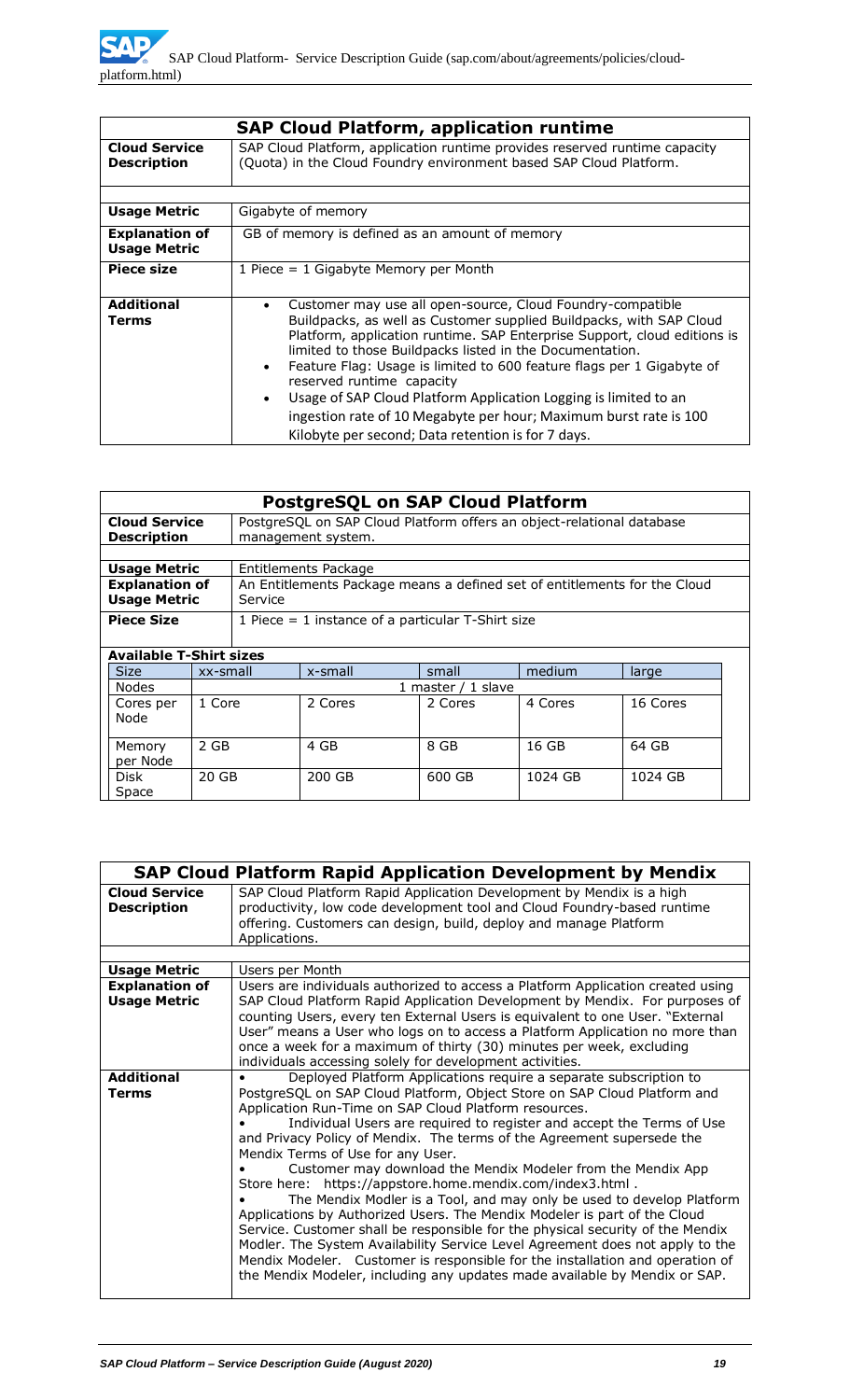|                                                   | <b>SAP Cloud Platform ABAP Environment</b>                                                                                                                         |  |
|---------------------------------------------------|--------------------------------------------------------------------------------------------------------------------------------------------------------------------|--|
| <b>Cloud Service</b><br><b>Description</b>        | SAP Cloud Platform ABAP Environment enables customers to develop and run<br>ABAP cloud apps, including custom extensions, on a separate Platform-as-a-<br>Service. |  |
|                                                   |                                                                                                                                                                    |  |
| <b>Usage Metric</b>                               | GB of memory                                                                                                                                                       |  |
| <b>Explanation of</b><br><b>Usage Metric</b>      | GB of memory is defined as an amount of memory                                                                                                                     |  |
| <b>Piece Size</b>                                 | 1 Piece $= 16GB$ of Memory                                                                                                                                         |  |
| <b>Additional</b><br>Terms &<br><b>Conditions</b> | EU Access is not available for the Cloud Service.<br>$\bullet$                                                                                                     |  |

|                                                   | <b>SAP Cloud Platform Open Connectors</b>                                                                                                                                                                                                                                                                                                                                                                                                                                                                                                                                                                                                                                                                                                                                                                                                                                                                                                                                                                                                                                                                                                                                                                                                                                                                                                                                                                                                                                                                                                                                                                                                                                                                                                                        |  |  |
|---------------------------------------------------|------------------------------------------------------------------------------------------------------------------------------------------------------------------------------------------------------------------------------------------------------------------------------------------------------------------------------------------------------------------------------------------------------------------------------------------------------------------------------------------------------------------------------------------------------------------------------------------------------------------------------------------------------------------------------------------------------------------------------------------------------------------------------------------------------------------------------------------------------------------------------------------------------------------------------------------------------------------------------------------------------------------------------------------------------------------------------------------------------------------------------------------------------------------------------------------------------------------------------------------------------------------------------------------------------------------------------------------------------------------------------------------------------------------------------------------------------------------------------------------------------------------------------------------------------------------------------------------------------------------------------------------------------------------------------------------------------------------------------------------------------------------|--|--|
| <b>Cloud Service</b><br><b>Description</b>        | SAP Cloud Platform Open Connectors enables customers to use normalized<br>APIs to access a variety of third-party applications organized by business<br>categories such as ERP and Finance.                                                                                                                                                                                                                                                                                                                                                                                                                                                                                                                                                                                                                                                                                                                                                                                                                                                                                                                                                                                                                                                                                                                                                                                                                                                                                                                                                                                                                                                                                                                                                                      |  |  |
|                                                   |                                                                                                                                                                                                                                                                                                                                                                                                                                                                                                                                                                                                                                                                                                                                                                                                                                                                                                                                                                                                                                                                                                                                                                                                                                                                                                                                                                                                                                                                                                                                                                                                                                                                                                                                                                  |  |  |
| <b>Usage Metric</b>                               | <b>API Calls</b>                                                                                                                                                                                                                                                                                                                                                                                                                                                                                                                                                                                                                                                                                                                                                                                                                                                                                                                                                                                                                                                                                                                                                                                                                                                                                                                                                                                                                                                                                                                                                                                                                                                                                                                                                 |  |  |
| <b>Explanation of</b><br><b>Usage Metric</b>      | API Call means a single call made from an API managed with the Cloud Service<br>to Customer's back-end data source.                                                                                                                                                                                                                                                                                                                                                                                                                                                                                                                                                                                                                                                                                                                                                                                                                                                                                                                                                                                                                                                                                                                                                                                                                                                                                                                                                                                                                                                                                                                                                                                                                                              |  |  |
| <b>Piece Size</b>                                 | 1 Piece = 100,000 API Calls                                                                                                                                                                                                                                                                                                                                                                                                                                                                                                                                                                                                                                                                                                                                                                                                                                                                                                                                                                                                                                                                                                                                                                                                                                                                                                                                                                                                                                                                                                                                                                                                                                                                                                                                      |  |  |
| <b>Additional</b><br>Terms &<br><b>Conditions</b> | The Cloud Service subscription does not include any right to access<br>other SAP cloud services, which are subject to separate subscription<br>fees.<br>Customer Data is transmitted to the Cloud Service via the Cloud<br>Service API. Customer Data only persists in the Cloud Service for as<br>long as required to pass data to the connected application. Therefore,<br>Customer Data cannot be accessed by Customer from the Cloud<br>Service during the Subscription Term or thereafter.<br>In addition to the hosted portion of the Cloud Service, SAP may make<br>available for download by Customer certain on-premise components<br>("On-Premise Components"). The On-Premise Components may only be<br>used for integration with to or connect to the Cloud Service. The On-<br>Premise Components may not be modified or altered in any way except<br>by SAP. The On-Premise Components are part of the Cloud Service<br>with SAP on-premise solutions. Customer is responsible for the<br>physical security of the On-Premise Components and the System<br>Availability SLA does not apply. Customer is responsible for the<br>installation and operation of the On-Premise Components, including<br>any updates made available by SAP. In addition to the support policy<br>referenced in the Order Form, specific SAP support and maintenance<br>policies apply to the On-Premise Components and can be found at<br>https://launchpad.support.sap.com/#/notes/2658835.<br>EU Access is not available for the Cloud Service.<br>$\bullet$<br>The use of SAP Cloud Platform Identity Service is included with the<br>Cloud Service. SAP Cloud Platform Identity Service may only be used<br>to authenticate Authorized Users of the Cloud Service. |  |  |

| <b>SAP Enterprise Messaging</b>              |                                                                                                        |  |  |
|----------------------------------------------|--------------------------------------------------------------------------------------------------------|--|--|
| <b>Cloud Service</b><br><b>Description</b>   | SAP Enterprise Messaging helps enable high-volume, asynchronous<br>communication between systems.      |  |  |
|                                              |                                                                                                        |  |  |
| <b>Usage Metric</b>                          | GB of bandwidth                                                                                        |  |  |
| <b>Explanation of</b><br><b>Usage Metric</b> | A GB is a measure of the total inbound and outbound data processed in the<br>Cloud Service in a month. |  |  |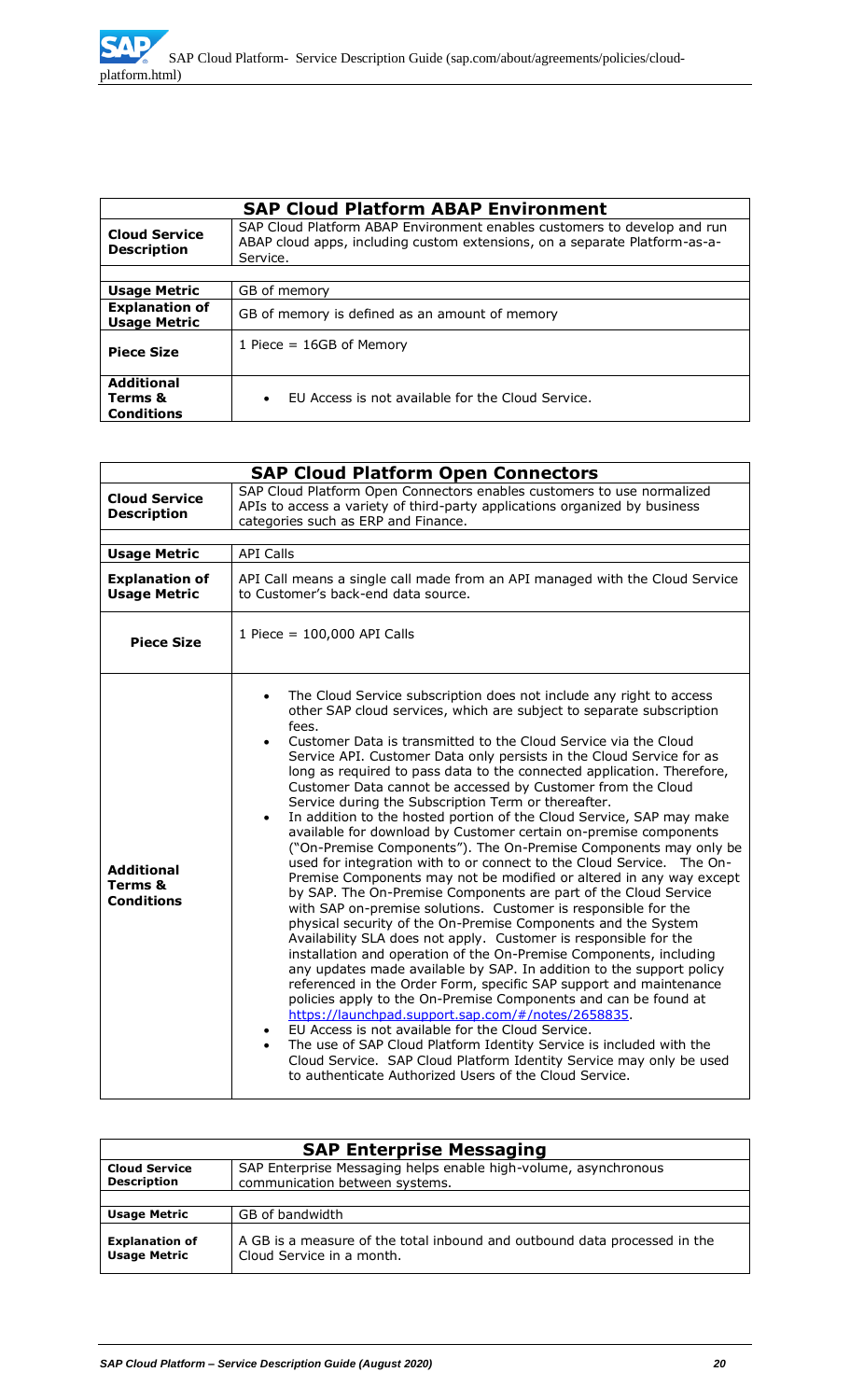| <b>Piece Size</b>                       | 1 Piece $= 1$ gigabyte of data                                                                                                                                                                                                              |  |  |
|-----------------------------------------|---------------------------------------------------------------------------------------------------------------------------------------------------------------------------------------------------------------------------------------------|--|--|
| <b>Additional Terms</b><br>& Conditions | • The Cloud Service does not persist data but is only processing<br>messages. Message data is stored in messages and is deleted after<br>consumption. Configuration data is backed-up.<br>EU Access is not available for the Cloud Service. |  |  |

| <b>SAP Cloud Platform Master Data for business partners</b> |                                                                                                                                                                                                                                                                                                                               |  |  |  |  |
|-------------------------------------------------------------|-------------------------------------------------------------------------------------------------------------------------------------------------------------------------------------------------------------------------------------------------------------------------------------------------------------------------------|--|--|--|--|
| <b>Cloud Service</b><br><b>Description</b>                  | SAP Cloud Platform Master Data for business partners is a re-usable master<br>data service on SAP Cloud Platform which allow consumption of master data by<br>SAP and non-SAP applications from a single platform. This helps enable<br>multiple cloud or on-premise applications to utilize single source of master<br>data. |  |  |  |  |
|                                                             |                                                                                                                                                                                                                                                                                                                               |  |  |  |  |
| <b>Usage Metric</b>                                         | <b>API Calls</b>                                                                                                                                                                                                                                                                                                              |  |  |  |  |
| <b>Explanation of</b><br><b>Usage Metric</b>                | An API Call means a single call made to the Cloud Service API from an<br>application. The API Call is used to send any user action or system action from<br>the application to the Cloud Service.                                                                                                                             |  |  |  |  |
| <b>Piece Size</b>                                           | 1 Piece = $1000$ API Calls                                                                                                                                                                                                                                                                                                    |  |  |  |  |
| <b>Additional</b><br>Terms &<br><b>Conditions</b>           | Each subscription to the Cloud Service includes 16GB of SAP HANA<br>$\bullet$<br>service storage. Additional storage is available for an additional fee in<br>blocks of 16GB.<br>EU Access is not available for the Cloud Service.                                                                                            |  |  |  |  |
| <b>Previously</b><br>referred to as                         | SAP Cloud Platform Master Data Management                                                                                                                                                                                                                                                                                     |  |  |  |  |

|                                                                                                                                                                                                                                                                                    | <b>SAP Cloud Platform Document Management</b>                                                                                                                                                                                                                 |  |  |  |
|------------------------------------------------------------------------------------------------------------------------------------------------------------------------------------------------------------------------------------------------------------------------------------|---------------------------------------------------------------------------------------------------------------------------------------------------------------------------------------------------------------------------------------------------------------|--|--|--|
| SAP Cloud Platform Document Management is a central abstraction layer to<br><b>Cloud Service</b><br>help customers manage documents and attachments across the enterprise.<br><b>Description</b><br>There are two editions available, application edition and integration edition. |                                                                                                                                                                                                                                                               |  |  |  |
| <b>Usage Metric</b>                                                                                                                                                                                                                                                                | API Calls and GB of storage                                                                                                                                                                                                                                   |  |  |  |
| <b>Explanation of</b><br><b>Usage Metric</b>                                                                                                                                                                                                                                       | An API Call means a single call made to the Cloud Service API from an<br>application. The API Call is used to send any user action or system action from<br>the application to the Cloud Service.<br>GB of storage is defined as the amount of cloud storage. |  |  |  |
| <b>Piece Size</b>                                                                                                                                                                                                                                                                  | 1 Piece = $50,000$ API Calls<br>1 Piece = $100$ GB of storage                                                                                                                                                                                                 |  |  |  |
| <b>Additional</b><br>Terms &<br><b>Conditions</b>                                                                                                                                                                                                                                  | EU Access is not available for the Cloud Service.<br>$\bullet$                                                                                                                                                                                                |  |  |  |

| <b>SAP Cloud Platform Integration Suite, basic edition</b> |                                                                                                                                                                                                                                                                                                                                                        |  |  |  |
|------------------------------------------------------------|--------------------------------------------------------------------------------------------------------------------------------------------------------------------------------------------------------------------------------------------------------------------------------------------------------------------------------------------------------|--|--|--|
| <b>Cloud Service</b><br><b>Description</b>                 | SAP Cloud Platform Integration Suite is a dynamic, flexible and enterprise-<br>grade platform that can help simplify integrations for SAP and non-SAP<br>applications - on cloud and on-premise.                                                                                                                                                       |  |  |  |
| <b>Usage Metric</b>                                        | Tenant and Message                                                                                                                                                                                                                                                                                                                                     |  |  |  |
| <b>Explanation of</b><br><b>Usage Metric</b>               | • A Tenant means a Customer-specific instance of the Cloud Service.<br>A Message means an electronic communication exchanged via the<br>capabilities of the Cloud Service. If a message is larger than 250<br>kilobytes, any amount in excess of 250 kilobytes will be charged as one<br>additional message for each 250 kilobytes or portion thereof. |  |  |  |
| <b>Piece Size</b>                                          | 1 Piece $=$ 1 Tenant                                                                                                                                                                                                                                                                                                                                   |  |  |  |
| <b>Additional</b><br>Terms                                 | The Cloud Service includes 10,000 Messages per month. Additional<br>$\bullet$<br>Messages are available for an additional fee in blocks of 10,000.                                                                                                                                                                                                     |  |  |  |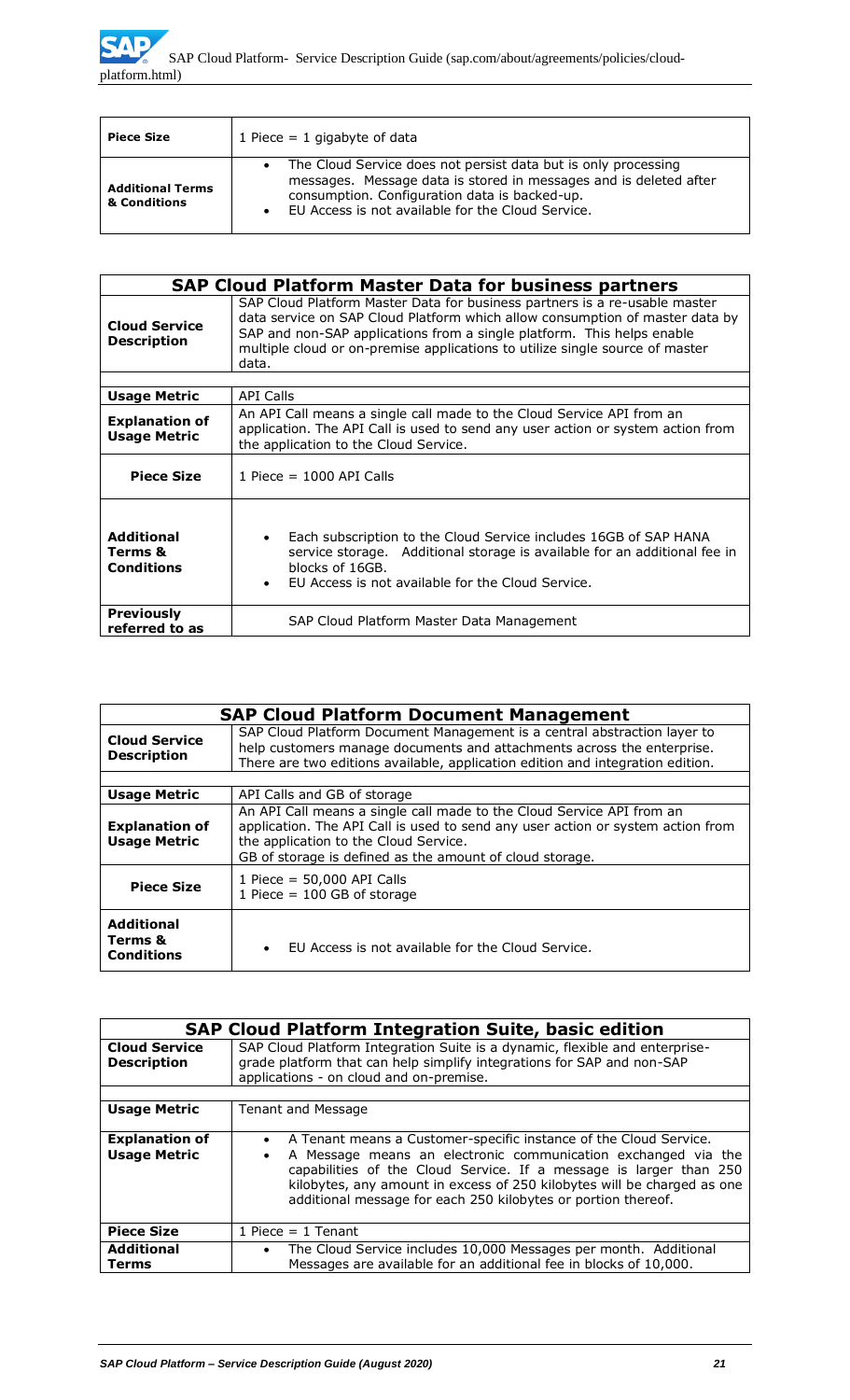| • Customer shall ensure that it has all necessary license rights for any<br>SAP and/or third-party solutions integrated using the Cloud Service<br>EU Access is not available for the Cloud Service. (not applicable for any<br>CF service) |
|---------------------------------------------------------------------------------------------------------------------------------------------------------------------------------------------------------------------------------------------|
| SAP may use Customer-created integration content only ("Customer                                                                                                                                                                            |
| Integration Content") to train machine learning algorithms included in                                                                                                                                                                      |
| the Cloud Service for purposes of improving the user experience and                                                                                                                                                                         |
| for making suggestions for integration tooling Customer may create in                                                                                                                                                                       |
| the Cloud Service. All Customer Integration Content will be used in a                                                                                                                                                                       |
| manner that does not allow for the identification of Customer as the                                                                                                                                                                        |
| provider of such content. Customer is responsible for ensuring the                                                                                                                                                                          |
| correctness and quality of the suggestions made by the Cloud Service.                                                                                                                                                                       |
| In case of termination of the Agreement, all anonymized Customer                                                                                                                                                                            |
| Integration Content will remain on the SAP server of the Cloud Service                                                                                                                                                                      |
| and SAP may continue to use such Customer Integration Content for                                                                                                                                                                           |
| further training of machine learning algorithms.                                                                                                                                                                                            |

|                                              | <b>SAP Cloud Platform Integration Suite, standard edition</b>                                                                                                                                                                                                                                                                                                                                                                                                                                                                                                                                                                                                                                                                                                                                                                                                                                                                                                                                                                                                                                                                                                                                                                                                                                                                                                                                                                                                                                                                                                                                                                                                                                                                                                                                                                                                                                                                                                                                                                                                                                                                                                                                                                                                                                                                                                                                                                                                                                                                                                                            |  |  |  |  |
|----------------------------------------------|------------------------------------------------------------------------------------------------------------------------------------------------------------------------------------------------------------------------------------------------------------------------------------------------------------------------------------------------------------------------------------------------------------------------------------------------------------------------------------------------------------------------------------------------------------------------------------------------------------------------------------------------------------------------------------------------------------------------------------------------------------------------------------------------------------------------------------------------------------------------------------------------------------------------------------------------------------------------------------------------------------------------------------------------------------------------------------------------------------------------------------------------------------------------------------------------------------------------------------------------------------------------------------------------------------------------------------------------------------------------------------------------------------------------------------------------------------------------------------------------------------------------------------------------------------------------------------------------------------------------------------------------------------------------------------------------------------------------------------------------------------------------------------------------------------------------------------------------------------------------------------------------------------------------------------------------------------------------------------------------------------------------------------------------------------------------------------------------------------------------------------------------------------------------------------------------------------------------------------------------------------------------------------------------------------------------------------------------------------------------------------------------------------------------------------------------------------------------------------------------------------------------------------------------------------------------------------------|--|--|--|--|
| <b>Cloud Service</b><br><b>Description</b>   | SAP Cloud Platform Integration Suite, standard edition is a dynamic, flexible<br>and enterprise-grade platform that can help simplify integrations for SAP and                                                                                                                                                                                                                                                                                                                                                                                                                                                                                                                                                                                                                                                                                                                                                                                                                                                                                                                                                                                                                                                                                                                                                                                                                                                                                                                                                                                                                                                                                                                                                                                                                                                                                                                                                                                                                                                                                                                                                                                                                                                                                                                                                                                                                                                                                                                                                                                                                           |  |  |  |  |
|                                              | non-SAP applications - on cloud and on-premise.                                                                                                                                                                                                                                                                                                                                                                                                                                                                                                                                                                                                                                                                                                                                                                                                                                                                                                                                                                                                                                                                                                                                                                                                                                                                                                                                                                                                                                                                                                                                                                                                                                                                                                                                                                                                                                                                                                                                                                                                                                                                                                                                                                                                                                                                                                                                                                                                                                                                                                                                          |  |  |  |  |
| <b>Usage Metric</b>                          | <b>Tenant and Message</b>                                                                                                                                                                                                                                                                                                                                                                                                                                                                                                                                                                                                                                                                                                                                                                                                                                                                                                                                                                                                                                                                                                                                                                                                                                                                                                                                                                                                                                                                                                                                                                                                                                                                                                                                                                                                                                                                                                                                                                                                                                                                                                                                                                                                                                                                                                                                                                                                                                                                                                                                                                |  |  |  |  |
| <b>Explanation of</b><br><b>Usage Metric</b> | A Tenant means a Customer-specific instance of the Cloud Service.<br>$\bullet$<br>A Message means an electronic communication exchanged via the<br>$\bullet$<br>capabilities of the Cloud Service. If a message is larger than 250<br>kilobytes, any amount in excess of 250 kilobytes will be charged as one<br>additional message for each 250 kilobytes or portion thereof.                                                                                                                                                                                                                                                                                                                                                                                                                                                                                                                                                                                                                                                                                                                                                                                                                                                                                                                                                                                                                                                                                                                                                                                                                                                                                                                                                                                                                                                                                                                                                                                                                                                                                                                                                                                                                                                                                                                                                                                                                                                                                                                                                                                                           |  |  |  |  |
| <b>Piece Size</b>                            | 1 Piece $= 1$ Tenant                                                                                                                                                                                                                                                                                                                                                                                                                                                                                                                                                                                                                                                                                                                                                                                                                                                                                                                                                                                                                                                                                                                                                                                                                                                                                                                                                                                                                                                                                                                                                                                                                                                                                                                                                                                                                                                                                                                                                                                                                                                                                                                                                                                                                                                                                                                                                                                                                                                                                                                                                                     |  |  |  |  |
| <b>Additional</b><br><b>Terms</b>            | The Cloud Service includes 10,000 Messages per month. Additional<br>$\bullet$<br>Messages are available for an additional fee in blocks of 10,000.<br>Customer shall ensure that it has all necessary license rights for any<br>$\bullet$<br>SAP and/or third-party solutions integrated using the Cloud Service<br>EU Access is not available for the Cloud Service. (not applicable for any<br>$\bullet$<br>CF service)<br>Applicable for Integration Advisor capability of the Cloud Service:<br>SAP will use the Integration Advisor specific integration content<br>developed by Customer in whole or in part to build an index that will be<br>used to make suggestions to other customers of the Cloud Service to<br>help accelerate their integration content development process. Any<br>information that could be used to identify Customer as the supplier of<br>this content will be removed before being shared with other customers<br>as part of the index. Customer may use indexed integration content<br>solely for the purpose of accelerating Customer's integration content<br>development. In addition, SAP may perform technical quality assurance<br>and consistency checks on the content Customer provides. SAP may<br>choose not to add or remove Customer's content from the database.<br>Customer is responsible for ensuring the correctness and quality of the<br>suggestions and created integration content by other customers. In case<br>of termination of the Agreement, all anonymized and indexed integration<br>content will remain on the index server of the Integration Advisor and<br>SAP may continue to make such integration content available to other<br>customers.<br>SAP may use Customer-created integration content only ("Customer<br>Integration Content") to train machine learning algorithms included in<br>the Cloud Service for purposes of improving the user experience and<br>for making suggestions for integration tooling Customer may create in<br>the Cloud Service. All Customer Integration Content will be used in a<br>manner that does not allow for the identification of Customer as the<br>provider of such content. Customer is responsible for ensuring the<br>correctness and quality of the suggestions made by the Cloud Service.<br>In case of termination of the Agreement, all anonymized Customer<br>Integration Content will remain on the SAP server of the Cloud Service<br>and SAP may continue to use such Customer Integration Content for<br>further training of machine learning algorithms. |  |  |  |  |

| <b>SAP Cloud Platform Integration Suite, premium edition</b> |                                                                                                                                                                                                                  |  |  |
|--------------------------------------------------------------|------------------------------------------------------------------------------------------------------------------------------------------------------------------------------------------------------------------|--|--|
| <b>Cloud Service</b><br><b>Description</b>                   | SAP Cloud Platform, Integration Suite, premium editionis a dynamic, flexible<br>and enterprise-grade platform that can help simplify integrations for SAP and<br>non-SAP applications - on cloud and on-premise. |  |  |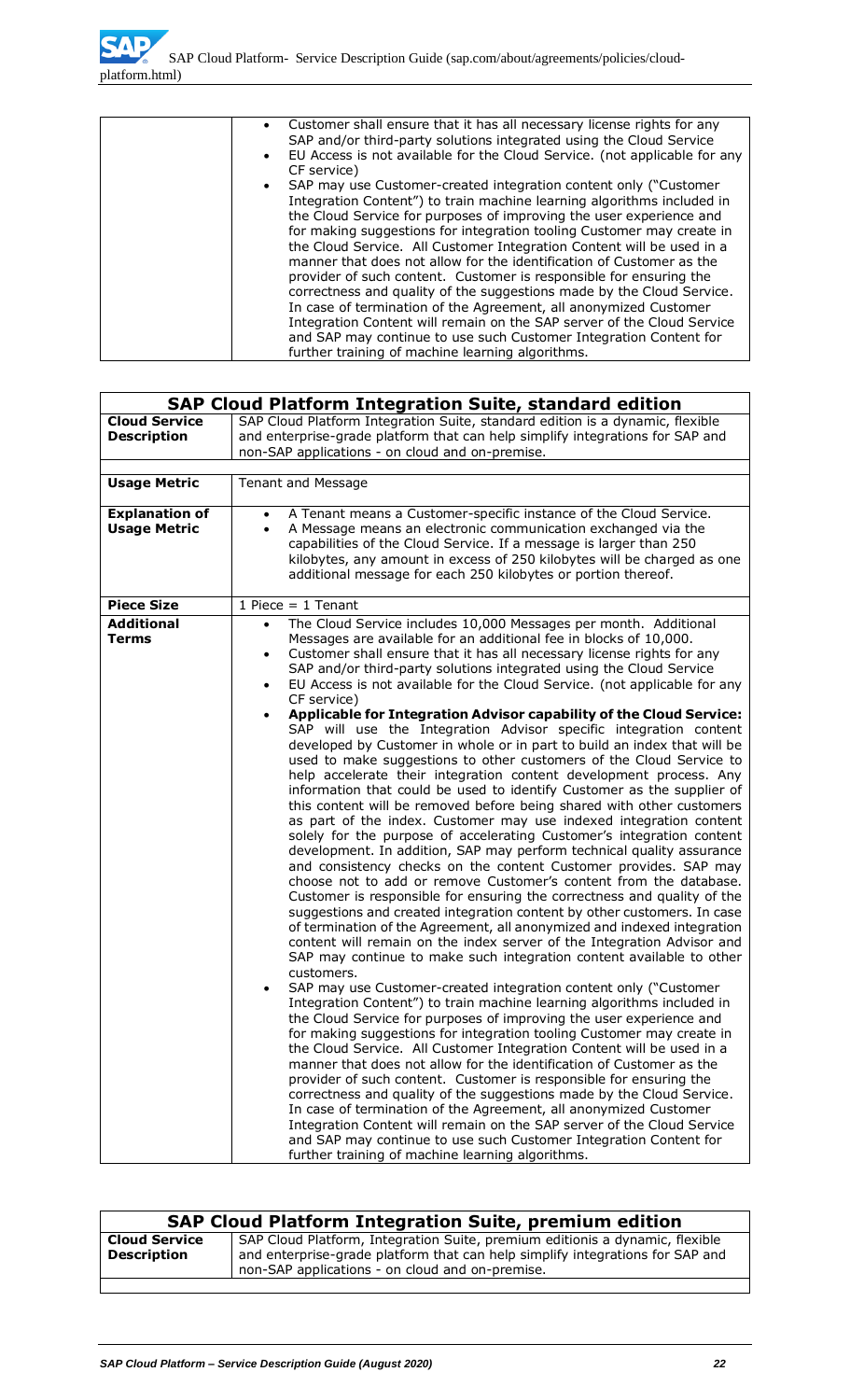| <b>Usage Metric</b>   | Entitlements Package                                                                                                                            |  |  |  |  |
|-----------------------|-------------------------------------------------------------------------------------------------------------------------------------------------|--|--|--|--|
| <b>Explanation of</b> | Entitlements Package means a defined set of entitlements for the Cloud                                                                          |  |  |  |  |
| <b>Usage Metric</b>   | Service.                                                                                                                                        |  |  |  |  |
| <b>Piece Size</b>     | 1 Piece = 1 set of entitlements of SAP Cloud Platform Integration Suite,                                                                        |  |  |  |  |
|                       | premium edition.                                                                                                                                |  |  |  |  |
| Set of                | 3 Tenants<br>$\bullet$                                                                                                                          |  |  |  |  |
| <b>Entitlements</b>   | 1,000,000 Messages per month<br>$\bullet$<br>SAP Cloud Platform Transport Management<br>$\bullet$                                               |  |  |  |  |
|                       | SAP Cloud Platform Alert Notification                                                                                                           |  |  |  |  |
| <b>Additional</b>     | $\bullet$<br>Additional Tenants are available for an additional fee.<br>$\bullet$                                                               |  |  |  |  |
| <b>Terms</b>          | Additional Messages are available for an additional fee in blocks of<br>$\bullet$                                                               |  |  |  |  |
|                       | 10,000.                                                                                                                                         |  |  |  |  |
|                       | Customer shall ensure that it has all necessary license rights for any<br>$\bullet$                                                             |  |  |  |  |
|                       | SAP and/or third-party solutions integrated using the Cloud Service                                                                             |  |  |  |  |
|                       | EU Access is not available for the Cloud Service.                                                                                               |  |  |  |  |
|                       | Applicable for Integration Advisor capability of the Cloud Service:<br>$\bullet$                                                                |  |  |  |  |
|                       | SAP will use the Integration Advisor specific integration content                                                                               |  |  |  |  |
|                       | developed by Customer in whole or in part to build an index that will be                                                                        |  |  |  |  |
|                       | used to make suggestions to other customers of the Cloud Service to                                                                             |  |  |  |  |
|                       | help accelerate their integration content development process. Any                                                                              |  |  |  |  |
|                       | information that could be used to identify Customer as the supplier of<br>this content will be removed before being shared with other customers |  |  |  |  |
|                       | as part of the index. Customer may use indexed integration content                                                                              |  |  |  |  |
|                       | solely for the purpose of accelerating Customer's integration content                                                                           |  |  |  |  |
|                       | development. In addition, SAP may perform technical quality assurance                                                                           |  |  |  |  |
|                       | and consistency checks on the content Customer provides. SAP may                                                                                |  |  |  |  |
|                       | choose not to add or remove Customer's content from the database.                                                                               |  |  |  |  |
|                       | Customer is responsible for ensuring the correctness and quality of the                                                                         |  |  |  |  |
|                       | suggestions and created integration content by other customers. In case                                                                         |  |  |  |  |
|                       | of termination of the Agreement, all anonymized and indexed integration                                                                         |  |  |  |  |
|                       | content will remain on the index server of the Integration Advisor and                                                                          |  |  |  |  |
|                       | SAP may continue to make such integration content available to other                                                                            |  |  |  |  |
|                       | customers.                                                                                                                                      |  |  |  |  |
|                       | SAP may use Customer-created integration content only ("Customer<br>$\bullet$                                                                   |  |  |  |  |
|                       | Integration Content") to train machine learning algorithms included in<br>the Cloud Service for purposes of improving the user experience and   |  |  |  |  |
|                       | for making suggestions for integration tooling Customer may create in                                                                           |  |  |  |  |
|                       | the Cloud Service. All Customer Integration Content will be used in a                                                                           |  |  |  |  |
|                       | manner that does not allow for the identification of Customer as the                                                                            |  |  |  |  |
|                       | provider of such content. Customer is responsible for ensuring the                                                                              |  |  |  |  |
|                       | correctness and quality of the suggestions made by the Cloud Service.                                                                           |  |  |  |  |
|                       | In case of termination of the Agreement, all anonymized Customer                                                                                |  |  |  |  |
|                       | Integration Content will remain on the SAP server of the Cloud Service                                                                          |  |  |  |  |
|                       | and SAP may continue to use such Customer Integration Content for                                                                               |  |  |  |  |
|                       | further training of machine learning algorithms.                                                                                                |  |  |  |  |
|                       | SAP Cloud Platform Transport Management Service and SAP Cloud                                                                                   |  |  |  |  |
|                       | Platform Alert Notification Service may only be used in conjunction with                                                                        |  |  |  |  |
|                       | Cloud Service use cases and not for any stand-alone uses.                                                                                       |  |  |  |  |

| SAP Cloud Platform Integration Suite, premium edition, additional                                                                                                                                                                                                     |                                                                  |  |  |
|-----------------------------------------------------------------------------------------------------------------------------------------------------------------------------------------------------------------------------------------------------------------------|------------------------------------------------------------------|--|--|
|                                                                                                                                                                                                                                                                       | instance                                                         |  |  |
| <b>Cloud Service</b><br>SAP Cloud Platform Integration Suite, premium edition, additional instance may<br>be added to an existing subscription of SAP Cloud Platform, Integration Suite,<br><b>Description</b><br>Premium edition if additional instances are needed. |                                                                  |  |  |
|                                                                                                                                                                                                                                                                       |                                                                  |  |  |
| <b>Usage Metric</b>                                                                                                                                                                                                                                                   | Tenant                                                           |  |  |
| <b>Explanation of</b><br><b>Usage Metric</b>                                                                                                                                                                                                                          | A Tenant means a Customer-specific instance of the Cloud Service |  |  |
| <b>Piece Size</b>                                                                                                                                                                                                                                                     | 1 Piece $= 1$ Tenant                                             |  |  |
| <b>Additional</b><br>Terms                                                                                                                                                                                                                                            | EU Access is not available for the Cloud Service.                |  |  |

| <b>SAP Cloud Platform Integration Suite, additional messages</b> |                                                                                                                                                                                      |  |  |
|------------------------------------------------------------------|--------------------------------------------------------------------------------------------------------------------------------------------------------------------------------------|--|--|
| <b>Cloud Service</b><br><b>Description</b>                       | SAP Cloud Platform Integration Suite, additional messages may be added to an<br>existing subscription of SAP Cloud Platform, Integration Suite if additional<br>messages are needed. |  |  |
|                                                                  |                                                                                                                                                                                      |  |  |
| <b>Usage Metric</b>                                              | Messages                                                                                                                                                                             |  |  |
|                                                                  |                                                                                                                                                                                      |  |  |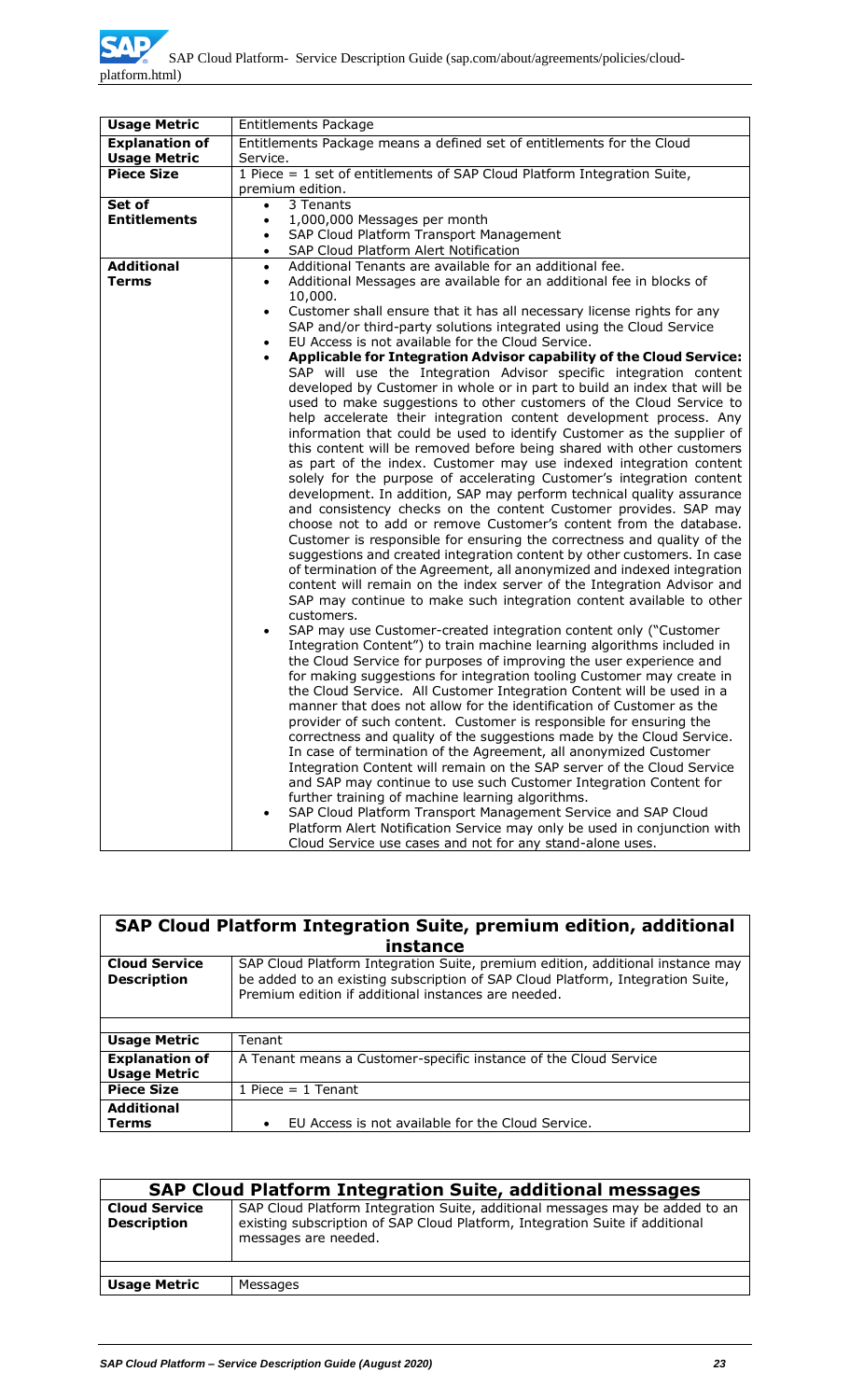| <b>Explanation of</b><br><b>Usage Metric</b> | A Message means an electronic communication exchanged via the capabilities of<br>the Cloud Service. If a message is larger than 250 kilobytes, any amount in<br>excess of 250 kilobytes will be charged as one additional message for each 250<br>kilobytes or portion thereof. |  |
|----------------------------------------------|---------------------------------------------------------------------------------------------------------------------------------------------------------------------------------------------------------------------------------------------------------------------------------|--|
| <b>Piece Size</b>                            | 1 Piece = $1$ Block of 10,000 messages                                                                                                                                                                                                                                          |  |
| <b>Additional</b><br><b>Terms</b>            | EU Access is not available for the Cloud Service.                                                                                                                                                                                                                               |  |

|                                              | <b>SAP Cloud Platform Extension Factory, application runtime</b>                                                                                                                                                                                                                                                                                                 |  |  |
|----------------------------------------------|------------------------------------------------------------------------------------------------------------------------------------------------------------------------------------------------------------------------------------------------------------------------------------------------------------------------------------------------------------------|--|--|
| <b>Cloud Service</b><br><b>Description</b>   | SAP Cloud Platform Extension Factory, application runtime provides reserved<br>runtime capacity (Quota) in the Cloud Foudnry environment-based SAP Cloud<br>Platform.                                                                                                                                                                                            |  |  |
|                                              |                                                                                                                                                                                                                                                                                                                                                                  |  |  |
| <b>Usage Metric</b>                          | GB of Memory                                                                                                                                                                                                                                                                                                                                                     |  |  |
| <b>Explanation of</b><br><b>Usage Metric</b> | GB of Memory is defined as an amount of memory                                                                                                                                                                                                                                                                                                                   |  |  |
| <b>Piece Size</b>                            | 1 Piece $= 1$ Gigabyte Memory per Month                                                                                                                                                                                                                                                                                                                          |  |  |
| <b>Additional</b><br><b>Terms</b>            | EU Access is not available for the Cloud Service.<br>$\bullet$<br>may use all open-source, Cloud Foundry-compatible<br>Customer<br>Buildpacks, as well as Customer-supplied Buildpacks, with SAP Cloud<br>Platform Extension Factory, application runtime. SAP Enterprise Support,<br>cloud editions is limited to those Buildpacks listed in the Documentation. |  |  |

# **Cloud Packages**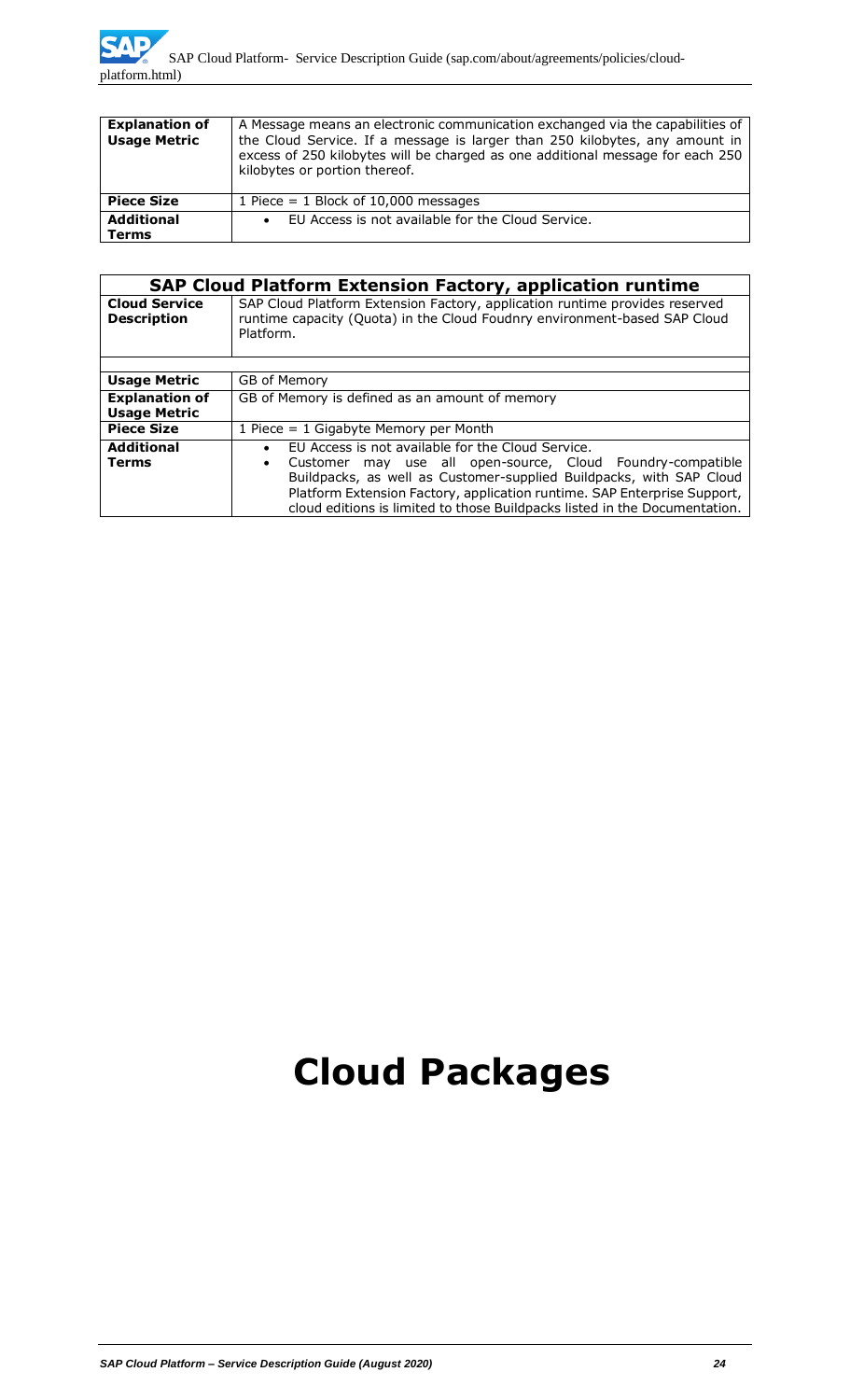| SAP Cloud Platform, app services package, standard edition                   |                                                                                                                                                                                                         |                                                                                                                                                                                                                                                                                                            |                                                                               |  |  |
|------------------------------------------------------------------------------|---------------------------------------------------------------------------------------------------------------------------------------------------------------------------------------------------------|------------------------------------------------------------------------------------------------------------------------------------------------------------------------------------------------------------------------------------------------------------------------------------------------------------|-------------------------------------------------------------------------------|--|--|
|                                                                              |                                                                                                                                                                                                         |                                                                                                                                                                                                                                                                                                            |                                                                               |  |  |
| <b>Cloud Service</b><br><b>Description</b>                                   |                                                                                                                                                                                                         | SAP Cloud Platform, app services package, standard edition is a Platform Cloud<br>Service designed for creating light weight applications and extensions to SAP<br>and non-SAP applications. Additional resources for any of the Cloud Services<br>can be added to the subscription for an additional fee. |                                                                               |  |  |
|                                                                              | <b>Usage Metric</b>                                                                                                                                                                                     | Entitlements Package                                                                                                                                                                                                                                                                                       |                                                                               |  |  |
| <b>Explanation of</b><br><b>Usage Metric</b><br>Service<br><b>Piece Size</b> |                                                                                                                                                                                                         | 1 Piece $= 1$ instance of standard edition                                                                                                                                                                                                                                                                 | An Entitlements Package means a defined set of entitlements for the Cloud     |  |  |
|                                                                              | <b>Available T-</b><br><b>Shirt Sizes</b>                                                                                                                                                               | products:                                                                                                                                                                                                                                                                                                  | The standard edition is comprised of the following resources and packaged SAP |  |  |
|                                                                              |                                                                                                                                                                                                         |                                                                                                                                                                                                                                                                                                            | standard edition                                                              |  |  |
|                                                                              | Number of Platform                                                                                                                                                                                      | <b>Applications Permitted</b>                                                                                                                                                                                                                                                                              | Unlimited Number of<br><b>Platform Applications</b>                           |  |  |
|                                                                              | server                                                                                                                                                                                                  | <b>SAP Cloud Platform Java</b>                                                                                                                                                                                                                                                                             | 1 medium                                                                      |  |  |
|                                                                              |                                                                                                                                                                                                         | <b>SAP HANA, SAP ASE Service</b>                                                                                                                                                                                                                                                                           | $1x$ -small                                                                   |  |  |
|                                                                              | <b>SAP Cloud Platform SAP HANA</b><br>Service, base edition                                                                                                                                             |                                                                                                                                                                                                                                                                                                            | 64 GB                                                                         |  |  |
|                                                                              | service                                                                                                                                                                                                 | <b>SAP Cloud Platform Document</b>                                                                                                                                                                                                                                                                         | 100 GB                                                                        |  |  |
|                                                                              | domain                                                                                                                                                                                                  | <b>SAP Cloud Platform custom</b>                                                                                                                                                                                                                                                                           | Not included                                                                  |  |  |
|                                                                              | visits)                                                                                                                                                                                                 | <b>SAP Cloud Platform Portal (site)</b>                                                                                                                                                                                                                                                                    | 30,000 site visits per<br>month                                               |  |  |
|                                                                              | <b>SAP Cloud Platform Portal</b><br>administrator<br><b>SAP Cloud Platform Identity</b><br><b>Authentication (logons)</b><br><b>SAP Web IDE</b><br><b>SAP Cloud Platform</b><br>Integration, DI edition |                                                                                                                                                                                                                                                                                                            | 1                                                                             |  |  |
|                                                                              |                                                                                                                                                                                                         |                                                                                                                                                                                                                                                                                                            | 1,500 logon requests per<br>month                                             |  |  |
|                                                                              |                                                                                                                                                                                                         |                                                                                                                                                                                                                                                                                                            | 5 users                                                                       |  |  |
|                                                                              |                                                                                                                                                                                                         |                                                                                                                                                                                                                                                                                                            | Not Included                                                                  |  |  |
|                                                                              | <b>SAP Cloud Platform</b><br>Integration, PI edition                                                                                                                                                    |                                                                                                                                                                                                                                                                                                            | Not Included                                                                  |  |  |
|                                                                              | <b>SAP Cloud Platform API</b><br>Management                                                                                                                                                             |                                                                                                                                                                                                                                                                                                            | Not Included                                                                  |  |  |
|                                                                              | <b>SAP Cloud Platform</b><br>Gamification                                                                                                                                                               |                                                                                                                                                                                                                                                                                                            | Not Included                                                                  |  |  |
|                                                                              |                                                                                                                                                                                                         | <b>SAP Cloud Platform Build</b>                                                                                                                                                                                                                                                                            | 2 Users                                                                       |  |  |

|                                              | SAP Cloud Platform, app services package, professional edition                                                                                                                                                                                                                                                 |
|----------------------------------------------|----------------------------------------------------------------------------------------------------------------------------------------------------------------------------------------------------------------------------------------------------------------------------------------------------------------|
| <b>Cloud Service</b><br><b>Description</b>   | SAP Cloud Platform, app services package, professional edition is a Platform<br>Cloud Service designed for creating light weight applications and extensions to<br>SAP and non-SAP applications. Additional resources for any of the Cloud<br>Services can be added to the subscription for an additional fee. |
|                                              |                                                                                                                                                                                                                                                                                                                |
| <b>Usage Metric</b>                          | Entitlements Package                                                                                                                                                                                                                                                                                           |
| <b>Explanation of</b><br><b>Usage Metric</b> | An Entitlements Package means a defined set of entitlements for the Cloud<br>Service                                                                                                                                                                                                                           |
| <b>Piece Size</b>                            | 1 Piece $=$ 1 instance of professional edition                                                                                                                                                                                                                                                                 |
|                                              |                                                                                                                                                                                                                                                                                                                |
| <b>Available T-</b><br><b>Shirt Sizes</b>    | The professional edition is comprised of the following resources and packaged<br>SAP products:                                                                                                                                                                                                                 |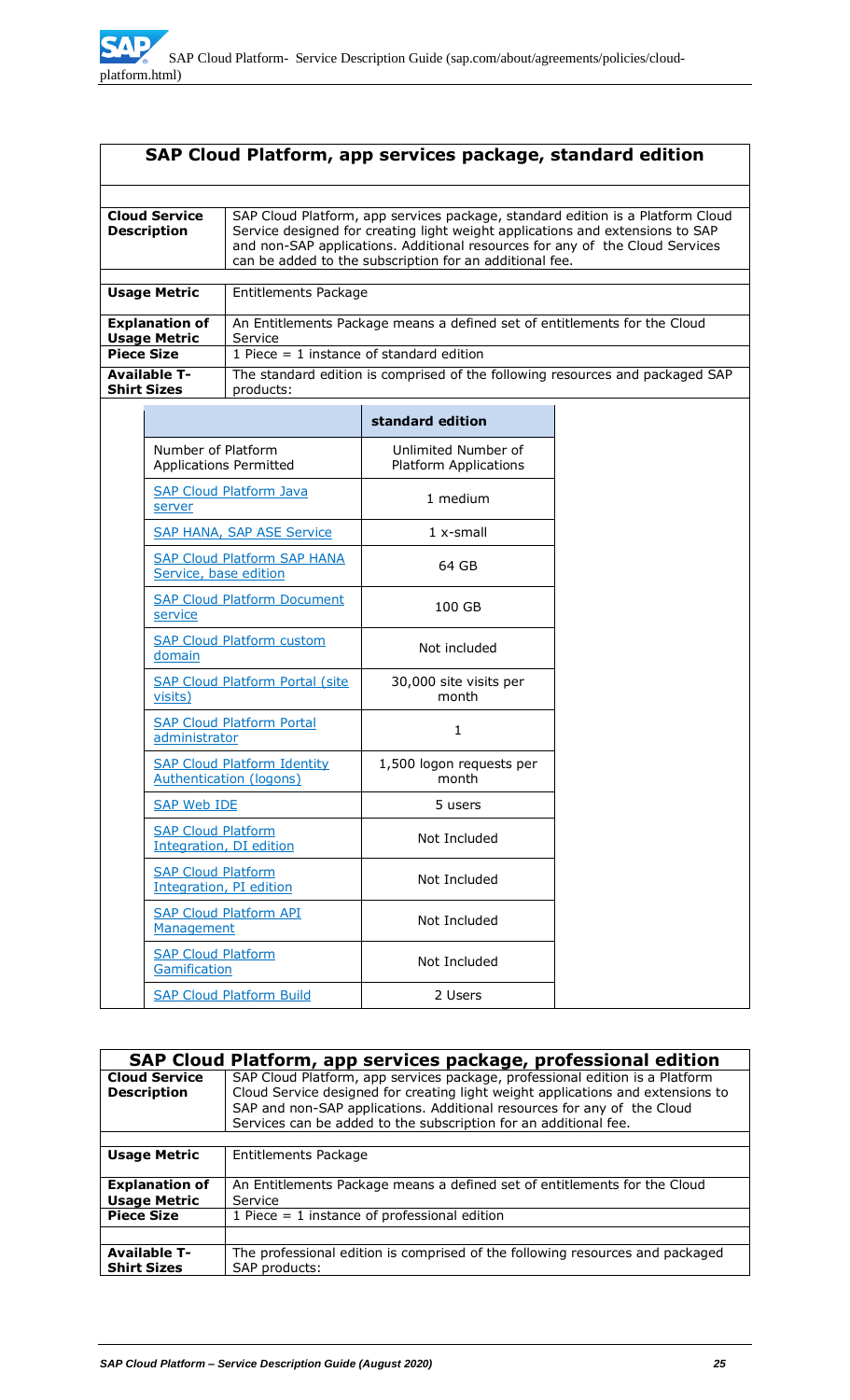|                                                                      | professional edition                                |
|----------------------------------------------------------------------|-----------------------------------------------------|
| Number of Platform<br><b>Applications Permitted</b>                  | Unlimited Number of<br><b>Platform Applications</b> |
| <b>SAP Cloud Platform Java</b><br>server                             | 2 medium                                            |
| <b>SAP HANA SAP ASE Service</b>                                      | 1 small                                             |
| <b>SAP Cloud Platform SAP HANA</b><br>Service, base edition          | 64 GB                                               |
| <b>SAP Cloud Platform Document</b><br>service                        | 200 GB                                              |
| <b>SAP Cloud Platform custom</b><br>domain                           | $\mathbf{1}$                                        |
| <b>SAP Cloud Platform Portal (site)</b><br>visits)                   | 60,000 site visits per<br>month                     |
| <b>SAP Cloud Platform Portal</b><br>administrator                    | $\mathbf{1}$                                        |
| <b>SAP Cloud Platform Identity</b><br><b>Authentication (logons)</b> | 3,000 logon requests per<br>month                   |
| <b>SAP Web IDE</b>                                                   | 10 Users                                            |
| <b>SAP Cloud Platform</b><br>Integration, DI edition                 | Included                                            |
| <b>SAP Cloud Platform</b><br>Integration, PI edition                 | Included                                            |
| <b>SAP Cloud Platform OData</b><br>provisioning                      | Included                                            |
| <b>SAP Cloud Platform API</b><br>Management                          | Not Included                                        |
| <b>SAP Cloud Platform</b><br>Gamification                            | Not Included                                        |
| <b>SAP Cloud Platform Build</b>                                      | 5 Users                                             |

|                                              | SAP Cloud Platform, app services package, premium edition                                                                                                                                                                                                                                                 |
|----------------------------------------------|-----------------------------------------------------------------------------------------------------------------------------------------------------------------------------------------------------------------------------------------------------------------------------------------------------------|
| <b>Cloud Service</b><br><b>Description</b>   | SAP Cloud Platform, app services package, premium edition is a Platform Cloud<br>Service designed for creating light weight applications and extensions to SAP and<br>non-SAP applications. Additional resources for any of the Cloud Services can be<br>added to the subscription for an additional fee. |
|                                              |                                                                                                                                                                                                                                                                                                           |
| <b>Usage Metric</b>                          | Entitlements Package                                                                                                                                                                                                                                                                                      |
| <b>Explanation of</b><br><b>Usage Metric</b> | An Entitlements Package means a defined set of entitlements for the Cloud<br>Service                                                                                                                                                                                                                      |
| <b>Piece Size</b>                            | 1 Piece = 1 instance of premium edition                                                                                                                                                                                                                                                                   |
| <b>Available T-</b><br><b>Shirt Sizes</b>    | The premium edition is comprised of the following resources and packaged SAP<br>Products:                                                                                                                                                                                                                 |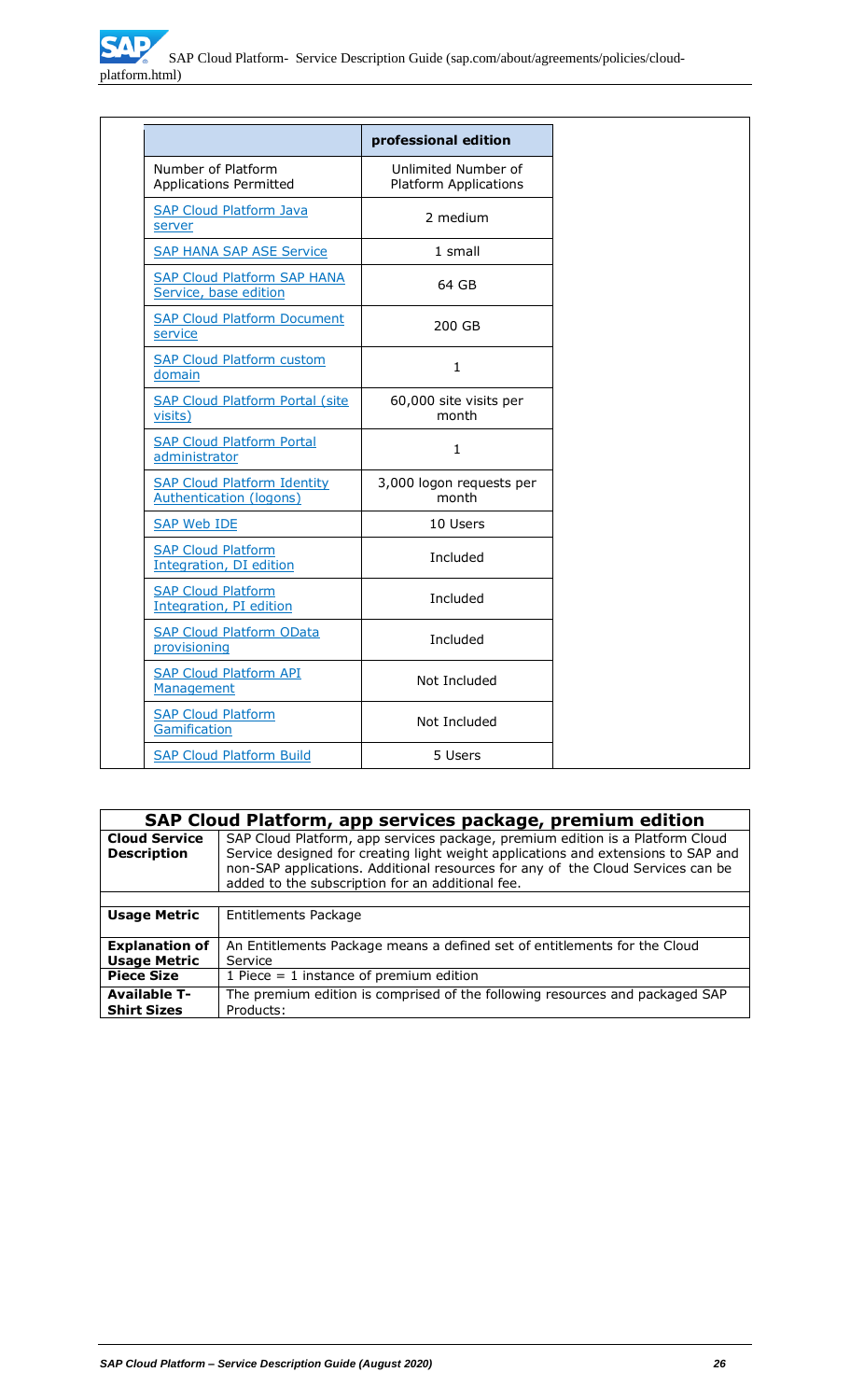|                                                                 | premium edition                                     |
|-----------------------------------------------------------------|-----------------------------------------------------|
| Number of Platform<br><b>Applications Permitted</b>             | Unlimited Number of<br><b>Platform Applications</b> |
| <b>SAP Cloud Platform Java</b><br>server                        | 4 medium                                            |
| <b>SAP HANA SAP ASE Service</b>                                 | 1 medium                                            |
| <b>SAP Cloud Platform SAP HANA</b><br>Service, platform edition | 128 GB                                              |
| <b>SAP Cloud Platform Document</b><br>Service                   | 400 GB                                              |
| <b>SAP Cloud Platform bandwidth</b>                             | 512 GB/month                                        |
| <b>SAP Cloud Platform custom</b><br>domain                      | $\mathbf{1}$                                        |
| <b>SAP Cloud Platform Portal (site)</b><br>visits)              | 120,000 site visits / month                         |
| <b>SAP Cloud Platform Portal</b><br>administrator               | $\mathbf{1}$                                        |
| <b>SAP Cloud Platform Identity</b><br>Authentication (logons)   | 6,000 logon requests /<br>month                     |
| <b>SAP Web IDE</b>                                              | 10 Users                                            |
| <b>SAP Cloud Platform</b><br>Integration, DI edition            | Included                                            |
| <b>SAP Cloud Platform</b><br>Integration, PI edition            | Included                                            |
| <b>SAP Cloud Platform OData</b><br>provisioning                 | Included                                            |
| <b>SAP Cloud Platform API</b><br>Management                     | 1 Million API Calls / month                         |
| <b>SAP Cloud Platform</b><br>Gamification                       | 50,000 API Calls / month                            |
| <b>SAP Cloud Platform Build</b>                                 | 10 Users                                            |

|                                                                     |                                                                                                                                                             | <b>SAP Cloud Platform, free edition</b> |  |  |
|---------------------------------------------------------------------|-------------------------------------------------------------------------------------------------------------------------------------------------------------|-----------------------------------------|--|--|
| <b>Cloud Service</b><br><b>Description</b>                          | SAP Cloud Platform, free edition provides the resources required to get started<br>with SAP Cloud Platform and deploy a Platform Application in production. |                                         |  |  |
|                                                                     |                                                                                                                                                             |                                         |  |  |
| <b>Usage Metric</b>                                                 | No subscription fee-limitations specified below                                                                                                             |                                         |  |  |
| <b>Included Cloud</b><br>services                                   | The Cloud Package is comprised of the following Cloud Services:                                                                                             |                                         |  |  |
|                                                                     |                                                                                                                                                             |                                         |  |  |
|                                                                     |                                                                                                                                                             | <b>SAP Cloud Platform, free edition</b> |  |  |
|                                                                     | Number of Platform Applications Permitted                                                                                                                   | 1                                       |  |  |
| <b>SAP Cloud Platform Java server</b>                               |                                                                                                                                                             | 1 small                                 |  |  |
| <b>SAP Cloud Platform SAP ASE service</b>                           |                                                                                                                                                             | 120 MB                                  |  |  |
| <b>SAP Cloud Platform Document service</b>                          |                                                                                                                                                             | 10 <sub>GB</sub>                        |  |  |
| <b>SAP Cloud Platform bandwidth</b>                                 |                                                                                                                                                             | 10 GB / month                           |  |  |
| <b>SAP Cloud Platform custom domain</b>                             |                                                                                                                                                             |                                         |  |  |
| <b>SAP Cloud Platform Integration</b>                               |                                                                                                                                                             | Not included                            |  |  |
| SAP Cloud Platform Portakl (site visits)                            |                                                                                                                                                             | 300 site visits / month                 |  |  |
| <b>SAP Cloud Platform Portal administrator</b>                      |                                                                                                                                                             | 1                                       |  |  |
| <b>SAP Cloud Platform Identity Authentication</b><br>(logons)       |                                                                                                                                                             | 30 logon requests per User / month      |  |  |
| <b>SAP Cloud Platform, Mobile Services</b><br>subscription per User |                                                                                                                                                             |                                         |  |  |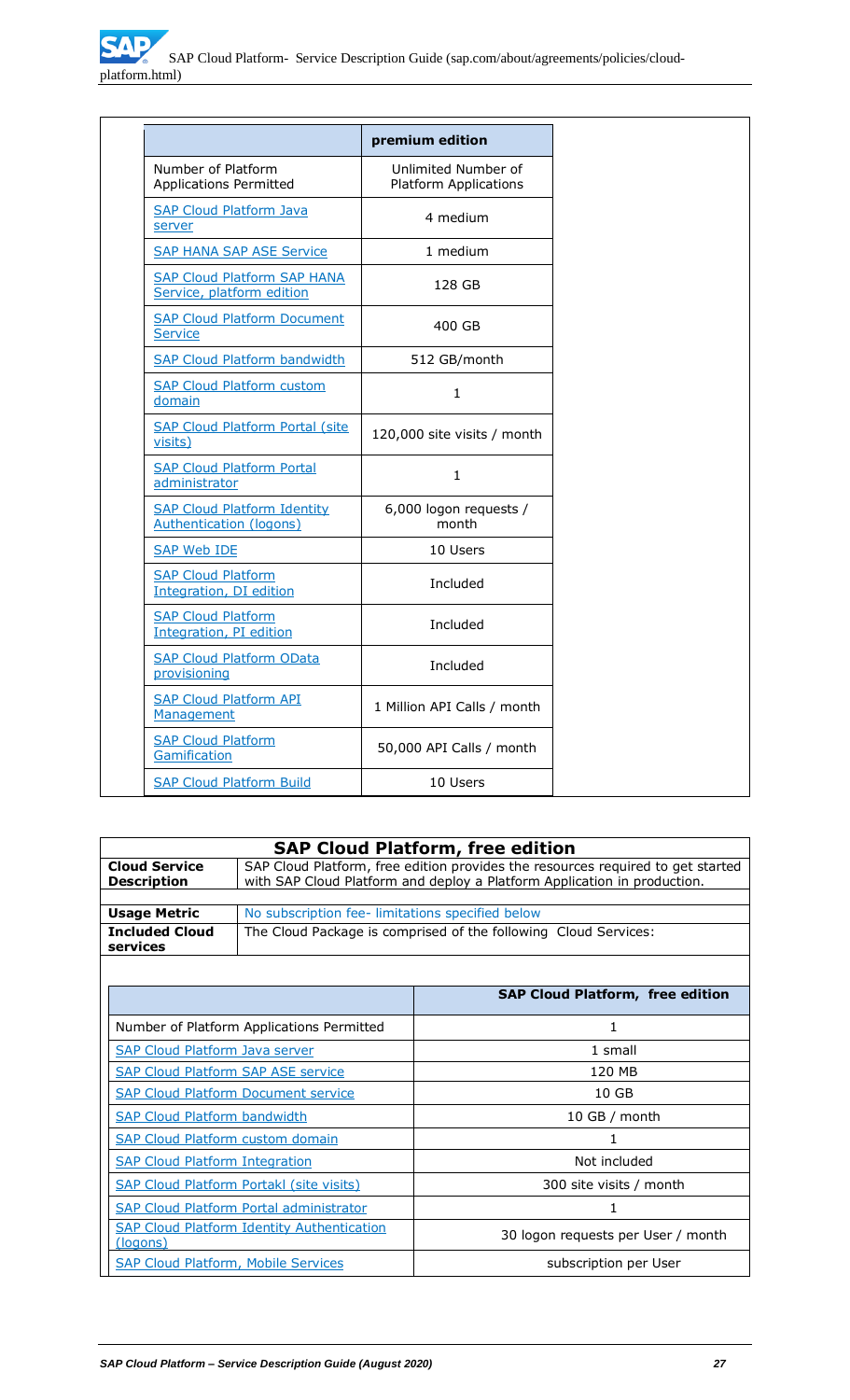| <b>SAP Document Center</b>                      |                                                                                                                                                                                                                                                     | subscription per User |  |
|-------------------------------------------------|-----------------------------------------------------------------------------------------------------------------------------------------------------------------------------------------------------------------------------------------------------|-----------------------|--|
| <b>SAP Jam Enterprise Edition</b>               |                                                                                                                                                                                                                                                     | subscription per User |  |
| SAP Web IDE                                     |                                                                                                                                                                                                                                                     | Unlimited Users       |  |
|                                                 |                                                                                                                                                                                                                                                     |                       |  |
| <b>Service</b><br><b>Availability</b><br>"SLA"  | SAP provides no System Availability service level agreement for SAP Cloud<br>Platform, free edition.                                                                                                                                                |                       |  |
| <b>Support Terms &amp;</b><br><b>Conditions</b> | SAP does not provide support for SAP Cloud Platform, free edition. Customer<br>may access SAP on-line communities to seek resolution to support incidents<br>and product questions, however SAP does not offer any response time service<br>levels. |                       |  |
| <b>Additional Terms</b><br>& Conditions         | Productive use of one (1) Platform Application running on the Platform is<br>٠<br>permitted for up to a maximum of 10 Users under this subscription.                                                                                                |                       |  |

|                                                 |                                                            |                                                                                | <b>SAP Cloud Platform, supplemental services</b>                          |  |  |
|-------------------------------------------------|------------------------------------------------------------|--------------------------------------------------------------------------------|---------------------------------------------------------------------------|--|--|
|                                                 | <b>Cloud Service</b>                                       | SAP Cloud Platform, supplemental services provides essential microservices for |                                                                           |  |  |
|                                                 | <b>Description</b>                                         | building and extending applications.                                           |                                                                           |  |  |
|                                                 | <b>Usage Metric</b>                                        | Entitlements Package                                                           |                                                                           |  |  |
|                                                 | <b>Explanation of</b><br><b>Usage Metric</b>               | Service                                                                        | An Entitlements Package means a defined set of entitlements for the Cloud |  |  |
|                                                 | <b>Piece Size</b>                                          | 1 Piece $= 1$ instance                                                         |                                                                           |  |  |
| <b>Included</b>                                 | <b>Cloud Services</b>                                      | The Cloud Package is comprised of the following Cloud Services:                |                                                                           |  |  |
|                                                 |                                                            | <b>Service</b><br><b>Quantity</b>                                              |                                                                           |  |  |
| SAP Cloud Platform Alert<br><b>Notification</b> |                                                            |                                                                                | 40,000 API Calls / month                                                  |  |  |
|                                                 | <b>SAP Cloud Platform Job</b><br><b>Scheduler</b>          |                                                                                | 40,000 Job Executions /<br>month                                          |  |  |
|                                                 | <b>SAP Cloud Platform Transport</b><br>Management          |                                                                                | 3 GB of bandwidth                                                         |  |  |
|                                                 | <b>SAP Cloud Platform Application</b><br>Logging, standard |                                                                                | 1 instance                                                                |  |  |
|                                                 |                                                            |                                                                                |                                                                           |  |  |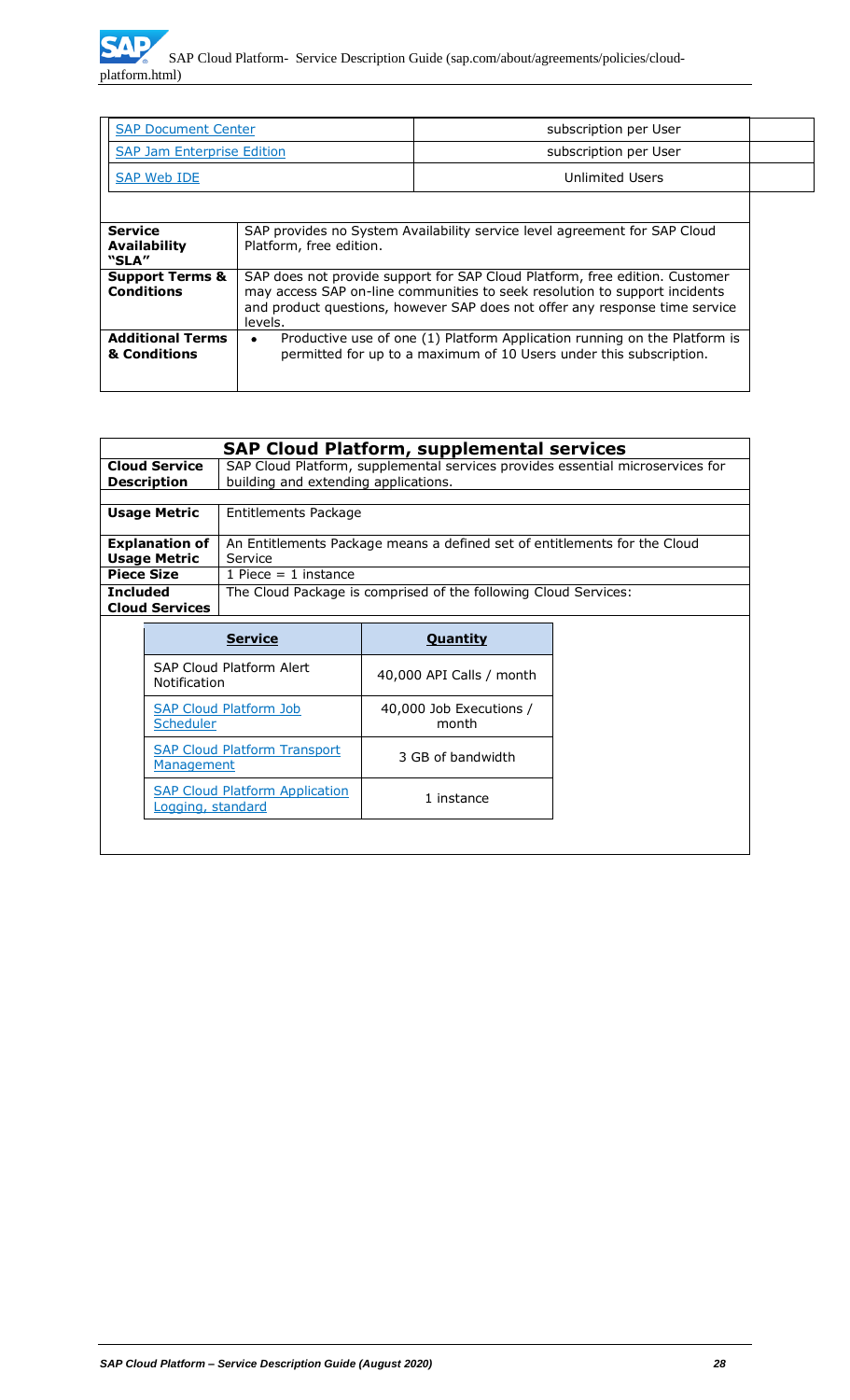# **Cloud Credits Model Services**

The services listed here are available under Cloud Credits Model only, or are other services outside of Cloud Platform which are also available under Cloud Credits Model.

|                                                   | <b>SAP Cloud Platform SAP ASE service</b>    |                                                                                                                                                                                                                                                                                                                                                                                                                                                                                         |                             |         |                                                                           |         |          |  |
|---------------------------------------------------|----------------------------------------------|-----------------------------------------------------------------------------------------------------------------------------------------------------------------------------------------------------------------------------------------------------------------------------------------------------------------------------------------------------------------------------------------------------------------------------------------------------------------------------------------|-----------------------------|---------|---------------------------------------------------------------------------|---------|----------|--|
| <b>Description</b>                                | <b>Cloud Service</b>                         | Allows Customer to develop, test and run Platform Applications- with a fully<br>provisioned ASE database environment including subscription-based SAP ASE<br>instances.                                                                                                                                                                                                                                                                                                                 |                             |         |                                                                           |         |          |  |
|                                                   | <b>Usage Metric</b>                          |                                                                                                                                                                                                                                                                                                                                                                                                                                                                                         | <b>Entitlements Package</b> |         |                                                                           |         |          |  |
|                                                   |                                              |                                                                                                                                                                                                                                                                                                                                                                                                                                                                                         |                             |         |                                                                           |         |          |  |
|                                                   | <b>Explanation of</b><br><b>Usage Metric</b> | Service                                                                                                                                                                                                                                                                                                                                                                                                                                                                                 |                             |         | An Entitlements Package means a defined set of entitlements for the Cloud |         |          |  |
| <b>Piece Size</b>                                 |                                              |                                                                                                                                                                                                                                                                                                                                                                                                                                                                                         |                             |         | 1 Piece = 1 instance of a particular T-shirt size                         |         |          |  |
|                                                   |                                              |                                                                                                                                                                                                                                                                                                                                                                                                                                                                                         |                             |         |                                                                           |         |          |  |
| <b>Available T-</b><br><b>Shirt Sizes</b>         |                                              |                                                                                                                                                                                                                                                                                                                                                                                                                                                                                         |                             |         |                                                                           |         |          |  |
|                                                   | <b>Size</b>                                  |                                                                                                                                                                                                                                                                                                                                                                                                                                                                                         | X-Small                     | Small   | Medium                                                                    | Large   | X-Large  |  |
|                                                   | Cores                                        |                                                                                                                                                                                                                                                                                                                                                                                                                                                                                         | 1 cores                     | 2 cores | 4 cores                                                                   | 8 cores | 16 cores |  |
|                                                   | Memory                                       |                                                                                                                                                                                                                                                                                                                                                                                                                                                                                         | 4 GB                        | 8 GB    | 16 GB                                                                     | 32 GB   | 64 GB    |  |
| Disk Space                                        |                                              |                                                                                                                                                                                                                                                                                                                                                                                                                                                                                         | 40 GB                       | 80 GB   | 160 GB                                                                    | 320 GB  | 640 GB   |  |
| bandwidth(out)                                    |                                              | 512 GB/month                                                                                                                                                                                                                                                                                                                                                                                                                                                                            |                             |         | 1 TB / month                                                              |         |          |  |
| <b>Additional</b><br>Terms &<br><b>Conditions</b> |                                              | SAP ASE service includes use of the SAP ASE Platform Edition and includes<br>$\bullet$<br>the required infrastructure for the relevant T-shirt size.<br>The SAP ASE database may only be used as a runtime database with SAP ASE<br>$\bullet$<br>service and Platform Applications. Customer may not use the SAP ASE<br>database as a persistence data layer for any other solution-<br>Use of the SAP ASE service instance must conform to sizing information in the<br>Documentation. |                             |         |                                                                           |         |          |  |
|                                                   | <b>Previously</b><br>referred to as          | SAP HANA Cloud Platform, SAP ASE service                                                                                                                                                                                                                                                                                                                                                                                                                                                |                             |         |                                                                           |         |          |  |

|  |  | <b>SAP Cloud Platform Build</b> |  |
|--|--|---------------------------------|--|
|--|--|---------------------------------|--|

| <b>Cloud Service</b><br><b>Description</b>        | SAP Cloud Platform Build is a collaborative design tool that enables SAP project<br>teams to design enterprise applications. Beginning with a blank canvas, imported<br>mockups or starting with a prototype from SAP Cloud Platform Build's gallery, users<br>can overlay UI controls and add their own sample data to create an interactive<br>prototype without writing code. Integrated research and analytic tools help to<br>gather effective user feedback. When the design process is finalized SAP Cloud<br>Platform Build generates UI 5 starter code to jumpstart the development process. |
|---------------------------------------------------|-------------------------------------------------------------------------------------------------------------------------------------------------------------------------------------------------------------------------------------------------------------------------------------------------------------------------------------------------------------------------------------------------------------------------------------------------------------------------------------------------------------------------------------------------------------------------------------------------------|
| <b>Usage Metric</b>                               | <b>Users</b>                                                                                                                                                                                                                                                                                                                                                                                                                                                                                                                                                                                          |
| <b>Additional</b><br>Terms &<br><b>Conditions</b> | SAP may collect data about individual users' use of the Cloud Service, which<br>$\bullet$<br>is subject to SAP's Build Privacy Policy which the user must accept when<br>logging in to the Cloud Service.                                                                                                                                                                                                                                                                                                                                                                                             |
| <b>Previously</b><br>referred to as               | BUILD                                                                                                                                                                                                                                                                                                                                                                                                                                                                                                                                                                                                 |

|                                            | <b>SAP Cloud Platform Gamification</b>                                                                                                                                                                                                                                                                                                                                                                                                                                                                                                                                                                                |
|--------------------------------------------|-----------------------------------------------------------------------------------------------------------------------------------------------------------------------------------------------------------------------------------------------------------------------------------------------------------------------------------------------------------------------------------------------------------------------------------------------------------------------------------------------------------------------------------------------------------------------------------------------------------------------|
| <b>Cloud Service</b><br><b>Description</b> | SAP Cloud Platform Gamification allows customers to quickly incorporate<br>gamification concepts into new and existing applications. This Cloud Service<br>includes an online development and administration environment for<br>implementation and analytics of gamification concepts, including underlying<br>gamification rule management for sophisticated gamification concepts, time<br>constraints, complex nested missions and collaborative games. The built-in<br>analytics module allows customers to perform advanced analytics on player<br>behavior to enable a continuous improvement of game concepts. |
|                                            |                                                                                                                                                                                                                                                                                                                                                                                                                                                                                                                                                                                                                       |
| Usage Metric                               | API Calls per month                                                                                                                                                                                                                                                                                                                                                                                                                                                                                                                                                                                                   |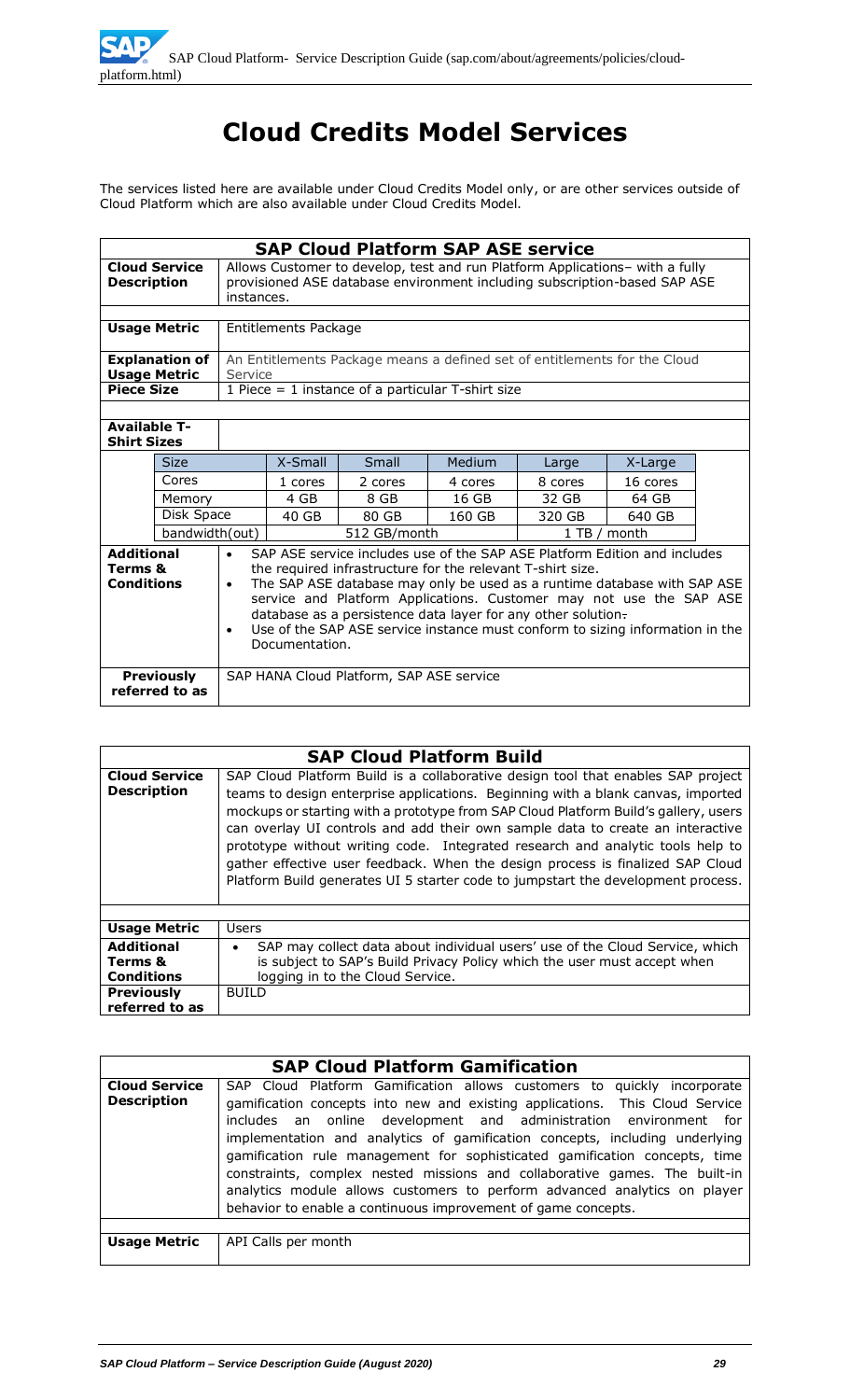| <b>Explanation of</b><br><b>Usage Metric</b>      | An API Call means a single call made to a Cloud Service API from a Customer<br>application. The API Call is used to send any user action or system action from<br>the Customer application to the Cloud Service.                                                                                                                                                                                                                                                                                                                                                                                                                                                      |
|---------------------------------------------------|-----------------------------------------------------------------------------------------------------------------------------------------------------------------------------------------------------------------------------------------------------------------------------------------------------------------------------------------------------------------------------------------------------------------------------------------------------------------------------------------------------------------------------------------------------------------------------------------------------------------------------------------------------------------------|
| <b>Piece Size</b>                                 | 1 Piece = 50,000 API calls per month                                                                                                                                                                                                                                                                                                                                                                                                                                                                                                                                                                                                                                  |
| <b>Additional</b><br>Terms &<br><b>Conditions</b> | Customer may (i) utilize Application Programming Interfaces (APIs) or<br>$\bullet$<br>widgets made available as part of the Cloud Service to integrate the Cloud<br>Service with Customer or third-party applications provided by Customer to<br>Customer's end users (herein "Customer application"), (ii) use the Cloud<br>Service user interface (workbench) for designing game mechanics, and (iii)<br>use the included runtime service for processing incoming events (from<br>Customer applications) as per the designed game mechanics to provide a<br>view of an end user's game achievements.                                                                |
|                                                   | Customer Data includes event data, including user identifier, event name,<br>event properties and time stamps. In order to access Customer Data during<br>the term of the Agreement, Customer must submit a ticket via SAP support<br>channels requesting access to the event data logs maintained in the Cloud<br>Service, and SAP shall make such event logs available to Customer. SAP shall<br>retain event logs for a period of 90 days after termination or expiration of<br>the Agreement and Customer may submit a ticket requesting a copy of the<br>event logs during such period and/or deletion of the tenant on which<br>Customer event logs are stored. |
|                                                   | Any end user accessing or sending data via a Cloud Service API, directly or<br>through a Customer application, is deemed an Authorized User as defined in<br>the GTC.                                                                                                                                                                                                                                                                                                                                                                                                                                                                                                 |
| <b>Previously</b><br>referred to as               | SAP HANA Cloud Platform, gamification service                                                                                                                                                                                                                                                                                                                                                                                                                                                                                                                                                                                                                         |

| <b>Object Store on SAP Cloud Platform</b>    |                                                                                                                                                                |  |
|----------------------------------------------|----------------------------------------------------------------------------------------------------------------------------------------------------------------|--|
| <b>Cloud Service</b><br><b>Description</b>   | Object Storage on SAP Cloud Platform provides an unstructured cloud data store<br>to build and deliver cloud applications.                                     |  |
| <b>Usage Metric</b>                          | Gigabyte of memory                                                                                                                                             |  |
| <b>Explanation of</b><br><b>Usage Metric</b> | GB of memory is defined as an amount of memory                                                                                                                 |  |
| <b>Piece Size</b>                            | 1 Piece = 1 block of 100 Gigabyte Memory per Month.                                                                                                            |  |
| <b>Additional</b><br><b>Terms</b>            | Usage of the Cloud Service is restricted to 100,000 requests of types<br>PUT, COPY, POST, or LIST and 1,000,000 requests of type GET per block<br>of $100$ GB. |  |

| <b>SAP Fiori Cloud Foundation</b> |                                                                              |  |
|-----------------------------------|------------------------------------------------------------------------------|--|
| <b>Cloud Service</b>              | SAP Fiori Cloud Foundation provides access to and support for Fiori content. |  |
| <b>Description</b>                |                                                                              |  |
|                                   |                                                                              |  |
| <b>Usage Metric</b>               | Monthly flat fee per piece                                                   |  |
| <b>Explanation of</b>             | Flat fee means fixed monthly subscription fees                               |  |
| <b>Usage Metric</b>               |                                                                              |  |

| <b>SAP Cloud Platform Job Scheduler</b>      |                                                                                                                                    |  |
|----------------------------------------------|------------------------------------------------------------------------------------------------------------------------------------|--|
| <b>Cloud Service</b><br><b>Description</b>   | SAP Cloud Platform Job Scheduler service supports customers to define and<br>manage jobs that run once, or on recurring schedules. |  |
|                                              |                                                                                                                                    |  |
| <b>Usage Metric</b>                          | Job Executions                                                                                                                     |  |
| <b>Explanation of</b><br><b>Usage Metric</b> | Job Executions are the number of jobs executed by the Cloud Service.                                                               |  |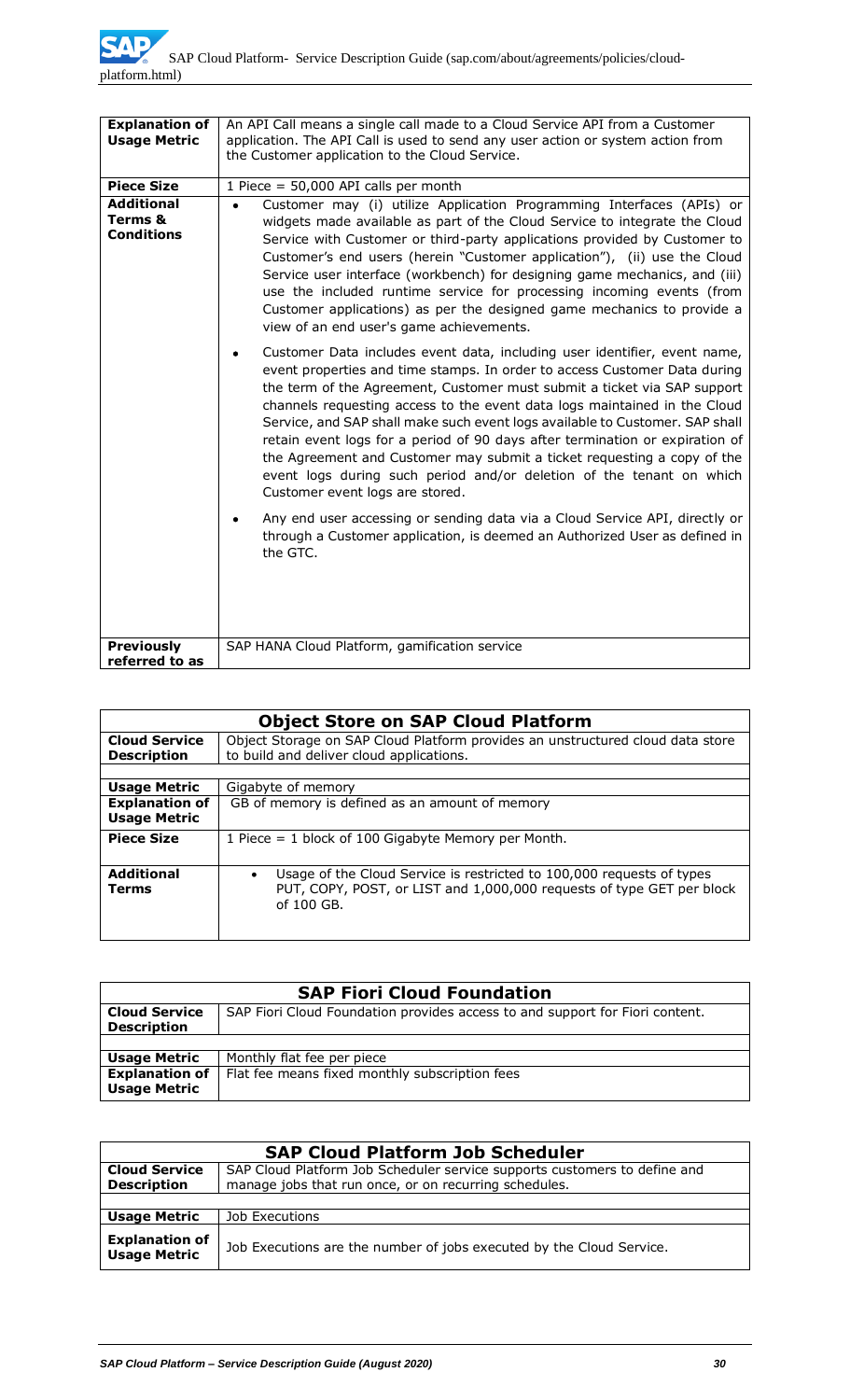| <b>Piece Size</b>                                 | 1 Piece $= 10,000$ Job Executions                                                                               |  |
|---------------------------------------------------|-----------------------------------------------------------------------------------------------------------------|--|
| <b>Additional</b><br>Terms &<br><b>Conditions</b> | EU Access is not available for the Cloud Service.<br>$\bullet$                                                  |  |
|                                                   | <b>SAP Cloud Platform Transport Management</b>                                                                  |  |
| <b>Cloud Service</b><br><b>Description</b>        | SAP Transport Management enables customers to manage the transports<br>between SAP Cloud Platform sub-accounts. |  |
|                                                   |                                                                                                                 |  |
| <b>Usage Metric</b>                               | GB of bandwidth                                                                                                 |  |
| <b>Explanation of</b><br><b>Usage Metric</b>      | GB of bandwidth is defined as an amount of data traffic transmitted and received<br>by the Cloud Service        |  |
| <b>Piece Size</b>                                 | 1 Piece $=$ 1GB bandwidth                                                                                       |  |
| <b>Additional</b><br>Terms &<br><b>Conditions</b> | EU Access is not available for the Cloud Service.<br>$\bullet$                                                  |  |

|                                              | <b>SAP Cloud Platform Data Retention Manager</b>                                                                                                                       |
|----------------------------------------------|------------------------------------------------------------------------------------------------------------------------------------------------------------------------|
| <b>Cloud Service</b><br><b>Description</b>   | SAP Cloud Platform Data Retention Manager helps the application manage the<br>blocking and deletion of data based on the residence and retention rules of the<br>data. |
| <b>Usage Metric</b>                          | Monthly flat fee                                                                                                                                                       |
| <b>Explanation of</b><br><b>Usage Metric</b> | Flat fee means fixed monthly subscription fees                                                                                                                         |

|                                                   |                                                                                                                                        | <b>Quorum on SAP Cloud Platform</b>                                                                                                                                                                                                                                                                                        |
|---------------------------------------------------|----------------------------------------------------------------------------------------------------------------------------------------|----------------------------------------------------------------------------------------------------------------------------------------------------------------------------------------------------------------------------------------------------------------------------------------------------------------------------|
| <b>Cloud Service</b><br><b>Description</b>        | Quorum on SAP Cloud Platform enables customers to establish or connect to<br>distributed ledger networks utilizing SAP Cloud Platform. |                                                                                                                                                                                                                                                                                                                            |
| <b>Usage Metric</b>                               | Monthly Flat Fee per Piece                                                                                                             |                                                                                                                                                                                                                                                                                                                            |
| <b>Explanation of</b><br><b>Usage Metric</b>      | Flat Fee means fixed monthly subscription fees per Piece                                                                               |                                                                                                                                                                                                                                                                                                                            |
| <b>Piece Size</b>                                 | 1 Piece = 1Plan of Quorum on SAP Cloud Platform                                                                                        |                                                                                                                                                                                                                                                                                                                            |
|                                                   |                                                                                                                                        |                                                                                                                                                                                                                                                                                                                            |
| <b>Available</b><br><b>Plans</b>                  | Plan<br>dev                                                                                                                            | <b>Description</b><br>A sandbox environment with all relevant APIs for developing<br>and testing Quorum.                                                                                                                                                                                                                   |
|                                                   | testnet                                                                                                                                | A Quorum node which is part of a cross company testnet<br>network and available for developing and testing distributed<br>applications only.                                                                                                                                                                               |
|                                                   | connect<br>your own<br>network                                                                                                         | Connect SAP business processes to a blockchain network<br>that is provisioned and operated externally.                                                                                                                                                                                                                     |
|                                                   |                                                                                                                                        |                                                                                                                                                                                                                                                                                                                            |
| <b>Additional</b><br>Terms &<br><b>Conditions</b> |                                                                                                                                        | The Cloud Service should not be used to process or store personal data.<br>Customer Data is only backed up in Customer's wallet of the Cloud<br>Service. If Customer deletes Customer Data in its wallet, the data will<br>not be retrievable from the Cloud Service.<br>EU Access is not available for the Cloud Service. |

| <b>SAP Cloud Platform Credential Store</b> |                                                                                                                                                                 |
|--------------------------------------------|-----------------------------------------------------------------------------------------------------------------------------------------------------------------|
| <b>Cloud Service</b><br><b>Description</b> | SAP Cloud Platform Credential Store provides a secure repository for passwords,<br>tokens, keys or files to the applications running on the SAP Cloud Platform. |
|                                            |                                                                                                                                                                 |

 $\overline{\phantom{a}}$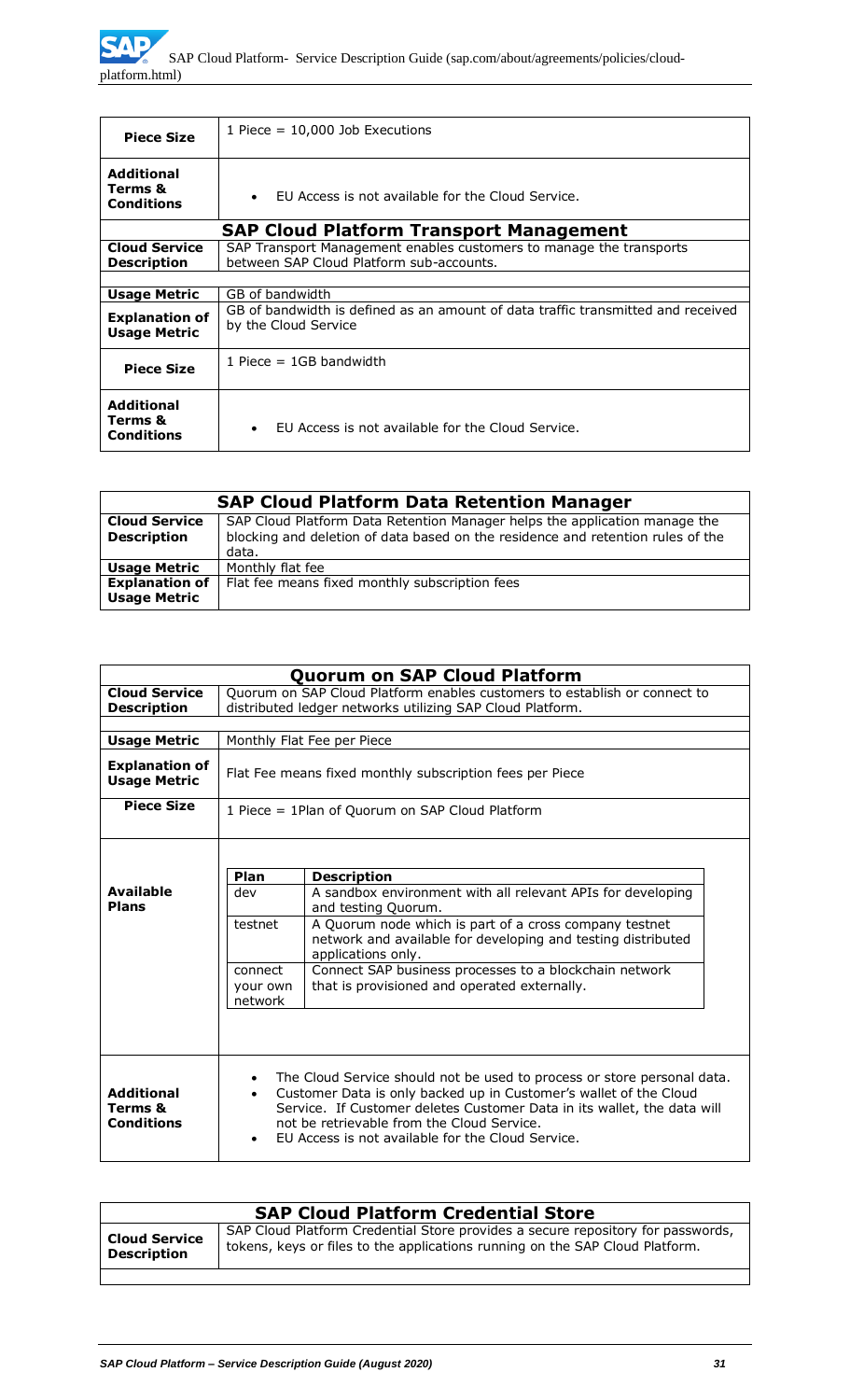

| <b>Usage Metric</b>                          | Records                                                                                                                                      |
|----------------------------------------------|----------------------------------------------------------------------------------------------------------------------------------------------|
| <b>Explanation of</b><br><b>Usage Metric</b> | Records are the number of objects processed by the Cloud Service each month.<br>For purposes of the Cloud Service, objects mean credentials. |
| <b>Piece Size</b>                            | 1 Piece = $10$ Records                                                                                                                       |

| <b>SAP Web Analytics</b>                          |                                                                                                                                                                                                                                                     |
|---------------------------------------------------|-----------------------------------------------------------------------------------------------------------------------------------------------------------------------------------------------------------------------------------------------------|
| <b>Cloud Service</b><br><b>Description</b>        | SAP Web Analytics is tool to enable Customer in the collection, reporting,<br>and analysis of website data for understanding and optimizing web usage to<br>measure organizational goals, drive strategy and help improve the user's<br>experience. |
|                                                   |                                                                                                                                                                                                                                                     |
| <b>Usage Metric</b>                               | Records                                                                                                                                                                                                                                             |
| <b>Explanation of</b><br><b>Usage Metric</b>      | Records are records in the Cloud Service generated by a user interaction with a<br>web application. Each action on a web application generates a separate record.                                                                                   |
| <b>Piece Size</b>                                 | 1 Piece = $10,000,000$ Records                                                                                                                                                                                                                      |
| <b>Additional</b><br>Terms &<br><b>Conditions</b> | EU Access is not available for the Cloud Service.<br>$\bullet$                                                                                                                                                                                      |

| <b>SAP Cloud Platform Application Logging</b>     |                                                                                                                                                                                                                                                                                                                                                                                                                                                                                                           |
|---------------------------------------------------|-----------------------------------------------------------------------------------------------------------------------------------------------------------------------------------------------------------------------------------------------------------------------------------------------------------------------------------------------------------------------------------------------------------------------------------------------------------------------------------------------------------|
| <b>Cloud Service</b><br><b>Description</b>        | The Cloud Service enables Cloud Foundry developers to create, access, and<br>analyze application logs and container metrics in the Cloud Foundry environment.                                                                                                                                                                                                                                                                                                                                             |
| <b>Usage Metric</b>                               | Instances per Month                                                                                                                                                                                                                                                                                                                                                                                                                                                                                       |
| <b>Piece Size</b>                                 | 1 Piece $=$ 1 Instance, metered for hourly usage                                                                                                                                                                                                                                                                                                                                                                                                                                                          |
| <b>Additional</b><br>Terms &<br><b>Conditions</b> | SAP Cloud Platform Application Logging, standard - Usage is limited to an<br>$\bullet$<br>ingestion rate of 250 Megabyte per hour; Maximum burst rate is 1000<br>Kilobyte per second; Data retention is for 7 days<br>SAP Cloud Platform Application Logging, large - Usage is limited to an<br>$\bullet$<br>ingestion rate of 1000 Megabyte per hour; Maximum burst rate is 2000<br>Kilobyte per second; Data retention is for 7 days.<br>EU Access is not available for the Cloud Service.<br>$\bullet$ |

|                       | <b>SAP Cloud Platform Integration Advisor</b>                                     |
|-----------------------|-----------------------------------------------------------------------------------|
| <b>Cloud Service</b>  | SAP Cloud Platform Integration Advisor defines application interfaces for B2B     |
| <b>Description</b>    | integration, using machine learning algorithms, B2B standards and crowdsourced    |
|                       | data from implementation projects.                                                |
|                       |                                                                                   |
| <b>Usage Metric</b>   | Monthly Flat Fee per Piece                                                        |
| <b>Explanation of</b> | Flat fee means fixed monthly subscription fees                                    |
| <b>Usage Metric</b>   |                                                                                   |
| <b>Piece Size</b>     | 1 Piece $=$ 1 instance                                                            |
| <b>Additional</b>     | SAP will use the Integration Advisor specific integration content developed by    |
| <b>Terms and</b>      | Customer in whole or in part to build an index that will be used to make          |
| <b>Conditions</b>     | suggestions to other customers of the Cloud Service to help accelerate their      |
|                       | integration content development process. Any information that could be used to    |
|                       | identify Customer as the supplier of this content will be removed before being    |
|                       | shared with other customers as part of the index. Customer may use indexed        |
|                       | integration content solely for the purpose of accelerating Customer's integration |
|                       | content development. In addition, SAP may perform technical quality assurance     |
|                       | and consistency checks on the content Customer provides. SAP may choose not       |
|                       | add or remove Customer's content from the database. Customer is responsible       |
|                       |                                                                                   |
|                       | for ensuring the correctness and quality of the suggestions and created           |
|                       | integration content by other customers. In case of termination of the Agreement,  |
|                       | all anonymized and indexed integration content will remain on the index server of |
|                       | the Integration Advisor and SAP may continue to make such integration content     |
|                       | available to other customers.                                                     |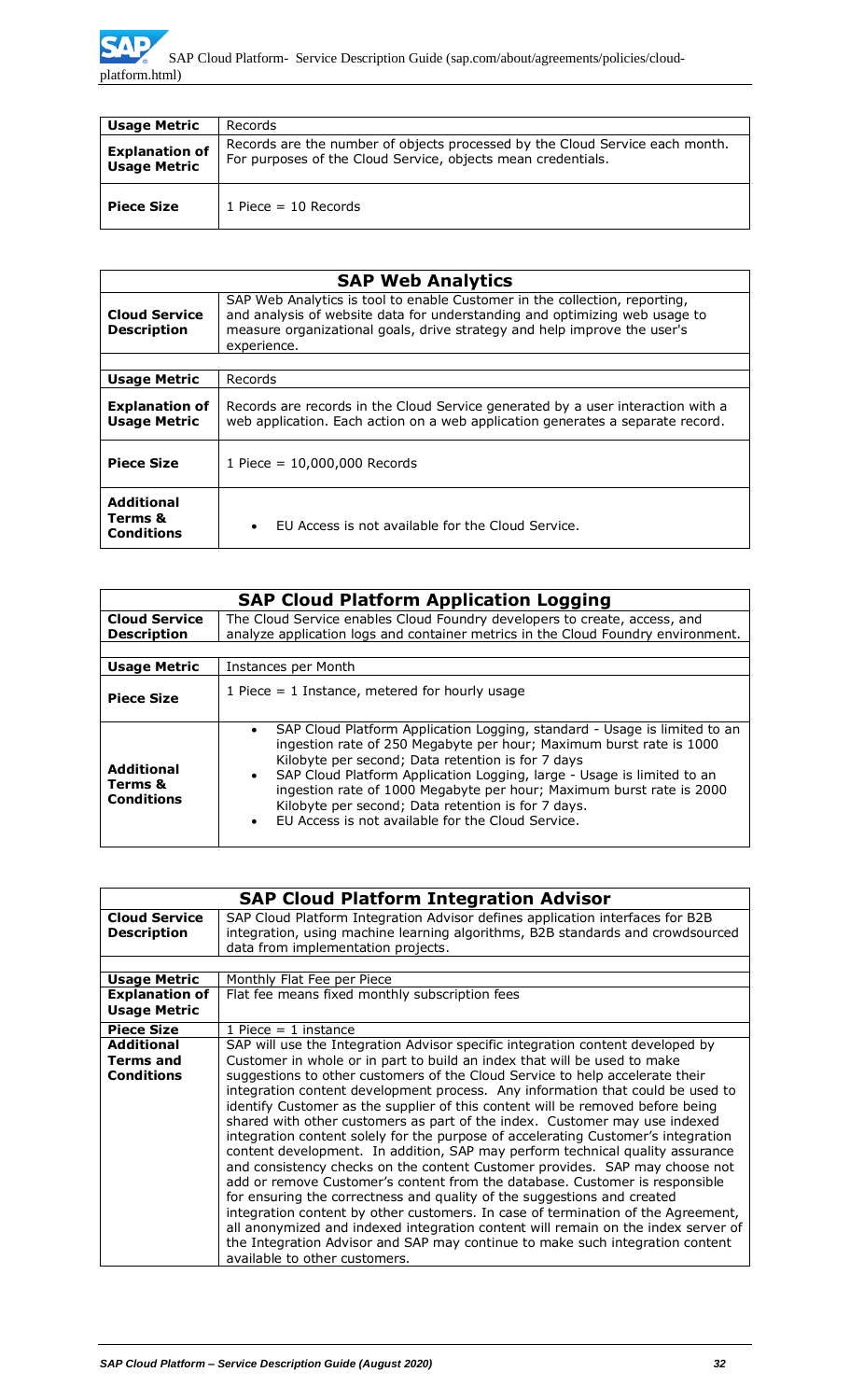|                                                   | <b>SAP Cloud Platform Alert Notification</b>                                                                                                                                                                                                            |
|---------------------------------------------------|---------------------------------------------------------------------------------------------------------------------------------------------------------------------------------------------------------------------------------------------------------|
| <b>Cloud Service</b><br><b>Description</b>        | SAP Cloud Platform Alert Notification enables customers to configure SAP Cloud<br>Platform to send notifications for different services or customer apps via different<br>channels (like SAP Solution Manager or an alert management system of choice). |
|                                                   |                                                                                                                                                                                                                                                         |
| <b>Usage Metric</b>                               | <b>API Calls</b>                                                                                                                                                                                                                                        |
| <b>Explanation of</b><br><b>Usage Metric</b>      | An API Call means a single call made to a Cloud Service API in a contract year. A<br>contract year is a 12-month period beginning on the first day of the Subscription<br>Term or its annual anniversary.                                               |
| <b>Piece Size</b>                                 | 1 Piece = $1000$ API Calls/month                                                                                                                                                                                                                        |
| <b>Additional</b><br>Terms &<br><b>Conditions</b> | EU Access is not available for the Cloud Service.<br>$\bullet$                                                                                                                                                                                          |

| <b>Service Ticket Intelligence</b>                |                                                                                                                                                                                                                                                                                                                                                                                                                                                                                                                                                                                           |  |  |
|---------------------------------------------------|-------------------------------------------------------------------------------------------------------------------------------------------------------------------------------------------------------------------------------------------------------------------------------------------------------------------------------------------------------------------------------------------------------------------------------------------------------------------------------------------------------------------------------------------------------------------------------------------|--|--|
| <b>Cloud Service</b><br><b>Description</b>        | Service Ticket Intelligence includes features for automating service ticket<br>classification and providing recommended solutions to the service agent based<br>on the unstructured text in service tickets.                                                                                                                                                                                                                                                                                                                                                                              |  |  |
|                                                   |                                                                                                                                                                                                                                                                                                                                                                                                                                                                                                                                                                                           |  |  |
| <b>Usage Metric</b>                               | Records                                                                                                                                                                                                                                                                                                                                                                                                                                                                                                                                                                                   |  |  |
| <b>Explanation of</b><br><b>Usage Metric</b>      | Records are the number of objects processed by the Cloud Service each<br>month.                                                                                                                                                                                                                                                                                                                                                                                                                                                                                                           |  |  |
| <b>Piece Size</b>                                 | 1 Piece $= 1000$ Records/month                                                                                                                                                                                                                                                                                                                                                                                                                                                                                                                                                            |  |  |
| <b>Additional</b><br>Terms &<br><b>Conditions</b> | The quality of the match provided by the Cloud Service is dependent, in<br>$\bullet$<br>part, on the quality of the ticket information provided by Customer.<br>Customer Data only persists in the Cloud Service for as long as required<br>$\bullet$<br>to perform the Customer-requested analysis per Record processed.<br>Therefore, Customer Data cannot be retrieved by Customer from the<br>Cloud Service during the Subscription Term or thereafter.<br>The System Availability Service Level for the Cloud Service is 99.5%.<br>EU Access is not available for the Cloud Service. |  |  |

| <b>SAP Process Visibility</b>                     |                                                                                                                    |  |
|---------------------------------------------------|--------------------------------------------------------------------------------------------------------------------|--|
| <b>Cloud Service</b><br><b>Description</b>        | SAP Process Visibility Provides an embeddable, real-time, event-driven view<br>on processes and process instances. |  |
| <b>Usage Metric</b>                               | GB of storage                                                                                                      |  |
| <b>Explanation of</b><br><b>Usage Metric</b>      | GB of storage is defined as the amount of cloud storage                                                            |  |
| <b>Piece Size</b>                                 | 1 Piece $=$ 1GB of storage                                                                                         |  |
| <b>Additional</b><br>Terms &<br><b>Conditions</b> | FU Access is not available for the Cloud Service.<br>$\bullet$                                                     |  |

| <b>SAP Cloud Platform Business Rules</b>          |                                                                                                                                                                                                                                                      |  |
|---------------------------------------------------|------------------------------------------------------------------------------------------------------------------------------------------------------------------------------------------------------------------------------------------------------|--|
| <b>Cloud Service</b><br><b>Description</b>        | SAP Cloud Platform Business Rules is a technology service that translates<br>business decision logic into a natural language that is configurable directly by line<br>of business key users, knowledge experts without IT or developer intervention. |  |
|                                                   |                                                                                                                                                                                                                                                      |  |
| <b>Usage Metric</b>                               | Documents                                                                                                                                                                                                                                            |  |
| <b>Explanation of</b><br><b>Usage Metric</b>      | Documents are rules services deployed by the Cloud Service to supported<br>runtime environments.                                                                                                                                                     |  |
| <b>Additional</b><br>Terms &<br><b>Conditions</b> | EU Access is not available for the Cloud Service.<br>$\bullet$                                                                                                                                                                                       |  |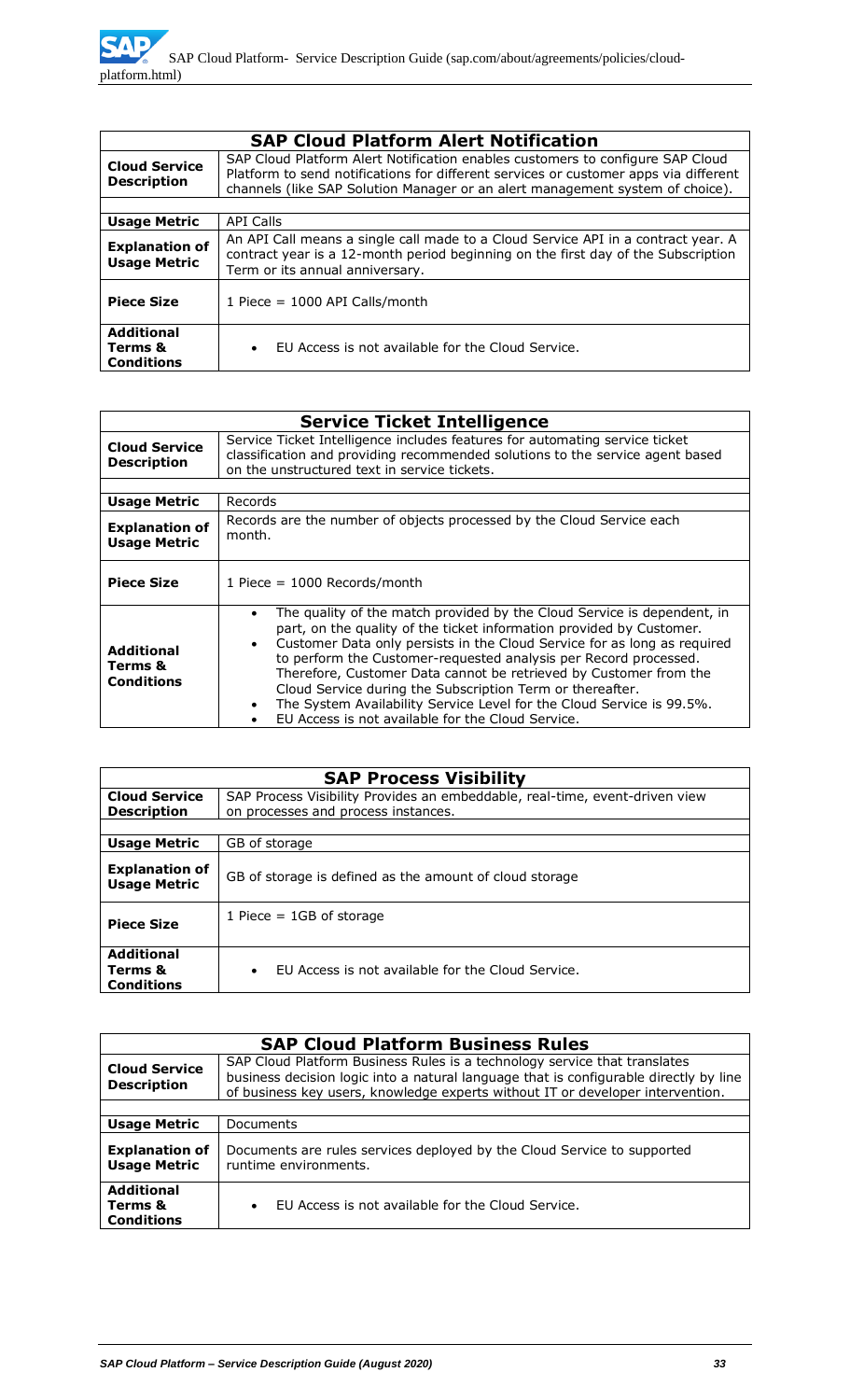| <b>Document Information Extraction</b>            |                                                                                                                                                                                                                                                                                 |  |  |
|---------------------------------------------------|---------------------------------------------------------------------------------------------------------------------------------------------------------------------------------------------------------------------------------------------------------------------------------|--|--|
| <b>Cloud Service</b><br><b>Description</b>        | Document Information Extraction leverages machine learning models to extract<br>structured semantical information from unstructured documents and match this<br>information with relevant business data.                                                                        |  |  |
|                                                   |                                                                                                                                                                                                                                                                                 |  |  |
| <b>Usage Metric</b>                               | Documents                                                                                                                                                                                                                                                                       |  |  |
| <b>Explanation of</b><br><b>Usage Metric</b>      | Documents are unique records processed by the Cloud Service. For PDF and TIFF<br>documents one document can consist of a maximum three pages. If a PDF or<br>TIFF document consists of more than 3 pages, each additional 3 pages will be<br>charged as an additional Document. |  |  |
| <b>Piece Size</b>                                 | 1 Piece = $1000$ Documents                                                                                                                                                                                                                                                      |  |  |
| <b>Additional</b><br>Terms &<br><b>Conditions</b> | The System Availability Service Level for the Cloud Service is 99.5%.<br>EU Access is not available for the Cloud Service.                                                                                                                                                      |  |  |

| <b>Data Attribute Recommendation</b>              |                                                                                                                                                                                                                              |  |  |  |
|---------------------------------------------------|------------------------------------------------------------------------------------------------------------------------------------------------------------------------------------------------------------------------------|--|--|--|
| <b>Cloud Service</b>                              | Data Attribute Recommendation leverages machine learning models to help                                                                                                                                                      |  |  |  |
| <b>Description</b>                                | match and classify data records automatically.                                                                                                                                                                               |  |  |  |
|                                                   |                                                                                                                                                                                                                              |  |  |  |
| <b>Usage Metric</b>                               | Records and Models                                                                                                                                                                                                           |  |  |  |
| Explanation of<br>Usage Metric                    | Records are unique objects processed by the Cloud Service each month.<br>Models are trained machine learning models that are available as an engine for<br>prediction and classification via the corresponding API endpoint. |  |  |  |
| <b>Piece Size</b>                                 | 1 Piece $= 1000$ Records or 1 Model per hour                                                                                                                                                                                 |  |  |  |
| <b>Additional</b><br>Terms &<br><b>Conditions</b> | The System Availability Service Level for the Cloud Service is 99.5%.<br>$\bullet$<br>EU Access is not available for the Cloud Service.<br>$\bullet$                                                                         |  |  |  |

| <b>Document Classification</b>                    |                                                                                                                                                                                                                                                                                                                                                                                                                                        |  |  |  |
|---------------------------------------------------|----------------------------------------------------------------------------------------------------------------------------------------------------------------------------------------------------------------------------------------------------------------------------------------------------------------------------------------------------------------------------------------------------------------------------------------|--|--|--|
| <b>Cloud Service</b>                              | Document Classification leverages machine learning models to help automatically                                                                                                                                                                                                                                                                                                                                                        |  |  |  |
| <b>Description</b>                                | classify documents based on customer-specific requirements.                                                                                                                                                                                                                                                                                                                                                                            |  |  |  |
|                                                   |                                                                                                                                                                                                                                                                                                                                                                                                                                        |  |  |  |
| <b>Usage Metric</b>                               | Documents and Models                                                                                                                                                                                                                                                                                                                                                                                                                   |  |  |  |
| <b>Explanation of</b><br><b>Usage Metric</b>      | Documents are unique records processed by the Cloud Service. For PDF and TIFF<br>documents one document can consist of a maximum three pages. If a PDF or<br>TIFF document consists of more than 3 pages, each additional 3 pages will be<br>charged as an additional Document.<br>Models are trained machine learning models that are available as an engine for<br>prediction and classification via the corresponding API endpoint. |  |  |  |
| <b>Piece Size</b>                                 | 1 Piece $= 1000$ Documents or 1 Model per hour                                                                                                                                                                                                                                                                                                                                                                                         |  |  |  |
| <b>Additional</b><br>Terms &<br><b>Conditions</b> | The System Availability Service Level for the Cloud Service is 99.5%.<br>EU Access is not available for the Cloud Service.                                                                                                                                                                                                                                                                                                             |  |  |  |

| <b>Invoice Object Recommendation</b>              |                                                                                                                                                                                                                                                                       |  |  |  |
|---------------------------------------------------|-----------------------------------------------------------------------------------------------------------------------------------------------------------------------------------------------------------------------------------------------------------------------|--|--|--|
| <b>Cloud Service</b><br><b>Description</b>        | The Cloud Service uses machine learning techniques for the recommendation of<br>invoice objects, such as general ledger accounts and cost centers.                                                                                                                    |  |  |  |
|                                                   |                                                                                                                                                                                                                                                                       |  |  |  |
| <b>Usage Metric</b>                               | Records                                                                                                                                                                                                                                                               |  |  |  |
| <b>Explanation of</b><br><b>Usage Metric</b>      | Records are uniquely identified objects processed by the Cloud Service monthly.<br>A machine learning inference call can contain multiple unique objects that are<br>individually processed by the Cloud Service. Each object is counted as an<br>individual Records. |  |  |  |
| <b>Piece Size</b>                                 | 1 Piece $= 1,000$ Records                                                                                                                                                                                                                                             |  |  |  |
| <b>Additional</b><br>Terms &<br><b>Conditions</b> | The System Availability Service Level for the Cloud Service is 99.5%.<br>$\bullet$<br>EU Access is not available for the Cloud Service.<br>$\bullet$                                                                                                                  |  |  |  |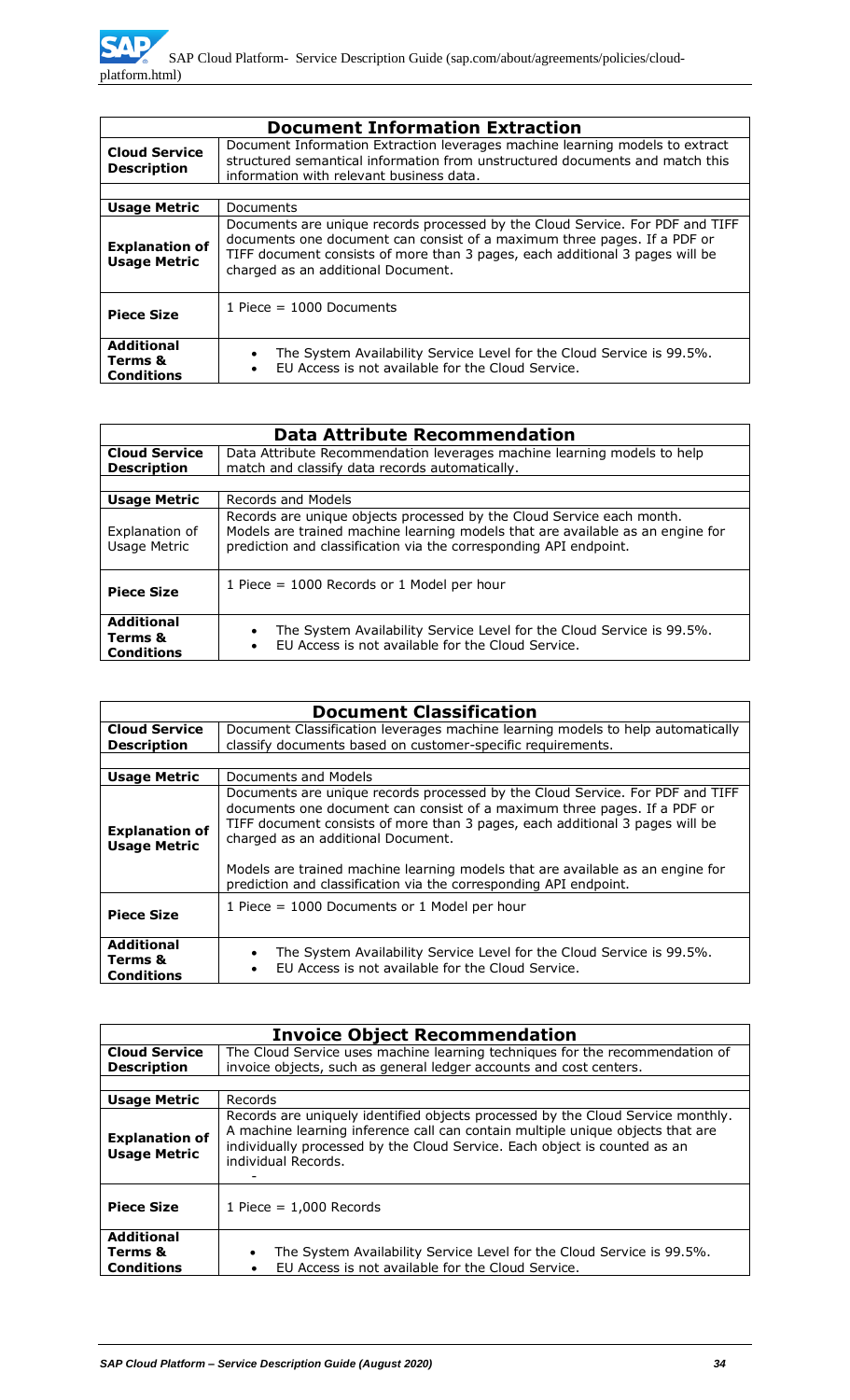| <b>Business Entity Recognition</b>                |                                                                                                                                                                                             |  |
|---------------------------------------------------|---------------------------------------------------------------------------------------------------------------------------------------------------------------------------------------------|--|
| <b>Cloud Service</b>                              | The Cloud Service uses machine learning techniques for the recognition of named                                                                                                             |  |
| <b>Description</b>                                | entities in unstructured text.                                                                                                                                                              |  |
|                                                   |                                                                                                                                                                                             |  |
| <b>Usage Metric</b>                               | <b>Characters and Models</b>                                                                                                                                                                |  |
| <b>Explanation of</b><br><b>Usage Metric</b>      | Characters are the number of characters processed by the Cloud Service each<br>month, including whitespace characters. Characters with multiple bytes are<br>counted as a single character. |  |
|                                                   | Models are trained machine learning models that are available as an engine for<br>prediction and classification via the corresponding API endpoint.                                         |  |
| <b>Piece Size</b>                                 | 1 Piece = $10,000$ Characters or 1 Model per hour                                                                                                                                           |  |
| <b>Additional</b><br>Terms &<br><b>Conditions</b> | The System Availability Service Level for the Cloud Service is 99.5%.<br>$\bullet$<br>EU Access is not available for the Cloud Service.                                                     |  |

| <b>SAP Cloud Platform Extension Factory, serverless runtime</b> |                                                                                                                                                                                                                                                                                                                                                                                                                                                                                                                                                                                                                                                                                                                                                                                                                                                                                                                                                                                                                                                                                                                                                                                                                                                                                                                                                                                                                                                                                                                                                                                                                                                                                                            |  |  |  |
|-----------------------------------------------------------------|------------------------------------------------------------------------------------------------------------------------------------------------------------------------------------------------------------------------------------------------------------------------------------------------------------------------------------------------------------------------------------------------------------------------------------------------------------------------------------------------------------------------------------------------------------------------------------------------------------------------------------------------------------------------------------------------------------------------------------------------------------------------------------------------------------------------------------------------------------------------------------------------------------------------------------------------------------------------------------------------------------------------------------------------------------------------------------------------------------------------------------------------------------------------------------------------------------------------------------------------------------------------------------------------------------------------------------------------------------------------------------------------------------------------------------------------------------------------------------------------------------------------------------------------------------------------------------------------------------------------------------------------------------------------------------------------------------|--|--|--|
| <b>Cloud Service</b><br><b>Description</b>                      | The Cloud Service enables developers to develop extensions to existing services<br>on the SAP Cloud Platform by providing a serverless runtime and by providing<br>services which allow managed access to exposed REST/OData-APIs                                                                                                                                                                                                                                                                                                                                                                                                                                                                                                                                                                                                                                                                                                                                                                                                                                                                                                                                                                                                                                                                                                                                                                                                                                                                                                                                                                                                                                                                          |  |  |  |
| <b>Usage Metric</b>                                             | Capacity Unit                                                                                                                                                                                                                                                                                                                                                                                                                                                                                                                                                                                                                                                                                                                                                                                                                                                                                                                                                                                                                                                                                                                                                                                                                                                                                                                                                                                                                                                                                                                                                                                                                                                                                              |  |  |  |
| <b>Explanation of</b><br><b>Usage Metric</b>                    | The Usage Metric for the Cloud Service is Capacity Units per month.<br>Each service specified in the table below has a corresponding number of<br>Capacity Units allocated to usage of a specified amount of the service.<br>To calculate the number of Capacity Units consumed through use of a<br>service, the total amount of Units of Measure used during the hour is<br>multiplied by the Capacity Unit Value to arrive at the number of Capacity<br>Units consumed by that service.                                                                                                                                                                                                                                                                                                                                                                                                                                                                                                                                                                                                                                                                                                                                                                                                                                                                                                                                                                                                                                                                                                                                                                                                                  |  |  |  |
| <b>Piece Size</b>                                               | Serverless Runtime Invocations (Invocations): This is the number<br>$\overline{\phantom{a}}$<br>of how often the extension function on the serverless runtime is<br>executed. One Million such serverless runtime Invocations equate to 1.2<br>Capacity Units.<br>Serverless Runtime Memory (GB-seconds): Runtime memory is the<br>allocated memory and duration used by the extension function when<br>being executed. One Hundred Thousand GB-seconds of allocate<br>serverless runtime memory equates to 6 Capacity Units.<br>Service Provisioning (API Calls): This is the number of calls to all<br>$\overline{\phantom{a}}$<br>registered REST-APIs. One hundred thousand such API calls equate to 2<br>Capacity Units.<br><b>Storage (GB)</b> : This is the storage that is being used for developing and<br>running the extension functions. One GB per month equates to 60<br>Capacity Units.                                                                                                                                                                                                                                                                                                                                                                                                                                                                                                                                                                                                                                                                                                                                                                                                     |  |  |  |
| <b>Additional</b><br>Terms &<br><b>Conditions</b>               | Runtime Memory is the amount of memory (128MB to 1GB in multiple of<br>$\bullet$<br>128MB) allocated for an execution unit for the duration of all the<br>executions of an extension function.<br>An execution unit gets invoked for all the execution of an extension<br>٠<br>function that is deployed.<br>Duration is a period of time where there is at least one execution of the<br>extension function in progress, rounded up to the next nearest 100ms<br>with a minimum duration of 100ms and maximum timeout is 5 minutes.<br>All the executions of an extension function in an execution unit share the<br>٠<br>same allocated runtime memory.<br>The runtime memory stays allocated for the execution unit of the<br>extension function until no executions/invocations are in progress.<br>During the course of execution, if an extension function<br>tries to use more than the allocated memory, then the execution<br>terminates.<br>Invocations are counted each time an extension function is executed in<br>$\bullet$<br>response to an event (Business Event, HTTP, timer etc).<br>Invocations are counted irrespective of the outcome of the function.<br>$\bullet$<br>API Calls are the Invocations of the APIs/Services (Odata Services, REST<br>APIs, any other end points) that are registered in the services with a<br>meter size of 5 MB (Request & Response payloads, together)<br>Each API call can have up to a maximum of 50MB of Request/Response<br>$\bullet$<br>Payload in total.<br>API Calls are counted irrespective of the outcome of the API call<br>response.<br>Storage in GB is calculated hourly based on the maximum consumed<br>storage during this period. |  |  |  |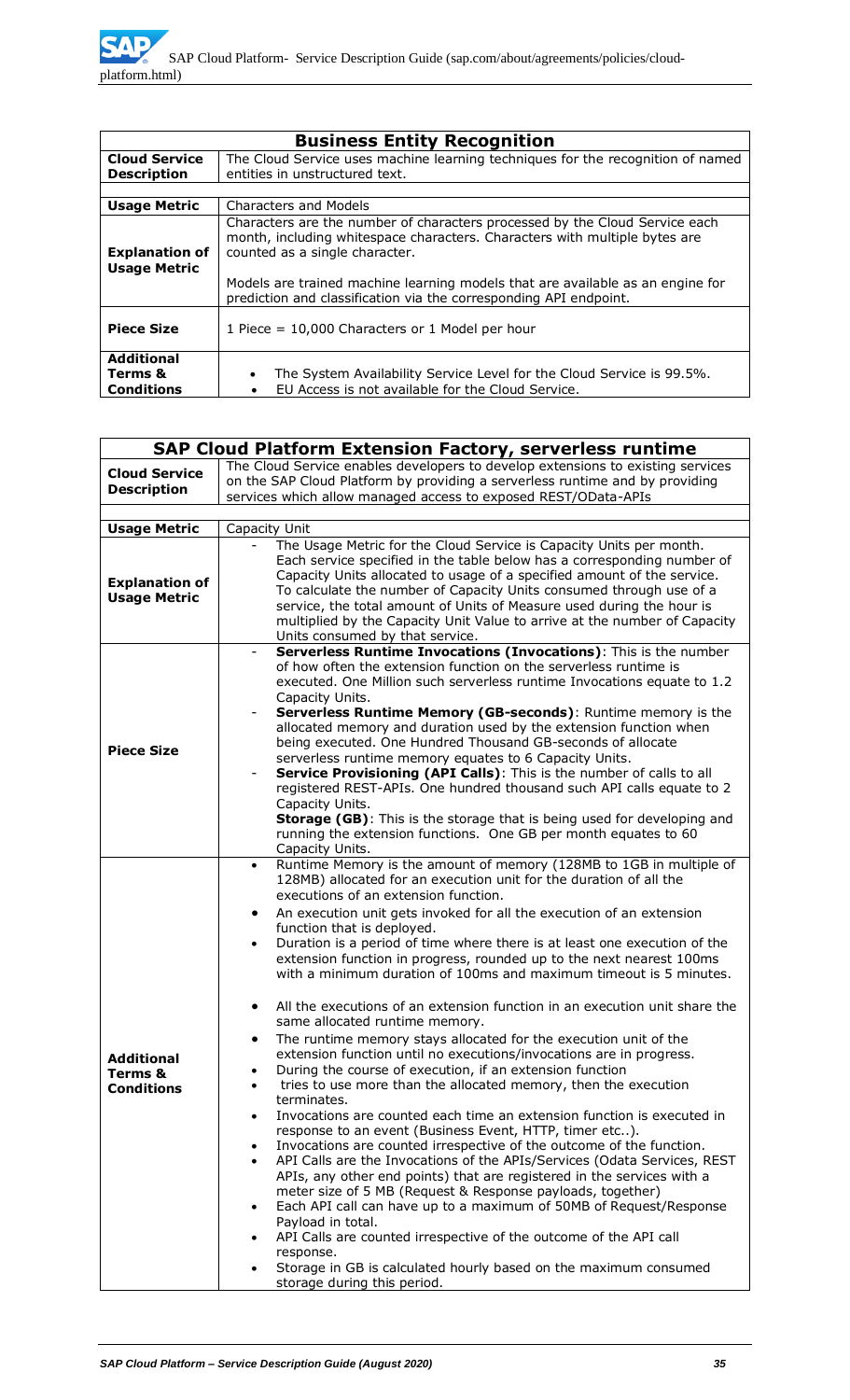

• EU Access is not available for the Cloud Service.

| UI5 flexibility for key users                     |                                                                                                            |  |  |
|---------------------------------------------------|------------------------------------------------------------------------------------------------------------|--|--|
| <b>Cloud Service</b><br><b>Description</b>        | The Cloud Service provides UI adaptation capabilities for customer's UI5<br>applications on Cloud Foundry. |  |  |
|                                                   |                                                                                                            |  |  |
| <b>Usage Metric</b>                               | Users                                                                                                      |  |  |
| <b>Additional</b><br>Terms &<br><b>Conditions</b> | EU Access is not available for the Cloud Service.<br>$\bullet$                                             |  |  |

|                                                   |                                                                                                                                                                                                                                                                                                                                                                                                                                                                                                                                                                                                                                                                                                                                                                                                                                                                                                                                                                              |                 | <b>SAP Cloud Platform Extension Factory, Kyma runtime</b> |                      |  |
|---------------------------------------------------|------------------------------------------------------------------------------------------------------------------------------------------------------------------------------------------------------------------------------------------------------------------------------------------------------------------------------------------------------------------------------------------------------------------------------------------------------------------------------------------------------------------------------------------------------------------------------------------------------------------------------------------------------------------------------------------------------------------------------------------------------------------------------------------------------------------------------------------------------------------------------------------------------------------------------------------------------------------------------|-----------------|-----------------------------------------------------------|----------------------|--|
| <b>Cloud Service</b><br><b>Description</b>        | The Cloud Service enables developers to develop extensions to existing services<br>on the SAP Cloud Platform by providing a Kubernetes-based runtime and by<br>providing functionality to combine serverless- and microservice-based<br>extensions. The runtime includes a service catalog, an editor for serverless<br>functions, a service mesh, an API gateway, and an event hub.                                                                                                                                                                                                                                                                                                                                                                                                                                                                                                                                                                                         |                 |                                                           |                      |  |
|                                                   |                                                                                                                                                                                                                                                                                                                                                                                                                                                                                                                                                                                                                                                                                                                                                                                                                                                                                                                                                                              |                 |                                                           |                      |  |
| <b>Usage Metric</b>                               |                                                                                                                                                                                                                                                                                                                                                                                                                                                                                                                                                                                                                                                                                                                                                                                                                                                                                                                                                                              | Capacity Unit   |                                                           |                      |  |
| <b>Explanation of</b><br><b>Usage Metric</b>      | The Usage Metric for the Cloud Service is Capacity Units per month. Each service<br>specified in the table below (under Additional Terms & Conditions) has a<br>corresponding Unit of Measure and Capacity Unit Value. To calculate the number<br>of Capacity Units consumed through use of a service, the total amount of Units of<br>Measure used during the hour is multiplied by the Capacity Unit Value to arrive at<br>the number of Capacity Units consumed by that service.                                                                                                                                                                                                                                                                                                                                                                                                                                                                                          |                 |                                                           |                      |  |
| <b>Services/Piece</b><br><b>Size</b>              | Node: Means the number of nodes (or virtual machines) the Kyma<br>$\equiv$<br>runtime is using depending on Customer's workload. One node is sized<br>with 2vCPUs, 8GB RAM. The minimum is 12 virtual machines and the<br>maximum is 40.<br>Storage (GB): Storage is charged in 32GB steps. The minimum is<br>160GB.<br>Events Bandwidth (MB/s): Event bandwidth is charged in increments<br>of 1MB/s incoming traffic and 2MB/s outgoing traffic. Customer will be<br>charged for each increment of incoming and outgoing traffic based on the<br>greater number of increments of either incoming or outgoing traffic<br>during peak usage. For example, if 1 MB/s of inbound traffic (1<br>increment) and 6 MB/s of outbound traffic (3 increments) occurred<br>during peak usage, Customer would be charged based on 3 Units of<br>Measure for Event Bandwidth, multiplied by the Capacity Value for Event<br>Bandwidth (0.10) resulting in 0.30 Capacity Units consumed. |                 |                                                           |                      |  |
| <b>Additional</b><br>Terms &<br><b>Conditions</b> | Auto-scaled Nodes is restricted to up to 40 Nodes.<br>2 Storage Disks are required for Persistent Volume Claim from 33GB to<br>64GB.<br>EU Access is not available for the Cloud Service.                                                                                                                                                                                                                                                                                                                                                                                                                                                                                                                                                                                                                                                                                                                                                                                    |                 |                                                           |                      |  |
|                                                   |                                                                                                                                                                                                                                                                                                                                                                                                                                                                                                                                                                                                                                                                                                                                                                                                                                                                                                                                                                              | <b>Service</b>  | <b>Unit of Measure</b>                                    | Capacity             |  |
|                                                   |                                                                                                                                                                                                                                                                                                                                                                                                                                                                                                                                                                                                                                                                                                                                                                                                                                                                                                                                                                              | Node            | Per node hour                                             | <b>Value</b><br>0.24 |  |
|                                                   |                                                                                                                                                                                                                                                                                                                                                                                                                                                                                                                                                                                                                                                                                                                                                                                                                                                                                                                                                                              |                 |                                                           |                      |  |
|                                                   |                                                                                                                                                                                                                                                                                                                                                                                                                                                                                                                                                                                                                                                                                                                                                                                                                                                                                                                                                                              | Storage         | Per disk hour (one<br>$disk = 32GB)$                      | 0.02                 |  |
|                                                   |                                                                                                                                                                                                                                                                                                                                                                                                                                                                                                                                                                                                                                                                                                                                                                                                                                                                                                                                                                              | Event Bandwidth | Per hour of 1MB/s<br>ingress, 2MB/s<br>egress             | 0.10                 |  |

| <b>SAP Cloud Platform Continuous Integration and Delivery</b> |                                                                                                                                                    |  |  |  |
|---------------------------------------------------------------|----------------------------------------------------------------------------------------------------------------------------------------------------|--|--|--|
| <b>Cloud Service</b>                                          | The Cloud Service enables developers to create and run CI/CD pipelines that                                                                        |  |  |  |
| <b>Description</b>                                            | automatically test, build and deploy code changes.                                                                                                 |  |  |  |
|                                                               |                                                                                                                                                    |  |  |  |
| <b>Usage Metric</b>                                           | Compute Hours                                                                                                                                      |  |  |  |
| <b>Explanation of</b><br><b>Usage Metric</b>                  | Compute Hours are defined as one hour, or portion thereof, consumed by a build<br>running on a virtual machine with minimum 1.4 cores and 4GB RAM. |  |  |  |
| <b>Piece Size</b>                                             | 1 Piece $=$ 1 Compute Hour                                                                                                                         |  |  |  |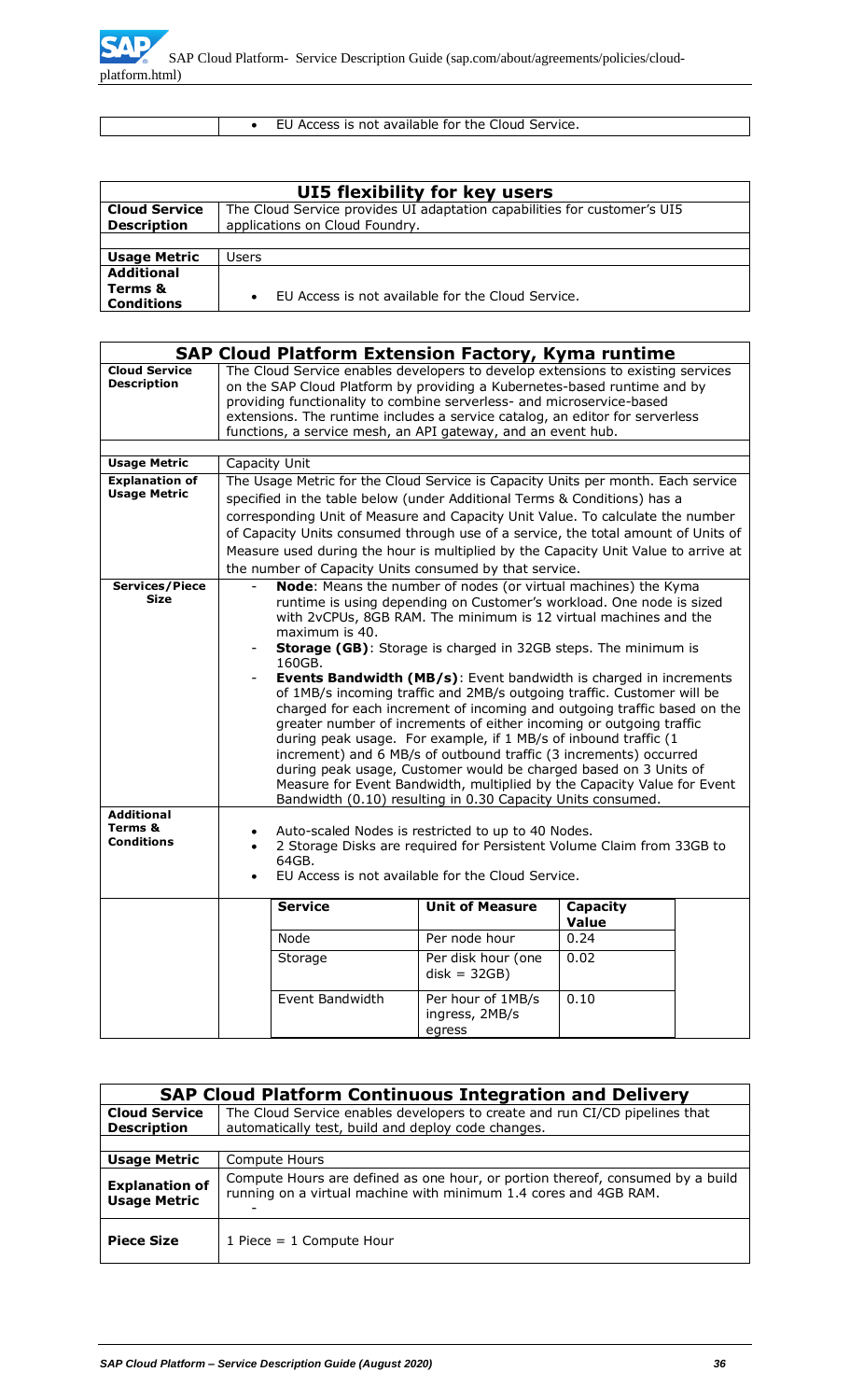

| <b>Additional</b><br>Terms & |                                                   |  |
|------------------------------|---------------------------------------------------|--|
| <b>Conditions</b>            | EU Access is not available for the Cloud Service. |  |

| <b>SAP Cloud Platform Personal Data Manager</b> |                                                                                                                                                             |
|-------------------------------------------------|-------------------------------------------------------------------------------------------------------------------------------------------------------------|
| <b>Cloud Service</b><br><b>Description</b>      | SAP Cloud Platform Personal Data Manager provides Customers access to<br>information on how personal data is stored and used by Customer's<br>applications. |
|                                                 |                                                                                                                                                             |
| <b>Usage Metric</b>                             | Tenants                                                                                                                                                     |
| <b>Explanation of</b><br><b>Usage Metric</b>    | A Tenant means a Customer-specific instance of the Cloud Service                                                                                            |
| <b>Piece Size</b>                               | 1 Tenant $=$ 1 Piece                                                                                                                                        |
| <b>Additional</b><br>Terms                      | EU Access is not available for the Cloud Service.<br>$\bullet$                                                                                              |

#### **SAP Cloud Platform Forms by Adobe**

Terms governing SAP Cloud Platform Forms by Adobe are contained in the Supplemental Terms located at [https://www.sap.com/about/trust-center/agreements/cloud/cloud](https://www.sap.com/about/trust-center/agreements/cloud/cloud-services.html?tag=language:english&search=Forms+by+Adobe&sort=title_asc)[services.html?tag=language:english&search=Forms+by+Adobe&sort=title\\_asc,](https://www.sap.com/about/trust-center/agreements/cloud/cloud-services.html?tag=language:english&search=Forms+by+Adobe&sort=title_asc) and are not subject to the terms of the SAP Cloud Platform Supplemental Terms.

### **SAP Data Intelligence**

Terms governing SAP Data Intelligence are contained in the Supplemental Terms located at [https://www.sap.com/about/trust-center/agreements/cloud/cloud](https://www.sap.com/about/trust-center/agreements/cloud/cloud-services.html?tag=language:english&search=Data%20Intelligence&sort=title_asc)[services.html?tag=language:english&search=Data%20Intelligence&sort=title\\_asc,](https://www.sap.com/about/trust-center/agreements/cloud/cloud-services.html?tag=language:english&search=Data%20Intelligence&sort=title_asc) and are not subject to the terms of the SAP Cloud Platform Supplemental Terms.

## **SAP Intelligent Robotic Process Automation**

Terms governing SAP Intelligent Robotic Process Automation are contained in the Supplemental Terms located at [https://www.sap.com/about/trust-center/agreements/cloud/cloud](https://www.sap.com/about/trust-center/agreements/cloud/cloud-services.html?tag=language:english&search=Intelligent%20Robotic%20Process%20Automation&sort=title_asc)[services.html?tag=language:english&search=Intelligent%20Robotic%20Process%20Automation&sort](https://www.sap.com/about/trust-center/agreements/cloud/cloud-services.html?tag=language:english&search=Intelligent%20Robotic%20Process%20Automation&sort=title_asc) [=title\\_asc,](https://www.sap.com/about/trust-center/agreements/cloud/cloud-services.html?tag=language:english&search=Intelligent%20Robotic%20Process%20Automation&sort=title_asc) and are not subject to the terms of the SAP Cloud Platform Supplemental Terms.

### **SAP Data Quality Management**

Terms governing SAP Data Quality Management are contained in the Supplemental Terms located at [https://www.sap.com/about/trust-center/agreements/cloud/cloud](https://www.sap.com/about/trust-center/agreements/cloud/cloud-services.html?tag=language:english&search=Data%20Quality%20Management&sort=title_asc)[services.html?tag=language:english&search=Data%20Quality%20Management&sort=title\\_asc,](https://www.sap.com/about/trust-center/agreements/cloud/cloud-services.html?tag=language:english&search=Data%20Quality%20Management&sort=title_asc) and are not subject to the terms of the SAP Cloud Platform Supplemental Terms.

#### **SAP Market Rates Management**

Terms governing SAP Market Rates Management are contained in the Supplemental Terms located at [https://www.sap.com/about/trust-center/agreements/cloud/cloud](https://www.sap.com/about/trust-center/agreements/cloud/cloud-services.html?tag=language:english&search=Market%20Rates%20Management&sort=title_asc)[services.html?tag=language:english&search=Market%20Rates%20Management&sort=title\\_asc,](https://www.sap.com/about/trust-center/agreements/cloud/cloud-services.html?tag=language:english&search=Market%20Rates%20Management&sort=title_asc) and are not subject to the terms of the SAP Cloud Platform Supplemental Terms.

### **SAP Conversational AI**

Terms governing SAP Conversational AI are contained in the Supplemental Terms located at [https://www.sap.com/about/trust-center/agreements/cloud/cloud](https://www.sap.com/about/trust-center/agreements/cloud/cloud-services.html?tag=language:english&search=Conversational%20AI&sort=title_asc)[services.html?tag=language:english&search=Conversational%20AI&sort=title\\_asc,](https://www.sap.com/about/trust-center/agreements/cloud/cloud-services.html?tag=language:english&search=Conversational%20AI&sort=title_asc) and are not subject to the terms of the SAP Cloud Platform Supplemental Terms.